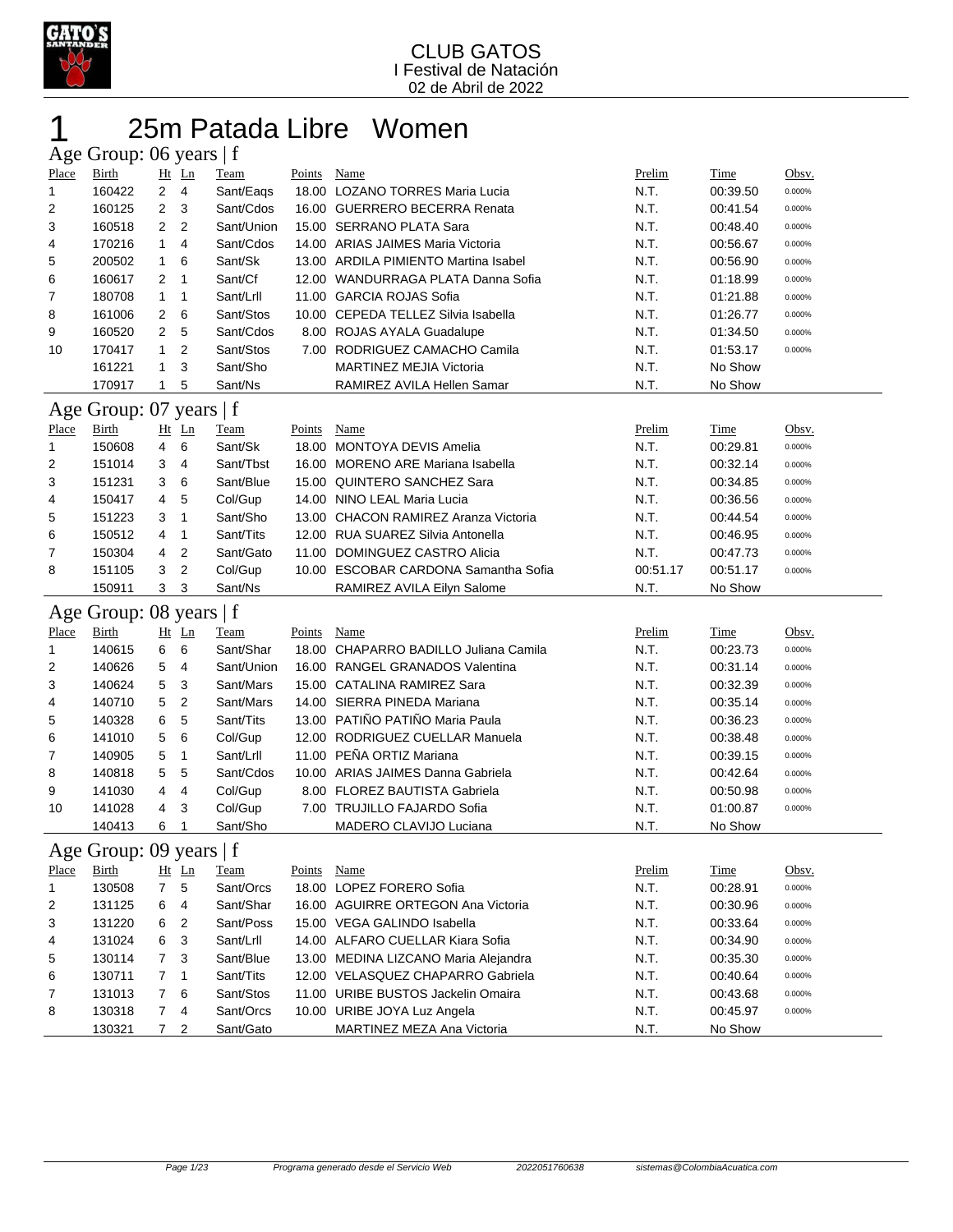

## 25m Patada Libre Men Age Group: 07 years | m

| Place    | Birth                   |                | Ht Ln                                              | Team                 | Points | Name                                                    | Prelim       | Time                 | Obsv.  |
|----------|-------------------------|----------------|----------------------------------------------------|----------------------|--------|---------------------------------------------------------|--------------|----------------------|--------|
| 1        | 150226                  | $\overline{4}$ | $\overline{2}$                                     | Sant/Eags            |        | 18.00 PAREJA AHUMADA Samuel Andres                      | N.T.         | 00:36.36             | 0.000% |
| 2        | 150922                  | 4              | $\mathbf{1}$                                       | Sant/Union           |        | 16.00 CARRENA TAPIAS Jeronimo                           | N.T.         | 00:37.38             | 0.000% |
| 3        | 151002                  | 3              | $\overline{4}$                                     | Sant/Eags            |        | 15.00 ARDILA ROJAS Emanuel Santiago                     | N.T.         | 00:41.29             | 0.000% |
| 4        | 161021                  | $\overline{2}$ | 6                                                  | Sant/Tits            |        | 14.00 RUEDAS CARDOZO Emiliano                           | N.T.         | 00:42.44             | 0.000% |
| 5        | 160404                  | $\overline{c}$ | 3                                                  | Col/Gup              |        | 13.00 CABALLERO TAPIAS Jose Daniel                      | N.T.         | 00:44.55             | 0.000% |
| 6        | 160527                  | $\overline{c}$ | $\overline{2}$                                     | Sant/Lrll            |        | 12.00 RAMIREZ PEDRAZA Juan Jose                         | N.T.         | 00:44.96             | 0.000% |
| 7        | 150928                  | 3              | 3                                                  | Sant/Orca            |        | 11.00 NUNTZ LOPEZ Raziel                                | N.T.         | 00:46.96             | 0.000% |
| 8        | 150923                  | 4              | 6                                                  | Sant/Ns              |        | 10.00 SAENZ DURAN Andre Luciano                         | N.T.         | 00:48.36             | 0.000% |
| 9        | 150213                  | 4              | 4                                                  | Sant/Ns              |        | 8.00 PRADA GUERRERO Andres Felipe                       | N.T.         | 00:48.76             | 0.000% |
| 10       | 151228                  | 3              | $\mathbf{1}$                                       | Sant/Tbst            |        | 7.00 PINZON PEREZ Samuel Alejandro                      | N.T.         | 00:49.77             | 0.000% |
| 11       | 160122                  | 3              | 6                                                  | Sant/Blue            |        | 6.00 RUIZ GONZALEZ Nicolas Javier                       | N.T.         | 00:50.84             | 0.000% |
| 12       | 160911                  | $\overline{2}$ | 5                                                  | Sant/Tsus            |        | 5.00 TRISTANCHO DOMINGUEZ Daniel Zehir                  | N.T.         | 01:00.46             | 0.000% |
| 13       | 150413                  | 4              | 5                                                  | Sant/Sho             |        | 4.00 ORTIZ BORDA Edwin Andres                           | N.T.         | 01:01.60             | 0.000% |
| 14       | 170330                  | $\mathbf{1}$   | 4                                                  | Sant/Eags            |        | 3.00 ABRIL PLATA Sebastian                              | N.T.         | 01:01.79             | 0.000% |
| 15       | 151226                  | 3              | 5                                                  | Sant/Stos            |        | 2.00 OCHOA AGUIRRE Jefferson Mathias                    | N.T.         | 01:15.48             | 0.000% |
| 16       | 180301                  | $\mathbf{1}$   | $\boldsymbol{2}$                                   | Sant/Eags            |        | 1.00 GOMEZ MORENO Mateo                                 | N.T.         | 01:17.40             | 0.000% |
| 17       | 160913                  | $\overline{2}$ | $\mathbf{1}$                                       | Col/Frac             |        | LLANEZ CAICEDO JosÉ Alejandro                           | N.T.         | 01:26.52             | 0.000% |
| 18       | 161111                  | $\mathbf{1}$   | 3                                                  | Sant/Stos            |        | REY LOBO Liam David                                     | N.T.         | 01:49.78             | 0.000% |
| 19       | 180901                  | $\mathbf{1}$   | 5                                                  | Sant/Lrll            |        | <b>GONZALEZ HERNANDEZ Thiago</b>                        | N.T.         | 02:12.88             | 0.000% |
| 20       | 190508                  | $\mathbf{1}$   | 6                                                  | Sant/Lrll            |        | VAZQUEZ ROJAS Samuel Nicolas                            | N.T.         | 02:14.11             | 0.000% |
| 21       | 181103                  | $\mathbf{1}$   | $\mathbf{1}$                                       | Sant/Lrll            |        | SANTOS RAMIREZ Benjamin                                 | N.T.         | 02:20.40             | 0.000% |
|          | 150206                  | 4              | 3                                                  | Sant/Gato            |        | BARON CAMACHO Juan Diego                                | N.T.         | No Show              |        |
|          | 160505                  | 2              | $\overline{4}$                                     | Sant/Sho             |        | MARQUINA GUTIERREZ Carlos Yhoan                         | N.T.         | No Show              |        |
|          | 150205                  | 5              | 6                                                  | Sant/Sho             |        | SIERRA MENDOZA Dylan Ricardo                            | N.T.         | No Show              |        |
|          |                         |                |                                                    |                      |        |                                                         |              |                      |        |
|          | Age Group: 08 years   m |                |                                                    |                      |        |                                                         |              |                      |        |
|          |                         |                |                                                    |                      |        |                                                         |              |                      |        |
| Place    | Birth                   | Ht Ln          |                                                    | Team                 | Points | Name                                                    | Prelim       | Time                 | Obsv.  |
| 1        | 140128                  | 8              | 3                                                  | Sant/Tbst            |        | 18.00 BELTRAN ANAYA Alejandro                           | N.T.         | 00:26.24             | 0.000% |
| 2        | 140402                  | 8              | 5                                                  | Sant/Eags            |        | 16.00 CASTRO MARTINEZ Miguel Mauricio                   | N.T.         | 00:27.88             | 0.000% |
| 3        | 140205                  | 8              | $\overline{4}$                                     | Sant/Eags            |        | 15.00 LOZANO TORRES Martin Alejandro                    | N.T.         | 00:28.55             | 0.000% |
| 4        | 141201                  | 5              | 5                                                  | Sant/Tbst            |        | 14.00 PEDRAZA CORZO Federico                            | N.T.         | 00:29.21             | 0.000% |
| 5        | 140426                  | $\overline{7}$ | 3                                                  | Sant/Gato            |        | 13.00 BECERRA PIMIENTO Juaquin                          | N.T.         | 00:29.87             | 0.000% |
| 6        | 140802                  | 6              | 4                                                  | Sant/Tbst            |        | 12.00 MANTILLA GELVES Samuel                            | N.T.         | 00:30.40             | 0.000% |
| 7        | 141229                  | 5              | 1                                                  | Sant/Mars            |        | 11.00 CAMPO JIMENEZ Jeronimo                            | N.T.         | 00:31.70             | 0.000% |
| 8        | 140913                  | 6              | $\mathbf{1}$                                       | Sant/Eags            |        | 10.00 FORERO ARDILA Dominick Santiago                   | N.T.         | 00:32.93             | 0.000% |
| 9        | 140706                  | $\overline{7}$ | 1                                                  | Sant/Tbst            |        | 8.00 RONDON ESPINOZA Nicolas David                      | N.T.         | 00:33.20             | 0.000% |
| 10       | 140107                  | 9              | 6                                                  | Sant/Tbst            |        | 7.00 GIRALDO SANTAMARIA Nicolas                         | N.T.         | 00:33.21             | 0.000% |
| 11       | 140409                  | 8              | 6                                                  | Sant/Stos            |        | 6.00 DURAN SANCHEZ Jeronimo                             | N.T.         | 00:34.18             | 0.000% |
| 12       | 140530                  | $\overline{7}$ | $\overline{2}$                                     | Sant/Eaqs            |        | 5.00 SALAZAR GOMEZ Andres Matias                        | N.T.         | 00:34.50             | 0.000% |
| 13       | 140923                  | 6              | 6                                                  | Sant/Sho             |        | 4.00 RAMOS CABALLERO Angel Santiago                     | N.T.         | 00:35.13             | 0.000% |
| 14       | 141114                  | 5              | $\overline{2}$                                     | Sant/Gato            |        | 3.00 COLMENARES LUCENA Joseph Alejandro                 | N.T.         | 00:36.53             | 0.000% |
| 15       | 140621                  | 7              | 5                                                  | Col/Gup              |        | 2.00 QUIROGA CONTRERAS Francisco Javier                 | N.T.         | 00:36.84             | 0.000% |
|          | 140723                  | 7              | 6                                                  | Sant/Cf              |        | 1.00 ORDOÑEZ GALVIS Alan Isaac                          | N.T.         | 00:38.33             | 0.000% |
| 16<br>17 |                         | 6              | 3                                                  | Sant/Stos            |        | ROMAN JAIMES Samuel Fernando                            |              | 00:39.56             | 0.000% |
| 18       | 140731<br>141004        | 5              | 4                                                  | Sant/Blue            |        | <b>CAICEDO YARA Gabriel</b>                             | N.T.<br>N.T. | 00:39.66             | 0.000% |
|          | 140525                  | $\overline{7}$ | 4                                                  | Sant/Gato            |        | BECERRA CRUZ Cristhobal                                 |              | 00:39.75             | 0.000% |
| 19       | 140405                  |                | 1                                                  | Sant/Cf              |        | DURAN SERRANO Juan Diego                                | N.T.<br>N.T. | 00:43.71             | 0.000% |
| 20       |                         | 8              |                                                    |                      |        |                                                         |              |                      | 0.000% |
| 21<br>22 | 140207<br>140830        | 8<br>6         | $\overline{\mathbf{c}}$<br>$\overline{\mathbf{c}}$ | Sant/Orca<br>Sant/Cf |        | <b>NUNTZ LOPEZ Azriel</b><br>ALFONSO AMADO Joel Alfredo | N.T.<br>N.T. | 00:49.45<br>00:53.79 | 0.000% |

140901 6 5 Sant/Ns PINZON SERRANO Matias N.T. No Show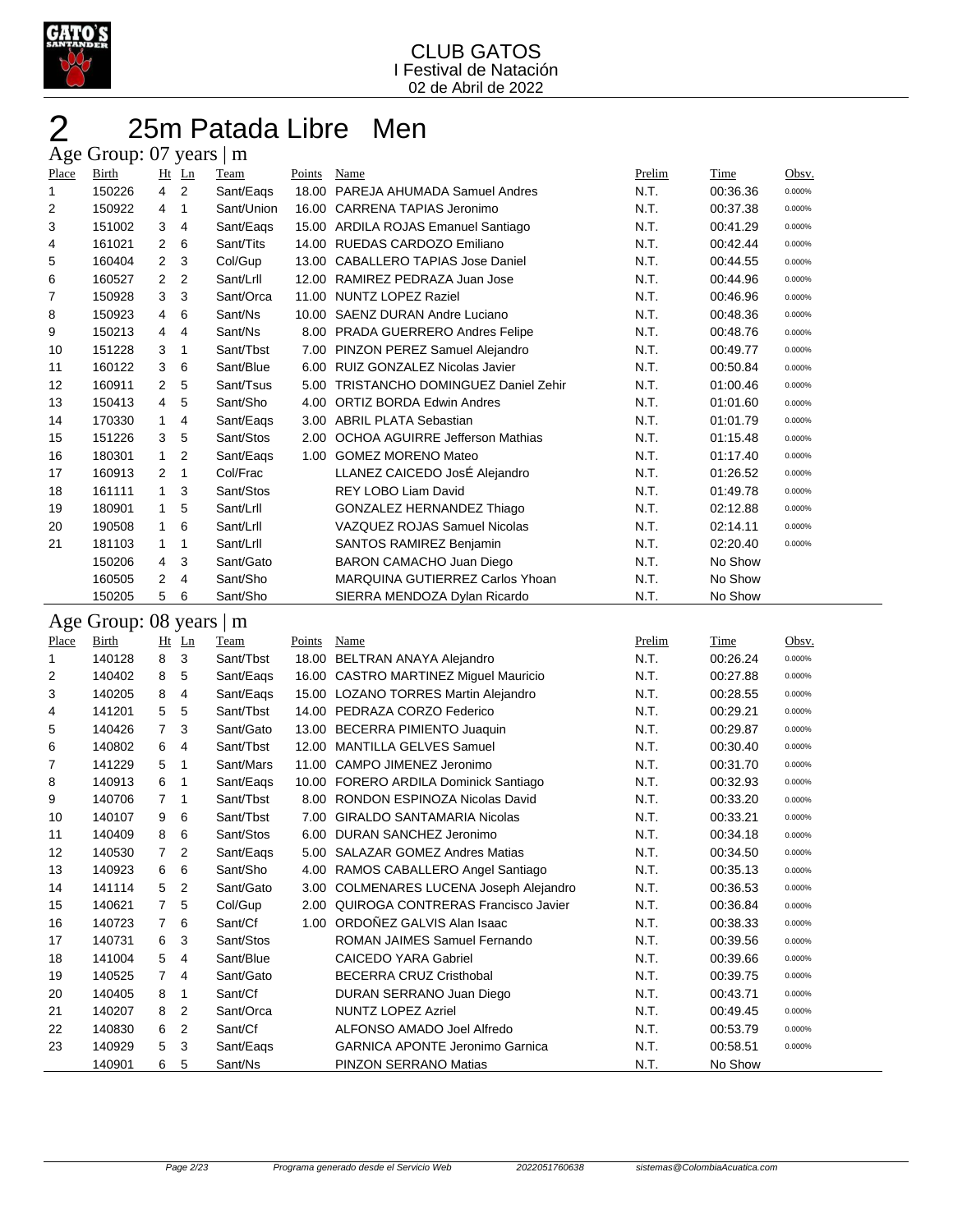

## 25m Patada Libre Men Age Group: 09 years | m

| Place        | <b>Birth</b> | Ht Ln                     | Team      | Points | Name                                        | Prelim   | Time     | Obsv.  |
|--------------|--------------|---------------------------|-----------|--------|---------------------------------------------|----------|----------|--------|
| $\mathbf{1}$ | 131016       | 10 <sub>1</sub>           | Sant/Mars |        | 18.00 GALVIZ BARRERA Samuel Felipe          | N.T.     | 00:25.43 | 0.000% |
| 2            | 130326       | 12 <sub>4</sub>           | Sant/Gato |        | 16.00 SUAREZ MONTOYA Carlos Mario           | N.T.     | 00:26.70 | 0.000% |
| 3            | 130603       | 12 <sub>6</sub>           | Sant/Tbst |        | 15.00 VIANCHA GOMEZ Julio Alejandro         | N.T.     | 00:27.58 | 0.000% |
| 4            | 131222       | 9 <sub>1</sub>            | Sant/Gato |        | 14.00 BECERRA GUTIERREZ Simon               | N.T.     | 00:27.90 | 0.000% |
| 5            | 130220       | 13 6                      | Sant/Sho  |        | 13.00 CARRILLO CASTELLANOS Daniel Yesid     | N.T.     | 00:28.36 | 0.000% |
| 6            | 130806       | 10 <sub>3</sub>           | Sant/Stos |        | 12.00 FLOREZ SOSA Hugo Alejandro            | N.T.     | 00:28.59 | 0.000% |
| 7            | 130430       | 12 <sub>5</sub>           | Sant/Sk   |        | 11.00 FLOREZ RAMIREZ Lian Marcus            | N.T.     | 00:28.74 | 0.000% |
| 8            | 130926       | 10 <sub>2</sub>           | Sant/Cf   |        | 10.00 GARCÍA BARBOSA Luis Felipe            | N.T.     | 00:28.79 | 0.000% |
| 9            | 131222       | 9 5                       | Sant/Gato |        | 8.00 BECERRA GUTIERREZ Samuel               | N.T.     | 00:29.24 | 0.000% |
| 10           | 131008       | 10 5                      | Sant/Eags |        | 7.00 BORRERO OLAYA Tomas                    | N.T.     | 00:29.26 | 0.000% |
| 11           | 130111       | 13 <sub>2</sub>           | Sant/Cdos |        | 6.00 MANTILLA SARMIENTO Ivan Andres         | N.T.     | 00:30.28 | 0.000% |
| 12           | 130525       | 12 <sub>1</sub>           | Sant/Blue |        | 5.00 CASTRO HERRERA William David           | N.T.     | 00:30.74 | 0.000% |
| 13           | 130125       | 13 5                      | Sant/Lrll |        | 4.00 HERRERA AMAYA Cristopher               | N.T.     | 00:30.92 | 0.000% |
| 14           | 130213       | 13 <sub>1</sub>           | Sant/Tbst |        | 3.00 LOZADA DELGADO Juan Felipe             | N.T.     | 00:31.30 | 0.000% |
| 15           | 130730       | 111                       | Sant/Cspc |        | 2.00 INFANTE RODRIGUEZ Esteban              | N.T.     | 00:31.73 | 0.000% |
| 16           | 130429       | 12 <sub>2</sub>           | Sant/Mars |        | 1.00 PRADA TENJO Nicolas                    | N.T.     | 00:33.24 | 0.000% |
| 17           | 130616       | 11 <sub>3</sub>           | Sant/Cf   |        | RAMIREZ ROJAS Jhoan Sebastian               | N.T.     | 00:33.63 | 0.000% |
| 18           | 131218       | $\overline{2}$<br>9       | Sant/Poss |        | <b>LEAL MORENO Nicolas Santiago</b>         | N.T.     | 00:34.83 | 0.000% |
| 19           | 130802       | 11 6                      | Sant/Tits |        | VALBUENA ROMERO Bayron Santiago             | N.T.     | 00:34.94 | 0.000% |
| 20           | 130313       | 12 <sub>3</sub>           | Sant/Tbst |        | LOZADA SALGADO Juan David                   | N.T.     | 00:34.98 | 0.000% |
| 21           | 131128       | 9<br>$\overline{4}$       | Sant/Eags |        | GOMEZ FRANCO Alejandro Jose                 | N.T.     | 00:35.29 | 0.000% |
| 22           | 131029       | 10 6                      | Sant/Stos |        | <b>BAQUERO JAIMES Erick Alejandro</b>       | N.T.     | 00:36.30 | 0.000% |
| 23           | 130708       | 114                       | Sant/Cspc |        | GUERRERO BALLESTEROS Juan Diego             | N.T.     | 00:38.73 | 0.000% |
| 24           | 131119       | 9<br>3                    | Sant/Blue |        | <b>CAICEDO YARA Luis Felipe</b>             | N.T.     | 00:41.15 | 0.000% |
| 25           | 130708       | 11 <sub>2</sub>           | Col/Gup   |        | <b>GONZALEZ JARAMILLO Gabriel Alejandro</b> | N.T.     | 00:42.43 | 0.000% |
| 26           | 130714       | 11 <sub>5</sub>           | Sant/Poss |        | CONSUEGRA SOLANO Camilo                     | N.T.     | 00:43.53 | 0.000% |
| 27           | 130909       | 10 4                      | Sant/Cf   |        | ROJAS NIÑO Santiago                         | N.T.     | 00:44.57 | 0.000% |
| Age          |              | Group: 10 years $\vert$ m |           |        |                                             |          |          |        |
| Place        | Birth        | Ht Ln                     | Team      | Points | Name                                        | Prelim   | Time     | Obsv.  |
| 1            | 120828       | 14 <sub>1</sub>           | Sant/Tbst |        | 18.00 GARCIA HERRERO Valentino              | N.T.     | 00:25.47 | 0.000% |
| 1            | 120109       | 15 3                      | Sant/Orcs |        | 18.00 ZAMORA FORERO Juan Esteban            | N.T.     | 00:25.47 | 0.000% |
| 3            | 121004       | 13 <sub>3</sub>           | Sant/Cf   |        | 15.00 JOVEN VARGAS Juan Sebastian           | N.T.     | 00:26.56 | 0.000% |
| 4            | 120912       | 14 6                      | Sant/Cspc |        | 14.00 LUDEMANN HERNANDEZ Matias             | N.T.     | 00:28.56 | 0.000% |
| 5            | 120228       | 15 5                      | Sant/Stos |        | 13.00 CEPEDA TELLEZ Juan Sebastian          | 00:29.59 | 00:29.59 | 0.000% |
| 6            | 120118       | 15 4                      | Sant/Poss |        | 12.00 PRIETO JAIMES Juan Luis               | N.T.     | 00:29.68 | 0.000% |
| 7            | 120722       | 14 5                      | Sant/Sk   |        | 11.00 MONTOYA DEVIS Benjamin                | N.T.     | 00:29.74 | 0.000% |
| 8            | 120424       | 15 6                      | Sant/Cf   |        | 10.00 CASTAÑEDA DONCEL NicolÁs Mauricio     | N.T.     | 00:29.94 | 0.000% |
| 9            | 120714       | $142$                     | Col/Gup   |        | 8.00 SERRANO NINO Matias                    | N.T.     | 00:32.70 | 0.000% |
| 10           | 121228       | 13 4                      | Sant/Tbst |        | 7.00 ARCINIEGAS CASTILLO Martin             | N.T.     | 00:33.89 | 0.000% |
| 11           | 120430       | 14 <sub>3</sub>           | Sant/Cdos |        | 6.00 PARDO CRESPO Tomas Gabriel             | N.T.     | 00:35.73 | 0.000% |

 120319 15 1 Sant/Tbst 5.00 ARIAS VERA Jorge Andres N.T. 00:38.96 0.000% 120124 15 2 Sant/Tsus 4.00 PRADA PINILLA Daniel Felipe N.T. 00:45.38 0.000% 14 120505 14 4 Sant/Stos 3.00 CASTELLANOS FLOREZ Santiago N.T. 00:49.11 0.000%

50m Libre/50m Free Women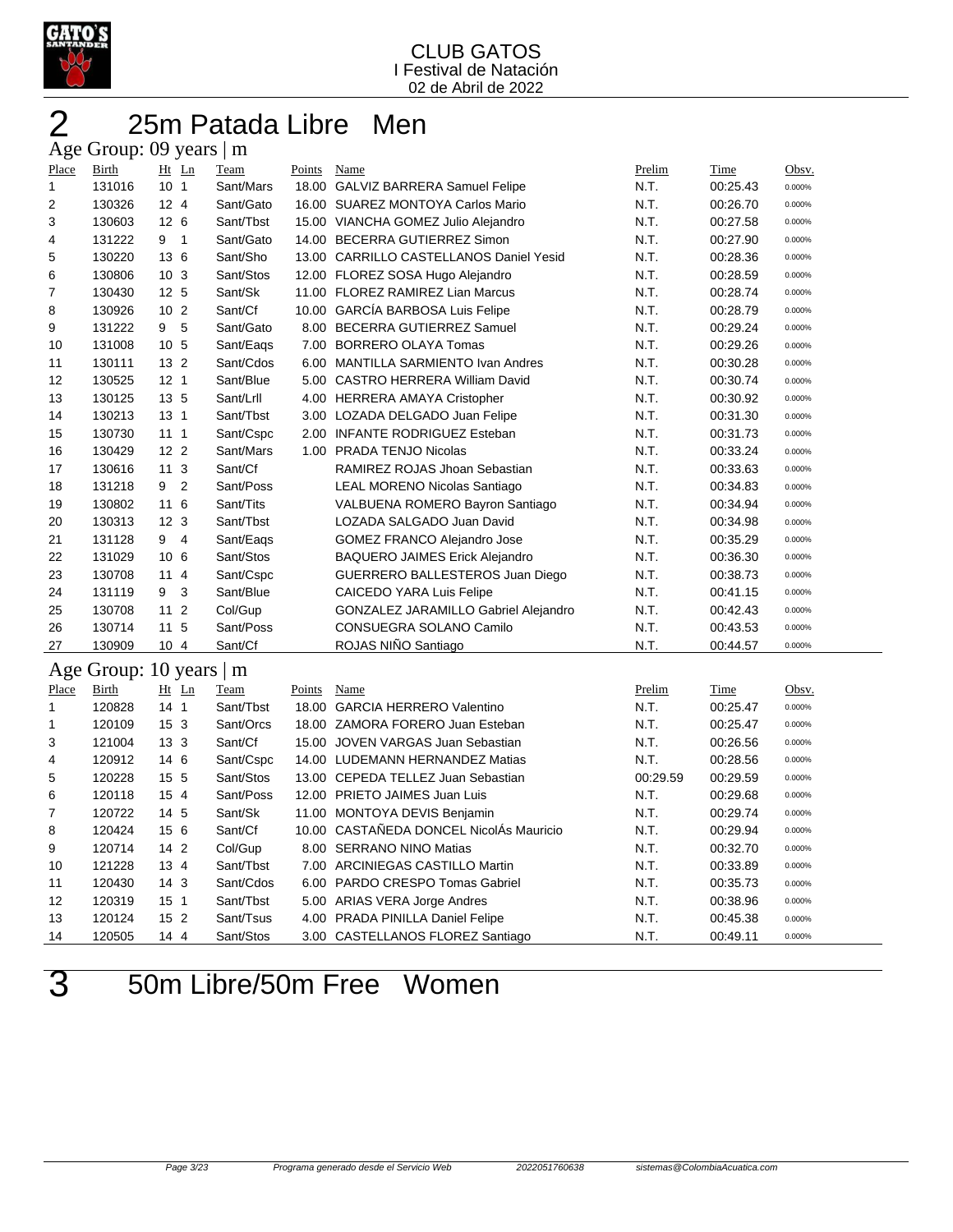

## 50m Libre/50m Free Women  $\overline{Age}$  Group: 10 years  $|f|$

| - 0            | ---<br>$\mathbf{r}$ . $\mathbf{r}$ |                |                |             |               |                                            |          |              |         |
|----------------|------------------------------------|----------------|----------------|-------------|---------------|--------------------------------------------|----------|--------------|---------|
| Place          | Birth                              |                | $Ht$ Ln        | Team        | Points        | Name                                       | Prelim   | Time         | Obsv.   |
| 1              | 120601                             | 3              | 1              | Sant/Gato   |               | 18.00 ORTIZ PINILLA Silvia Juliana         | N.T.     | 00:42.05     | 59.715% |
| 2              | 120113                             | 4              | 5              | Sant/Tits   |               | 16.00 MANTILLA PIÑA Yaleih Mariana         | N.T.     | 00:42.35     | 59.292% |
| 3              | 120526                             | 3              | 5              | Sant/Eags   |               | 15.00 SANTOS MARTÍNEZ MarÍa Jose           | N.T.     | 00:43.51     | 57.711% |
| 4              | 121130                             | 1              | 3              | Sant/Gato   |               | 14.00 RUEDA ARDILA Lucciana                | N.T.     | 00:44.25     | 56.746% |
| 5              | 120330                             | 3              | $\overline{4}$ | Sant/Tbst   |               | 13.00 VASQUEZ GELVE Zara Valentina         | N.T.     | 00:44.65     | 56.237% |
| 6              | 120620                             | 3              | 6              | Sant/Poss   |               | 12.00 GARCIA MURCIA Maria Alejandra        | N.T.     | 00:46.64     | 53.838% |
| 7              | 120918                             | 2              | 6              | Sant/Svch   |               | 11.00 MARTINEZ ACEVEDO Sara Sofia          | N.T.     | 00:56.54     | 44.411% |
| 8              | 120514                             | 3              | $\overline{2}$ | Sant/Sho    |               | 10.00 OROZCO BRISEÑO Maria Jose            | N.T.     | 00:58.53     | 42.901% |
| 9              | 120820                             | 2              | $\mathbf{1}$   | Sant/Tbst   |               | 8.00 MEDINA CARVAJAL Alejandra             | N.T.     | 00:59.13     | 42.466% |
| 10             | 120817                             | 2              | 5              | Sant/Ns     |               | 7.00 BUITRAGO ALVARADO Silvana             | N.T.     | 01:00.85     | 41.265% |
| 11             | 120308                             | 4              | 6              | Sant/Blue   |               | 6.00 QUINTERO JEREZ Mariana Josep          | N.T.     | 01:05.25     | 38.483% |
| 12             | 120114                             | 4              | 1              | Sant/Svch   |               | 5.00 HERNANDEZ OCHOA Luciana               | N.T.     | 01:05.66     | 38.242% |
| 13             | 120315                             | 3              | 3              | Sant/Poss   |               | 4.00 CASTAÑEDA MEJIA Isabella              | N.T.     | 01:06.63     | 37.686% |
| 14             | 121218                             | 1              | 4              | Sant/Blue   |               | 3.00 OJEDA ESTUPIÑAN Andrea Camila         | N.T.     | 01:09.41     | 36.176% |
| 15             | 120810                             | 2              | 2              | Sant/Cdos   |               | 2.00 JOYA ARDILA Juliana                   | 01:10.20 | 01:10.20     | 35.769% |
| 16             | 120720                             | 2              | 4              | Sant/Blue   |               | 1.00 VERDUGO GARCIA Isabella               | N.T.     | 01:18.87     | 31.837% |
| 17             | 121229                             | 1              | 2              | Col/Frac    |               | <b>MARTÍNEZ VIVAS Salome</b>               | N.T.     | 01:27.08     | 28.836% |
|                | 120627                             | $\overline{2}$ | 3              | Sant/Stos   |               | NIÑO PATIO Allison Gabriela                | N.T.     | No Show      |         |
| Age            | Group: 11 years $ f $              |                |                |             |               |                                            |          |              |         |
| Place          | <b>Birth</b>                       |                | $Ht$ Ln        | <b>Team</b> | <b>Points</b> | <b>Name</b>                                | Prelim   | <b>Time</b>  | Obsv.   |
| 1              | 110703                             | 8              | 4              | Sant/Sho    |               | 18.00 CARVAJAL VILLAMIZAR Andrea Valentina | 00:44.14 | 00:37.33     | 67.265% |
| $\overline{2}$ | 111217                             |                | 4              | Sant/Gato   |               | 16.00 AMOROCHO FALCON Sofia                | 00:40.63 | 00:40.99     | 61.259% |
|                |                                    | 9              |                | Sant/Sho    |               | 15.00 ROMERO MEDINA Maria Valentina        |          |              |         |
| 3              | 110521                             | 8              | 5              |             |               |                                            | 00:58.36 | 00:42.31     | 59.348% |
| 4              | 110114                             | 5              | 3              | Sant/Cspc   |               | 14.00 WILLIANSON LONDOA?O Charlotte        | N.T.     | 00:42.51     | 59.068% |
| 5              | 110703                             | 9              | 6              | Sant/Sho    |               | 13.00 CARVAJAL VILLAMIZAR Angely Valeska   | 00:43.64 | 00:44.13     | 56.900% |
| 6              | 111226                             | 4              | $\overline{2}$ | Sant/Ns     |               | 12.00 PRIETO GARCIA Maria Jose             | N.T.     | 00:46.60     | 53.884% |
| 7              | 111006                             | 4              | 3              | Sant/Gato   |               | 11.00 MORENO GOMEZ Ashly Gabriela          | N.T.     | 00:46.69     | 53.780% |
| 8              | 110817                             | 5              | 6              | Sant/Gato   |               | 10.00 CAPACHO SANCHEZ Mariam Valeria       | N.T.     | 00:52.24     | 48.067% |
| 9              | 110615                             | 9              | 5              | Sant/Cf     |               | 8.00 CACHAGO SIERRA Valeria                | 00:42.26 | 00:52.30     | 48.011% |
| 10             | 110725                             | 5              | 1              | Sant/Blue   |               | 7.00 MANZANO MEJIA Karol Michell           | N.T.     | 01:28.76     | 28.290% |
| 11             | 111027                             | 4              | 4              | Sant/Blue   |               | 6.00 SOLANO MANRIQUE Danna Valentina       | N.T.     | 01:32.87     | 27.038% |
|                | 110701                             | 5              | 5              | Sant/Svch   |               | <b>QUINTERO AVENDANO Sara Julieth</b>      | N.T.     | Disqualified |         |
|                | 110518                             | 5              | $\overline{4}$ | Sant/Gato   |               | <b>MORENO GUZMAN Isabella</b>              | N.T.     | No Show      |         |
|                | 110526                             | 5              | 2              | Sant/Sho    |               | RUBIANO ALARCON Valery Sofia               | N.T.     | No Show      |         |
|                | Age Group: 12 years   f            |                |                |             |               |                                            |          |              |         |
| Place          | Birth                              |                | $Ht$ Ln        | Team        | Points        | Name                                       | Prelim   | Time         | Obsv.   |
| 1              | 100314                             | 6              | $\overline{4}$ | Sant/Cspc   |               | 18.00 VILLAMIZAR LEON Gabriela             | N.T.     | 00:42.74     | 58.751% |
| 2              | 100818                             | 6              | 6              | Sant/Tbst   |               | 16.00 AMOROCHO AMORO Maria Paula           | N.T.     | 00:47.31     | 53.075% |
| 3              | 100623                             | 6              | 2              | Sant/Cspc   |               | 15.00 SARMIENTO SARMIENTO Mariana          | N.T.     | 00:49.29     | 50.943% |
| 4              | 100104                             | 6              | 3              | Sant/Tsus   |               | 14.00 MORENO PUELLO Luna Sofia             | N.T.     | 00:51.74     | 48.531% |
| 5              | 100101                             | 7              | 6              | Sant/Stos   |               | 13.00 CALDERON BECERRA Maria Isabel        | N.T.     | 00:59.73     | 42.039% |
| 6              | 100802                             | 6              | 5              | Sant/Blue   |               | 12.00 HERNANDEZ TORRES Alejandra           | N.T.     | 01:09.88     | 35.933% |
| 7              | 100811                             | 6              | 1              | Sant/Shar   |               | 11.00 RODRIGUEZ AREVALO Isabela Alexandra  | N.T.     | 01:28.10     | 28.502% |
|                |                                    |                |                |             |               |                                            |          |              |         |
|                | Age Group: 13 years   f            |                |                |             |               |                                            |          |              |         |
| Place          | Birth                              |                | $Ht$ Ln        | <b>Team</b> | Points        | Name                                       | Prelim   | <b>Time</b>  | Obsv.   |
| 1              | 090817                             | 8              | 3              | Sant/Tsus   |               | 18.00 QUICENO SEGURA Damara                | 00:43.95 | 00:37.31     | 67.301% |
| 2              | 090926                             | 8              | 2              | Sant/Mars   |               | 16.00 SANDOVAL JAIMES Mariana              | 00:48.43 | 00:38.78     | 64.750% |
| 3              | 090901                             | 7              | 3              | Sant/Shar   |               | 15.00 GOMEZ CORREA Angie Valentina         | N.T.     | 00:39.55     | 63.489% |
| 4              | 090801                             | 8              | $\mathbf{1}$   | Sant/Gato   |               | 14.00 CRUZ VARGAS Maria Kamila             | N.T.     | 00:41.34     | 60.740% |
| 5              | 090829                             | 8              | 6              | Col/Frac    |               | 13.00 LLANEZ CAICEDO Sara Sofia            | N.T.     | 00:42.66     | 58.861% |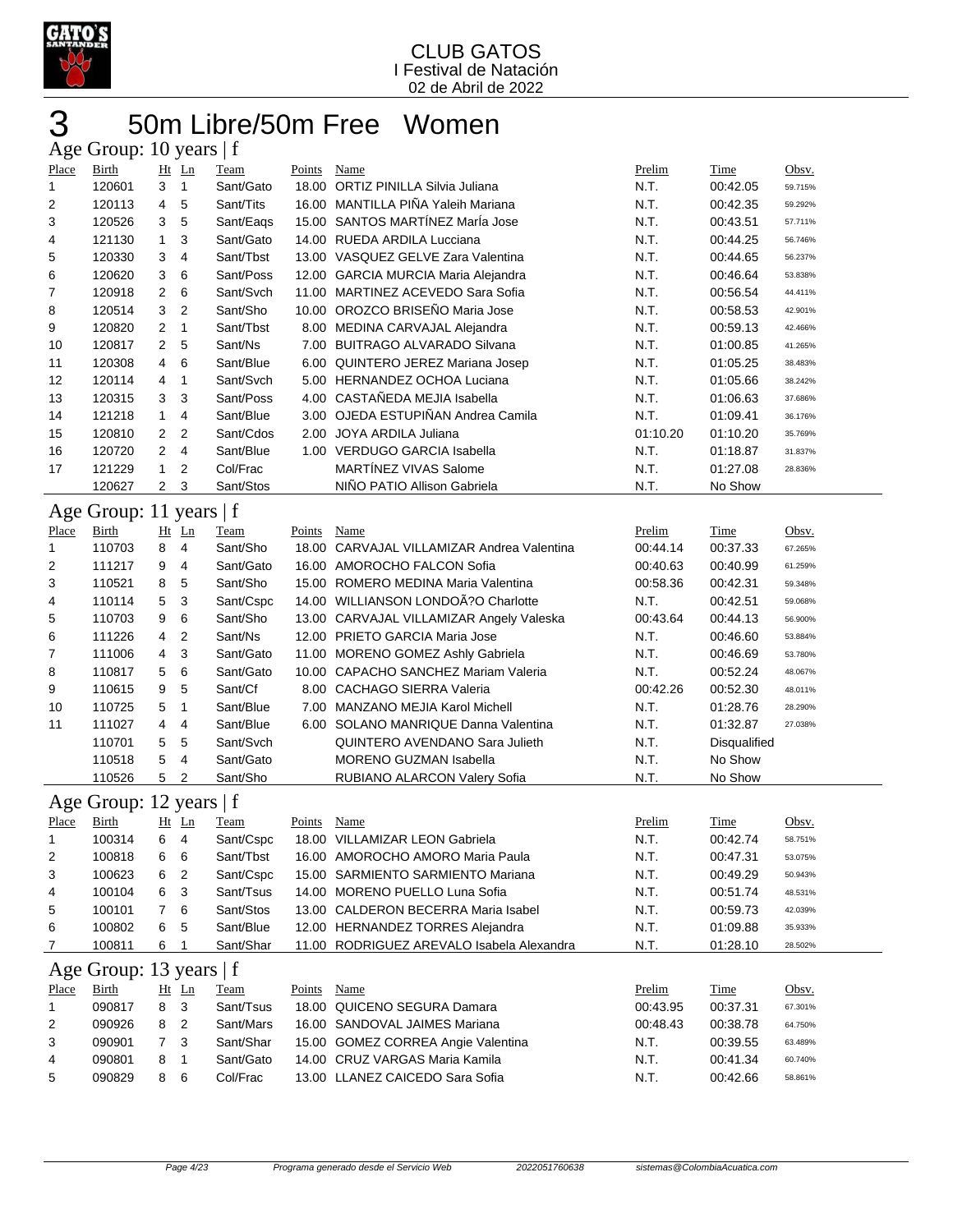

|    |        |   |                | Continuing Event: 3 50m Libre/50m Free Age Group: 13 YEARS   F |                                        |          |          |         |
|----|--------|---|----------------|----------------------------------------------------------------|----------------------------------------|----------|----------|---------|
| -6 | 090915 | 9 | - 3            | Sant/Eags                                                      | 12.00 GOMEZ CREAVES Clarice            | 00:38.29 | 00:42.96 | 58.450% |
|    | 090911 | 9 |                | Sant/Sk                                                        | 11.00 PIMIENTO RODRIGUEZ Mariam Camila | 00:43.21 | 00:48.75 | 51.508% |
| 8  | 090518 | 9 | $\overline{2}$ | Sant/Blue                                                      | 10.00 CASTRO HERRERA Carolina          | 00:41.01 | 00:48.93 | 51.318% |
| 9  | 091015 |   | -4             | Sant/Mars                                                      | 8.00 CAVANSO ORTIZ Maria Jose          | N.T.     | 00:51.12 | 49.120% |
| 10 | 091218 |   |                | Sant/Mars                                                      | 7.00 GARRIDO GUTIERREZ Andrea Catalina | N.T.     | 00:52.83 | 47.530% |
| 11 | 091123 |   | 5              | Sant/Sho                                                       | 6.00 RANGEL RODRIGUEZ Dinna Liseth     | N.T.     | 00:53.82 | 46.656% |
| 12 | 091105 |   |                | Sant/Blue                                                      | 5.00 GARCIA REY Heidy Alejandra        | N.T.     | 00:55.68 | 45.097% |

## 50m Libre/50m Free Men 4 50m Libre

| Place                 | <b>Birth</b>            | $Ht$ Ln                          | Team      | Points | Name                                                              | Prelim       | Time                 | Obsv.   |
|-----------------------|-------------------------|----------------------------------|-----------|--------|-------------------------------------------------------------------|--------------|----------------------|---------|
| $\mathbf{1}$          | 110102                  | 6<br>5                           | Sant/Dels |        | 18.00 CASTRO RUEDA Miguel Angel                                   | N.T.         | 00:41.87             | 53.786% |
| 2                     | 111128                  | $\overline{2}$<br>$\mathbf{1}$   | Sant/Gato |        | 16.00 RINALDI PEREZ Marco Luciano                                 | N.T.         | 00:42.43             | 53.076% |
| 3                     | 110303                  | $\overline{2}$<br>4              | Sant/Cdos |        | 15.00 BECERRA JAIMES Diego Alejandro                              | N.T.         | 00:43.65             | 51.592% |
| 4                     | 110309                  | 5<br>4                           | Sant/Ns   |        | 14.00 DIAZ DIAZ Juan Esteban                                      | N.T.         | 00:44.26             | 50.881% |
| 5                     | 110725                  | $\mathbf{1}$<br>3                | Sant/Tsus |        | 13.00 PEREZ LIZCANO Franklin David                                | N.T.         | 00:44.84             | 50.223% |
| 6                     | 110711                  | 3<br>5                           | Sant/Dels |        | 12.00 MANCILLA LEON Tomas Andres                                  | N.T.         | 00:47.97             | 46.946% |
| 7                     | 110228                  | 10 <sub>1</sub>                  | Sant/Eags |        | 11.00 GOMEZ MORENO Mathias                                        | 00:41.86     | 00:48.51             | 46.423% |
| 8                     | 110317                  | 6<br>4                           | Sant/Cf   |        | 10.00 LEGUIZAMON MANTILLA Santiago                                | N.T.         | 00:48.66             | 46.280% |
| 9                     | 110913                  | $\overline{2}$<br>5              | Sant/Cspc |        | 8.00 AFANADOR PEDROZA Rafael                                      | N.T.         | 00:49.25             | 45.726% |
| 10                    | 110125                  | 3<br>4                           | Sant/Cspc |        | 7.00 CABRERA CALDERON Andres Felipe                               | N.T.         | 00:50.81             | 44.322% |
| 11                    | 110513                  | 3<br>$\overline{4}$              | Sant/Ns   |        | 6.00 RUEDA SERRANO Joseph Daniel                                  | N.T.         | 00:53.44             | 42.141% |
| 12                    | 110728                  | 3<br>6                           | Sant/Tbst |        | 5.00 URIBE RODRIGUEZ Felipe                                       | N.T.         | 00:54.43             | 41.374% |
| 13                    | 110801                  | $\overline{2}$<br>3              | Sant/Cspc |        | 4.00 MATAMOROS MARIN Jeronimo                                     | N.T.         | 00:54.57             | 41.268% |
| 14                    | 110831                  | $\overline{2}$<br>$\overline{2}$ | Sant/Shar |        | 3.00 DIAZ TORRES Manuel David                                     | N.T.         | 00:55.87             | 40.308% |
| 15                    | 111129                  | 5<br>$\mathbf{1}$                | Sant/Stos |        | 2.00 CASTRO SILVA Sebastian                                       | N.T.         | 01:01.25             | 36.767% |
| 16                    | 110615                  | $\overline{2}$<br>3              | Sant/Sho  | 1.00   | <b>BARRAGAN GAMBOA Jose Alejandro</b>                             | N.T.         | 01:01.44             | 36.654% |
| 17                    | 111001                  | $\overline{2}$<br>$\mathbf{1}$   | Sant/Mars |        | SANMIGUEL VILLAMIL Hernan Dario                                   | N.T.         | 01:01.49             | 36.624% |
| 18                    | 111028                  | $\overline{2}$<br>6              | Sant/Stos |        | <b>GUALDRON MORENO Jose Rufino</b>                                | N.T.         | 01:02.89             | 35.809% |
| 19                    | 111101                  | $\mathbf{1}$<br>3                | Sant/Tsus |        | RUEDA SILVA Jose Alejandro                                        | N.T.         | 01:03.87             | 35.259% |
| 20                    | 110818                  | 2<br>4                           | Sant/Tbst |        | HERNANDEZ HERNANDEZ Nikolas Andres                                | N.T.         | 01:04.36             | 34.991% |
| 21                    | 111111                  | $\mathbf{1}$<br>4                | Sant/Mars |        | LINDARTE ROBLES Angel Orlando                                     | N.T.         | 01:06.20             | 34.018% |
| 22                    | 110218                  | 4<br>$\overline{4}$              | Sant/Mars |        | <b>CARO FUENTE David Alberto</b>                                  | N.T.         | 01:07.57             | 33.328% |
| 23                    | 110404                  | 3<br>3                           | Col/Gup   |        | ACUNA ARIZA Juan Diego                                            | N.T.         | 01:19.71             | 28.252% |
|                       | 110310                  | 4<br>1                           | Sant/Cspc |        | MARTINEZ GONZALEZ Nicolas Alejandro                               | N.T.         | No Show              |         |
|                       | Age Group: 12 years   m |                                  |           |        |                                                                   |              |                      |         |
|                       | <b>Birth</b>            | Ht Ln                            | Team      | Points | <b>Name</b>                                                       | Prelim       | <b>Time</b>          | Obsv.   |
| Place<br>$\mathbf{1}$ | 100418                  | 114                              | Sant/Eags |        | 18.00 GONZALEZ RODRIGUEZ Elkin Santiago                           | 00:30.91     | 00:31.46             | 71.583% |
| $\overline{2}$        | 100825                  | 111                              | Sant/Cf   |        | 16.00 ESTEBAN CARREÑO Juan Sebastian                              | 00:32.41     | 00:31.70             | 71.041% |
| 3                     | 100630                  | 104                              | Sant/Lrll |        | 15.00 VEGA MEDINA Benjamin                                        | 00:37.60     | 00:34.58             | 65.124% |
| 4                     | 100624                  | $\mathbf{1}$<br>6                | Sant/Poss |        | 14.00 CONDE RODRIGUEZ Alfonso Jose                                |              |                      | 62.835% |
| 5                     | 100430                  | 3<br>6                           | Sant/Stos |        | 13.00 OSSES PEREZ Erbin Arley                                     | N.T.<br>N.T. | 00:35.84<br>00:37.10 | 60.701% |
| 6                     | 100406                  | $\overline{7}$<br>$\mathbf{1}$   | Sant/Mars |        | 12.00 PAREDES CARDENAS Juan Diego                                 | N.T.         | 00:40.17             | 56.062% |
| 7                     | 101010                  | 5<br>4                           | Sant/Blue |        | 11.00 SERRANO PARADA Juan Felipe                                  | N.T.         |                      | 55.048% |
| 8                     | 101127                  | $\overline{2}$<br>5              | Sant/Poss |        | 10.00 GOMEZ VEGA Juan Jose                                        | N.T.         | 00:40.91<br>00:42.44 | 53.063% |
| 9                     | 100717                  | 6<br>6                           | Sant/Cspc |        |                                                                   | N.T.         | 00:42.90             | 52.494% |
| 10                    | 100525                  | 6<br>$\overline{4}$              | Sant/Tbst |        | 8.00 ARAQUE PRADA Luis Santiago<br>7.00 ORTEGA RUEDA Carlos David | N.T.         | 00:45.36             |         |
|                       |                         | 10<br>6                          |           |        | 6.00 JAIMES MALDONADO AndrÉs Fabian                               |              |                      | 49.647% |
| 11                    | 101015                  |                                  | Sant/Eags |        |                                                                   | 00:44.59     | 00:45.65             | 49.332% |
| 12                    | 100423                  | $\overline{7}$<br>6              | Sant/Lrll |        | 5.00 HERRERA AMAYA Thomas Carlos                                  | N.T.         | 00:47.57             | 47.341% |
| 13                    | 100612                  | 6<br>$\overline{2}$              | Sant/Blue |        | 4.00 BLANCO ALVAREZ Juan Jose                                     | N.T.         | 00:59.37             | 37.932% |
| 14                    | 101129                  | 5<br>5                           | Sant/Cspc |        | 3.00 FRANCO GONZALEZ Sebastian                                    | N.T.         | 00:59.51             | 37.842% |
| 15                    | 100615                  | 5<br>6                           | Sant/Sho  |        | 2.00 QUINTERO AYALA Justin Santiago                               | N.T.         | 01:08.56             | 32.847% |
| 16                    | 101007                  | 5<br>3                           | Sant/Stos |        | 1.00 FLORES URIBE Bradnun Jacob                                   | N.T.         | 01:15.54             | 29.812% |
|                       | 101211                  | 5<br>$\mathbf{1}$                | Sant/Svch |        | <b>CRISTANCHO GARCIA Juan David</b>                               | N.T.         | No Show              |         |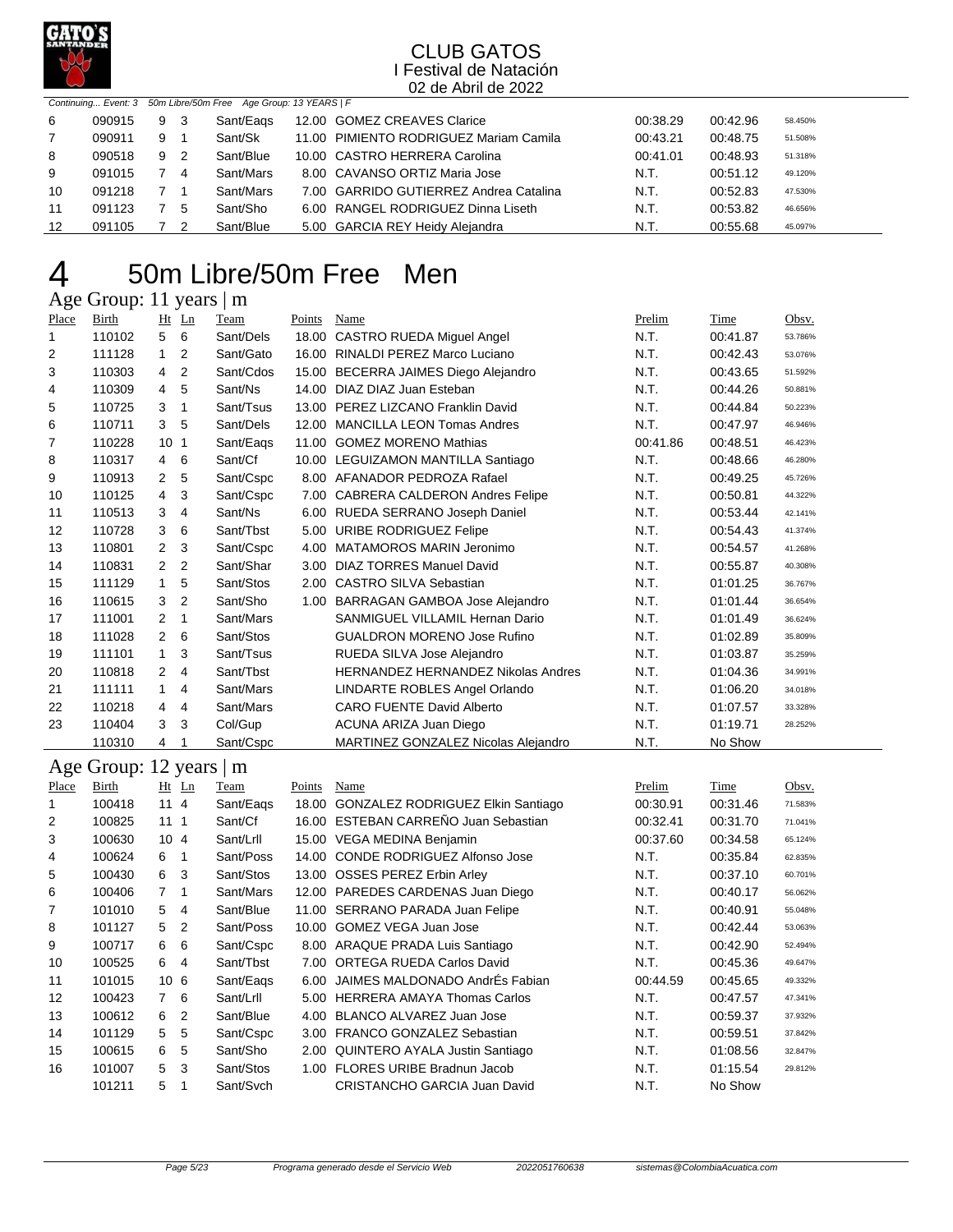

Continuing... Event: 4 50m Libre/50m Free Age Group: 13 YEARS | M

|       | Age Group: 13 years   m       |                 |                |           |        |                                          |          |          |         |  |  |  |
|-------|-------------------------------|-----------------|----------------|-----------|--------|------------------------------------------|----------|----------|---------|--|--|--|
| Place | Birth                         |                 | $Ht$ Ln        | Team      | Points | Name                                     | Prelim   | Time     | Obsv.   |  |  |  |
|       | 090921                        | 11 <sub>2</sub> |                | Sant/Eags |        | 18.00 RAVELO FLOREZ David Santiago       | 00:31.43 | 00:30.25 | 74.446% |  |  |  |
| 2     | 091128                        | 11 <sub>5</sub> |                | Sant/Eags |        | 16.00 SANTOS MARTÍNEZ Isaac Mauricio     | 00:31.44 | 00:31.54 | 71.401% |  |  |  |
| 3     | 090120                        | 8               | $\overline{2}$ | Sant/Ns   |        | 15.00 BUITRAGO ALVARADO Jaime            | N.T.     | 00:34.63 | 65.030% |  |  |  |
| 4     | 090815                        |                 | 4              | Sant/Svch |        | 14.00 QUINTERO CERRANO Esteban Alejandro | N.T.     | 00:37.81 | 59.561% |  |  |  |
| 5     | 090127                        | 8               | -1             | Sant/Tsus |        | 13.00 QUINTERO HERNANDEZ David Fernando  | N.T.     | 00:37.95 | 59.341% |  |  |  |
| 6     | 090312                        | 10 <sub>2</sub> |                | Sant/Eags |        | 12.00 RUEDA ORTEGA Juan Jose             | 00:37.66 | 00:38.47 | 58.539% |  |  |  |
| 7     | 091114                        |                 | -5             | Sant/Stos |        | 11.00 ROJAS LIZCANO Daniel Santiago      | N.T.     | 00:38.78 | 58.071% |  |  |  |
| 8     | 091004                        | 7 <sup>2</sup>  |                | Sant/Eags |        | 10.00 CAICEDO CHAPETA Alan Santiago      | N.T.     | 00:41.20 | 54.660% |  |  |  |
| 9     | 090512                        | 8               | 6              | Sant/Tbst |        | 8.00 CORREA BOHORQUEZ Joseph AndrEs      | N.T.     | 00:42.31 | 53.226% |  |  |  |
| 10    | 090121                        | 8               | 5              | Sant/Mars | 7.00   | SIERRA PINEDA Sebastian                  | N.T.     | 00:52.25 | 43.100% |  |  |  |
|       | 090723                        |                 | -3             | Sant/Sho  |        | PINO LIZARAZO Joan Camilo                | N.T.     | No Show  |         |  |  |  |
|       | Age Group: 14 years $\vert$ m |                 |                |           |        |                                          |          |          |         |  |  |  |

## Age Group: 14 years | m

| $\Delta$ gu Oroup. $1 +$ yuars $\Delta$ in |        |                 |                |           |        |                                      |          |             |         |  |  |  |
|--------------------------------------------|--------|-----------------|----------------|-----------|--------|--------------------------------------|----------|-------------|---------|--|--|--|
| Place                                      | Birth  | $Ht$ Ln         |                | Team      | Points | Name                                 | Prelim   | <b>Time</b> | Obsv.   |  |  |  |
|                                            | 080901 | 113             |                | Sant/Mars |        | 18.00 VELASCO GAVIRIA Juan Manuel    | 00:29.98 | 00:29.78    | 75.621% |  |  |  |
| 2                                          | 080717 | 9               | 5              | Sant/Cf   |        | 16.00 ORDOÑEZ GALVIS Angel Gabriel   | N.T.     | 00:31.33    | 71.880% |  |  |  |
| 3                                          | 080920 | 116             |                | Sant/Blue |        | 15.00 DIAZ MEZA Sebastian            | 00:33.75 | 00:33.37    | 67.486% |  |  |  |
| 4                                          | 081127 | 10 <sub>5</sub> |                | Sant/Sk   |        | 14.00 DIAZ ALVAREZ Alejandro         | 00:38.60 | 00:34.11    | 66.022% |  |  |  |
| 5                                          | 080708 | 9               | $\overline{2}$ | Sant/Eags |        | 13.00 COZ BASTO Andres               | N.T.     | 00:35.60    | 63.258% |  |  |  |
| 6                                          | 080918 | 10 <sub>3</sub> |                | Sant/Eags |        | 12.00 ROJAS HERNANDEZ Johan Adrian   | 00:36.23 | 00:35.94    | 62.660% |  |  |  |
| 7                                          | 081024 | 8               | - 3            | Sant/Stos |        | 11.00 NIÑO PATIO Juan Felipe         | N.T.     | 00:40.69    | 55.345% |  |  |  |
| 8                                          | 081018 | 9               | - 6            | Sant/Blue |        | 10.00 MATEUS SUAREZ Sebastian David  | N.T.     | 00:41.49    | 54.278% |  |  |  |
| 9                                          | 081002 | 9               |                | Sant/Blue |        | 8.00 BADILLO CHAPARRO Andres David   | N.T.     | 00:41.65    | 54.070% |  |  |  |
| 10                                         | 080419 | 9               | -4             | Sant/Svch |        | 7.00 OLARTE ARDILA Daniel Jose       | N.T.     | 00:44.19    | 50.962% |  |  |  |
| 11                                         | 081229 | 9               | -3             | Sant/Mars |        | 6.00 RODIGUEZ RODRIGUEZ Jorge AndrÉs | 00:45.44 | 00:44.55    | 50.550% |  |  |  |
| 12                                         | 081025 | 8               | 4              | Sant/Cdos |        | 5.00 CRUZ CAMACHO Jose Angel         | N.T.     | 00:55.95    | 40.250% |  |  |  |

## 25m Espalda/25m Back Women

Age Group: 06 years | f

| Place | Birth                       | Ht             | Ln             | Team       | Points | Name                              | Prelim   | Time     | Obsv.  |
|-------|-----------------------------|----------------|----------------|------------|--------|-----------------------------------|----------|----------|--------|
| 1     | 160422                      | $\mathbf{2}$   | 3              | Sant/Eags  | 18.00  | <b>LOZANO TORRES Maria Lucia</b>  | N.T.     | 00:36.63 | 0.000% |
| 2     | 160125                      | 3              | 6              | Sant/Cdos  | 16.00  | <b>GUERRERO BECERRA Renata</b>    | N.T.     | 00:51.61 | 0.000% |
| 3     | 160617                      | $\mathbf{2}$   | $\overline{2}$ | Sant/Cf    | 15.00  | WANDURRAGA PLATA Danna Sofia      | N.T.     | 00:52.49 | 0.000% |
| 4     | 160518                      | 2              | $\overline{4}$ | Sant/Union |        | 14.00 SERRANO PLATA Sara          | N.T.     | 00:53.91 | 0.000% |
| 5     | 170417                      |                | 3              | Sant/Stos  |        | 13.00 RODRIGUEZ CAMACHO Camila    | 01:29.02 | 01:29.02 | 0.000% |
| 6     | 161006                      | 2              | 5              | Sant/Stos  | 12.00  | CEPEDA TELLEZ Silvia Isabella     | 01:32.28 | 01:32.28 | 0.000% |
|       | 180708                      | $\mathbf{1}$   | $\overline{2}$ | Sant/Lrll  |        | <b>GARCIA ROJAS Sofia</b>         | N.T.     | No Show  |        |
|       | 161221                      | 2              | 1              | Sant/Sho   |        | MARTINEZ MEJIA Victoria           | N.T.     | No Show  |        |
|       | 170917                      |                | 4              | Sant/Ns    |        | RAMIREZ AVILA Hellen Samar        | N.T.     | No Show  |        |
|       | Age Group: $07$ years $ f $ |                |                |            |        |                                   |          |          |        |
| Place | Birth                       |                | $Ht$ Ln        | Team       | Points | Name                              | Prelim   | Time     | Obsv.  |
| 1     | 151014                      | 3              | 4              | Sant/Tbst  | 18.00  | MORENO ARE Mariana Isabella       | N.T.     | 00:33.50 | 0.000% |
| 2     | 150608                      | 4              | 6              | Sant/Sk    |        | 16.00 MONTOYA DEVIS Amelia        | N.T.     | 00:35.80 | 0.000% |
| 3     | 151231                      | 3              | -1             | Sant/Blue  |        | 15.00 QUINTERO SANCHEZ Sara       | N.T.     | 00:45.65 | 0.000% |
| 4     | 150911                      | 3 <sub>3</sub> |                | Sant/Ns    |        | 14.00 RAMIREZ AVILA Eilyn Salome  | N.T.     | 00:50.85 | 0.000% |
| 5     | 150512                      | $\overline{4}$ | -1             | Sant/Tits  |        | 13.00 RUA SUAREZ Silvia Antonella | N.T.     | 00:56.74 | 0.000% |
| 6     | 150304                      | $\overline{4}$ | 5              | Sant/Gato  |        | 12.00 DOMINGUEZ CASTRO Alicia     | N.T.     | 01:05.13 | 0.000% |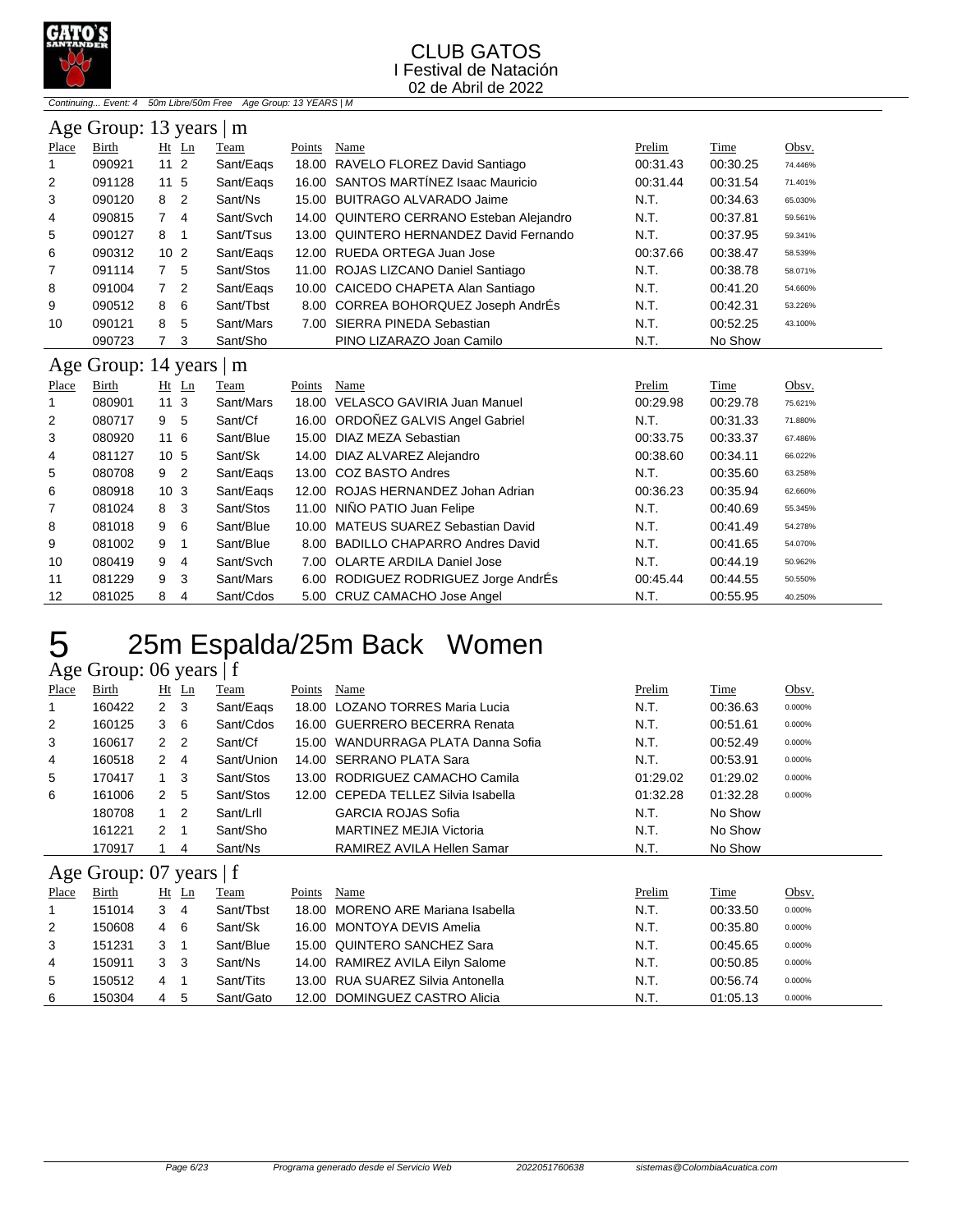

## 25m Espalda/25m Back Women

|       | Age Group: 08 years   f |   |                |            |        |                                     |          |              |        |  |  |
|-------|-------------------------|---|----------------|------------|--------|-------------------------------------|----------|--------------|--------|--|--|
| Place | Birth                   |   | $Ht$ Ln        | Team       | Points | Name                                | Prelim   | Time         | Obsv.  |  |  |
| 1     | 140615                  | 5 | 5              | Sant/Shar  | 18.00  | CHAPARRO BADILLO Juliana Camila     | N.T.     | 00:26.78     | 0.000% |  |  |
| 2     | 140626                  | 5 | 6              | Sant/Union | 16.00  | <b>RANGEL GRANADOS Valentina</b>    | N.T.     | 00:34.91     | 0.000% |  |  |
| 3     | 140905                  | 4 | $\overline{2}$ | Sant/Lrll  | 15.00  | PEÑA ORTIZ Mariana                  | N.T.     | 00:39.38     | 0.000% |  |  |
| 4     | 140818                  | 4 | 4              | Sant/Cdos  | 14.00  | ARIAS JAIMES Danna Gabriela         | N.T.     | 00:45.65     | 0.000% |  |  |
| 5     | 140328                  | 5 | $\overline{2}$ | Sant/Tits  |        | 13.00 PATIÑO PATIÑO Maria Paula     | N.T.     | 00:48.58     | 0.000% |  |  |
| 6     | 140624                  | 5 |                | Sant/Mars  | 12.00  | CATALINA RAMIREZ Sara               | N.T.     | 00:48.80     | 0.000% |  |  |
| 7     | 140710                  | 4 | 3              | Sant/Mars  | 11.00  | SIERRA PINEDA Mariana               | N.T.     | 01:58.13     | 0.000% |  |  |
|       | Age Group: 09 years   f |   |                |            |        |                                     |          |              |        |  |  |
| Place | Birth                   |   | $Ht$ Ln        | Team       | Points | Name                                | Prelim   | Time         | Obsv.  |  |  |
| 1     | 131125                  | 5 | 3              | Sant/Shar  | 18.00  | AGUIRRE ORTEGON Ana Victoria        | N.T.     | 00:30.81     | 0.000% |  |  |
| 2     | 131220                  | 5 | 4              | Sant/Poss  | 16.00  | VEGA GALINDO Isabella               | N.T.     | 00:33.91     | 0.000% |  |  |
| 3     | 130711                  | 6 | 5              | Sant/Tits  | 15.00  | <b>VELASQUEZ CHAPARRO Gabriela</b>  | N.T.     | 00:35.96     | 0.000% |  |  |
| 4     | 131024                  | 6 | 6              | Sant/Lrll  | 14.00  | ALFARO CUELLAR Kiara Sofia          | N.T.     | 00:36.52     | 0.000% |  |  |
| 5     | 130508                  | 6 | 2              | Sant/Orcs  |        | 13.00 LOPEZ FORERO Sofia            | N.T.     | 00:39.51     | 0.000% |  |  |
| 6     | 131013                  | 6 |                | Sant/Stos  | 12.00  | <b>URIBE BUSTOS Jackelin Omaira</b> | 00:55.26 | 00:55.26     | 0.000% |  |  |
|       | 130318                  | 6 | 3              | Sant/Orcs  |        | URIBE JOYA Luz Angela               | N.T.     | Disqualified |        |  |  |
|       | 130321                  | 6 | 4              | Sant/Gato  |        | MARTINEZ MEZA Ana Victoria          | N.T.     | No Show      |        |  |  |

## 25m Espalda/25m Back Men

## Age Group: 07 years | m

| Place | Birth  |                | $Ht$ Ln        | Team       | Points | Name                                     | Prelim   | Time     | Obsv.  |
|-------|--------|----------------|----------------|------------|--------|------------------------------------------|----------|----------|--------|
| 1     | 150922 | 4              | 1              | Sant/Union | 18.00  | CARRENA TAPIAS Jeronimo                  | N.T.     | 00:33.27 | 0.000% |
| 2     | 150226 | 4              | 5              | Sant/Eags  |        | 16.00 PAREJA AHUMADA Samuel Andres       | N.T.     | 00:37.49 | 0.000% |
| 3     | 151002 | 3              | 4              | Sant/Eags  |        | 15.00 ARDILA ROJAS Emanuel Santiago      | N.T.     | 00:44.15 | 0.000% |
| 4     | 161021 | $\overline{2}$ | 4              | Sant/Tits  |        | 14.00 RUEDAS CARDOZO Emiliano            | N.T.     | 01:00.36 | 0.000% |
| 5     | 170330 | $\overline{2}$ | 5              | Sant/Eags  |        | 13.00 ABRIL PLATA Sebastian              | N.T.     | 01:04.95 | 0.000% |
| 6     | 151228 | 3              | 5              | Sant/Tbst  |        | 12.00 PINZON PEREZ Samuel Alejandro      | N.T.     | 01:05.89 | 0.000% |
| 7     | 150213 | 4              | $\overline{2}$ | Sant/Ns    |        | 11.00 PRADA GUERRERO Andres Felipe       | N.T.     | 01:08.38 | 0.000% |
| 8     | 150923 | 4              | 6              | Sant/Ns    |        | 10.00 SAENZ DURAN Andre Luciano          | N.T.     | 01:15.84 | 0.000% |
| 9     | 150928 | 3              | 3              | Sant/Orca  |        | 8.00 NUNTZ LOPEZ Raziel                  | N.T.     | 01:17.36 | 0.000% |
| 10    | 151226 | 3              | $\overline{2}$ | Sant/Stos  |        | 7.00 OCHOA AGUIRRE Jefferson Mathias     | 01:20.60 | 01:20.60 | 0.000% |
| 10    | 160911 | 3              | 6              | Sant/Tsus  | 7.00   | <b>TRISTANCHO DOMINGUEZ Daniel Zehir</b> | N.T.     | 01:20.60 | 0.000% |
| 12    | 160527 | 3              | 1              | Sant/Lrll  |        | 5.00 RAMIREZ PEDRAZA Juan Jose           | N.T.     | 01:21.99 | 0.000% |
| 13    | 160913 | 2              | 3              | Col/Frac   |        | 4.00 LLANEZ CAICEDO JosÉ Alejandro       | N.T.     | 01:35.15 | 0.000% |
| 14    | 161111 | $\overline{2}$ | $\overline{2}$ | Sant/Stos  |        | 3.00 REY LOBO Liam David                 | 01:35.63 | 01:35.63 | 0.000% |
| 15    | 190508 | $\mathbf{1}$   | $\overline{2}$ | Sant/Lrll  | 2.00   | VAZQUEZ ROJAS Samuel Nicolas             | N.T.     | 01:49.96 | 0.000% |
| 16    | 181103 | $\mathbf{1}$   | 4              | Sant/Lrll  |        | 1.00 SANTOS RAMIREZ Benjamin             | N.T.     | 01:54.98 | 0.000% |
| 17    | 180901 | $\mathbf{1}$   | -3             | Sant/Lrll  |        | GONZALEZ HERNANDEZ Thiago                | N.T.     | 01:57.70 | 0.000% |
| 18    | 180301 | 2              | -1             | Sant/Eags  |        | <b>GOMEZ MORENO Mateo</b>                | N.T.     | 02:10.84 | 0.000% |
|       | 150206 | 4              | 4              | Sant/Gato  |        | BARON CAMACHO Juan Diego                 | N.T.     | No Show  |        |
|       |        |                |                |            |        |                                          |          |          |        |

## Age Group: 08 years | m

| Place       | Birth  | $Ht$ Ln |    | Team      | Points | Name                                  | Prelim | Time     | Obsv.  |
|-------------|--------|---------|----|-----------|--------|---------------------------------------|--------|----------|--------|
| $\mathbf 1$ | 140205 | 8       | -6 | Sant/Eags |        | 18.00 LOZANO TORRES Martin Alejandro  | N.T.   | 00:25.94 | 0.000% |
| 2           | 140128 | 8       |    | Sant/Tbst |        | 16.00 BELTRAN ANAYA Alejandro         | N.T.   | 00:28.49 | 0.000% |
| 3           | 140802 | 6       |    | Sant/Tbst |        | 15.00 MANTILLA GELVES Samuel          | N.T.   | 00:28.58 | 0.000% |
| 4           | 141201 | 5 6     |    | Sant/Tbst |        | 14.00 PEDRAZA CORZO Federico          | N.T.   | 00:28.84 | 0.000% |
| 5           | 140913 | 5       | 4  | Sant/Eags |        | 13.00 FORERO ARDILA Dominick Santiago | N.T.   | 00:29.13 | 0.000% |
| 6           | 140402 |         | 4  | Sant/Eags |        | 12.00 CASTRO MARTINEZ Miquel Mauricio | N.T.   | 00:31.20 | 0.000% |
|             | 140530 | 6 3     |    | Sant/Eags |        | 11.00 SALAZAR GOMEZ Andres Matias     | N.T.   | 00:31.94 | 0.000% |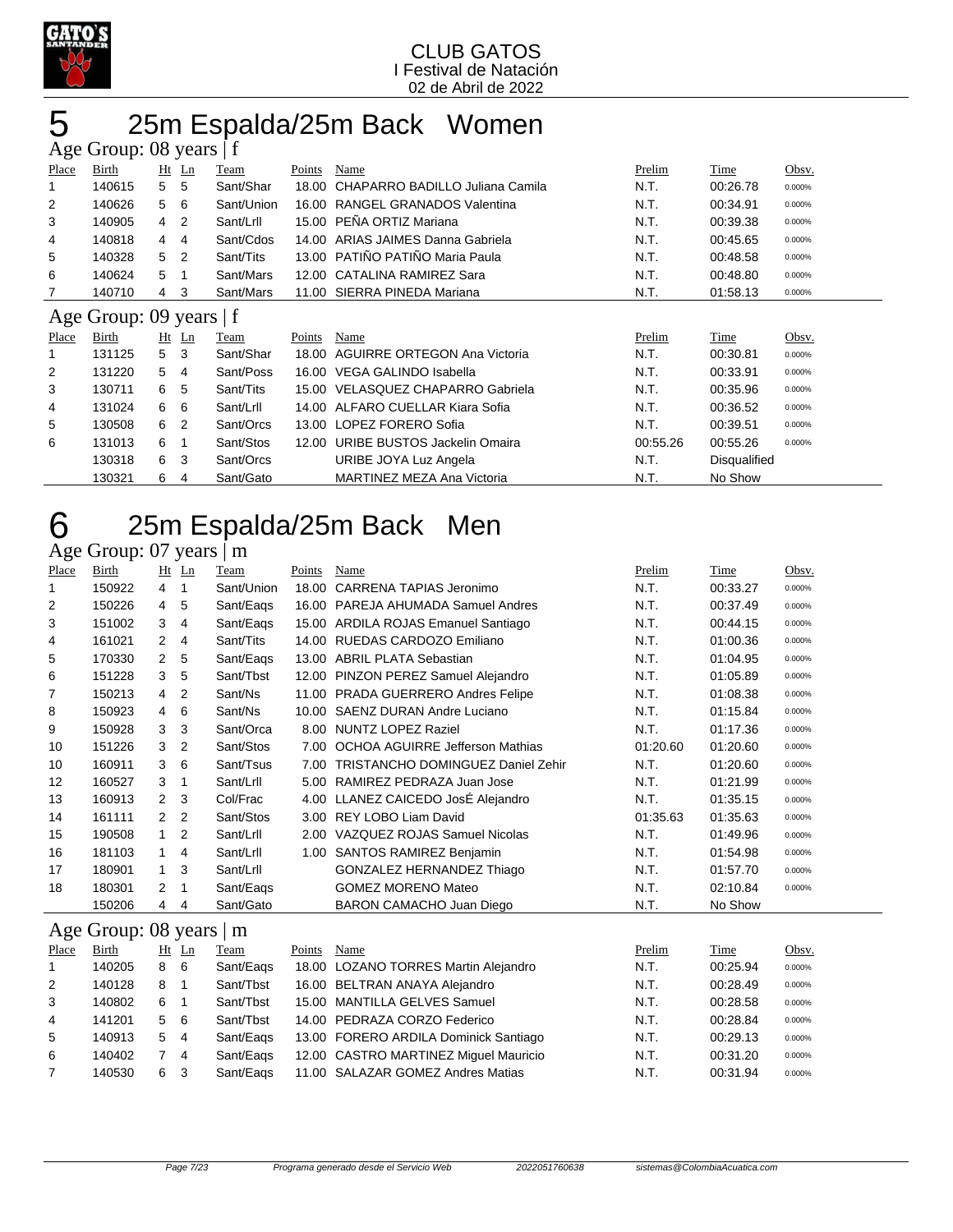

|              |                         |                 |                |                                                                  |             | 04 YO 7 WHI YO 4044                     |          |              |        |
|--------------|-------------------------|-----------------|----------------|------------------------------------------------------------------|-------------|-----------------------------------------|----------|--------------|--------|
|              |                         |                 |                | Continuing Event: 6 25m Espalda/25m Back Age Group: 08 YEARS   M |             |                                         |          |              |        |
| 8            | 140107                  | 8               | 5              | Sant/Tbst                                                        |             | 10.00 GIRALDO SANTAMARIA Nicolas        | N.T.     | 00:32.24     | 0.000% |
| 9            | 140525                  | $\overline{7}$  | 6              | Sant/Gato                                                        |             | 8.00 BECERRA CRUZ Cristhobal            | N.T.     | 00:32.49     | 0.000% |
| 10           | 140731                  | 6               | 5              | Sant/Stos                                                        |             | 7.00 ROMAN JAIMES Samuel Fernando       | 00:35.18 | 00:35.18     | 0.000% |
| 11           | 141229                  | 4               | 3              | Sant/Mars                                                        |             | 6.00 CAMPO JIMENEZ Jeronimo             | N.T.     | 00:38.13     | 0.000% |
| 12           | 140901                  | 5               | 3              | Sant/Ns                                                          |             | 5.00 PINZON SERRANO Matias              | 00:40.90 | 00:40.90     | 0.000% |
| 13           | 140706                  | 6               | 4              | Sant/Tbst                                                        |             | 4.00 RONDON ESPINOZA Nicolas David      | N.T.     | 00:41.43     | 0.000% |
| 14           | 140409                  | $\overline{7}$  | 5              | Sant/Stos                                                        |             | 3.00 DURAN SANCHEZ Jeronimo             | N.T.     | 00:42.96     | 0.000% |
| 15           | 140207                  | $\overline{7}$  | 3              | Sant/Orca                                                        |             | 2.00 NUNTZ LOPEZ Azriel                 | N.T.     | 00:43.54     | 0.000% |
| 16           | 140426                  | 7               | 1              | Sant/Gato                                                        |             | 1.00 BECERRA PIMIENTO Juaquin           | N.T.     | 00:45.36     | 0.000% |
| 17           | 140723                  | 6               | $\overline{c}$ | Sant/Cf                                                          |             | ORDOÑEZ GALVIS Alan Isaac               | N.T.     | 00:50.16     | 0.000% |
| 18           | 141114                  | 5               | $\mathbf{1}$   | Sant/Gato                                                        |             | COLMENARES LUCENA Joseph Alejandro      | N.T.     | 00:51.61     | 0.000% |
| 19           | 140405                  | $\overline{7}$  | $\overline{2}$ | Sant/Cf                                                          |             | DURAN SERRANO Juan Diego                | N.T.     | 00:51.65     | 0.000% |
| 20           | 140929                  | 5               | $\overline{c}$ | Sant/Eaqs                                                        |             | <b>GARNICA APONTE Jeronimo Garnica</b>  | N.T.     | 00:54.34     | 0.000% |
| 21           | 140830                  | 6               | 6              | Sant/Cf                                                          |             | ALFONSO AMADO Joel Alfredo              | N.T.     | 00:58.24     | 0.000% |
| 22           | 141004                  | 5               | 5              | Sant/Blue                                                        |             | <b>CAICEDO YARA Gabriel</b>             | N.T.     | 01:00.31     | 0.000% |
|              |                         |                 |                |                                                                  |             |                                         |          |              |        |
|              | Age Group: 09 years   m |                 |                |                                                                  |             |                                         |          |              |        |
| Place        | Birth                   |                 | Ht Ln          | Team                                                             | Points      | <b>Name</b>                             | Prelim   | <b>Time</b>  | Obsv.  |
| 1            | 130603                  | 111             |                | Sant/Tbst                                                        |             | 18.00 VIANCHA GOMEZ Julio Alejandro     | N.T.     | 00:23.08     | 0.000% |
| 2            | 130326                  | 11 <sub>3</sub> |                | Sant/Gato                                                        |             | 16.00 SUAREZ MONTOYA Carlos Mario       | N.T.     | 00:24.13     | 0.000% |
| 3            | 130926                  | 9               | 3              | Sant/Cf                                                          |             | 15.00 GARCÍA BARBOSA Luis Felipe        | N.T.     | 00:26.43     | 0.000% |
| 4            | 130429                  | 114             |                | Sant/Mars                                                        |             | 14.00 PRADA TENJO Nicolas               | N.T.     | 00:27.33     | 0.000% |
| 5            | 131222                  | 8               | $\overline{4}$ | Sant/Gato                                                        |             | 13.00 BECERRA GUTIERREZ Samuel          | N.T.     | 00:27.53     | 0.000% |
| 5            | 130525                  | 11 <sub>5</sub> |                | Sant/Blue                                                        |             | 13.00 CASTRO HERRERA William David      | N.T.     | 00:27.53     | 0.000% |
| 7            | 130220                  | 12 <sub>1</sub> |                | Sant/Sho                                                         |             | 11.00 CARRILLO CASTELLANOS Daniel Yesid | N.T.     | 00:28.86     | 0.000% |
| 8            | 130802                  | 10 <sub>5</sub> |                | Sant/Tits                                                        |             | 10.00 VALBUENA ROMERO Bayron Santiago   | N.T.     | 00:29.58     | 0.000% |
| 9            | 131008                  | 9 4             |                | Sant/Eags                                                        |             | 8.00 BORRERO OLAYA Tomas                | N.T.     | 00:30.50     | 0.000% |
| 10           | 130806                  | 10 <sub>1</sub> |                | Sant/Stos                                                        |             | 7.00 FLOREZ SOSA Hugo Alejandro         | 00:30.85 | 00:30.85     | 0.000% |
| 11           | 130213                  | 12 5            |                | Sant/Tbst                                                        |             | 6.00 LOZADA DELGADO Juan Felipe         | N.T.     | 00:31.41     | 0.000% |
| 12           | 131016                  | 9 2             |                | Sant/Mars                                                        |             | 5.00 GALVIZ BARRERA Samuel Felipe       | N.T.     | 00:31.91     | 0.000% |
| 13           | 130313                  | 12 6            |                | Sant/Tbst                                                        |             | 4.00 LOZADA SALGADO Juan David          | N.T.     | 00:32.44     | 0.000% |
| 14           | 130111                  | 12 <sub>4</sub> |                | Sant/Cdos                                                        |             | 3.00 MANTILLA SARMIENTO Ivan Andres     | N.T.     | 00:33.90     | 0.000% |
| 15           | 130430                  | $112$           |                | Sant/Sk                                                          |             | 2.00 FLOREZ RAMIREZ Lian Marcus         | N.T.     | 00:34.20     | 0.000% |
| 16           | 130909                  | 10 6            |                | Sant/Cf                                                          |             | 1.00 ROJAS NIÑO Santiago                | N.T.     | 00:34.54     | 0.000% |
| 17           | 131218                  | 8               | $\mathbf{3}$   | Sant/Poss                                                        |             | <b>LEAL MORENO Nicolas Santiago</b>     | N.T.     | 00:34.87     | 0.000% |
| 18           | 130714                  | 10 <sub>4</sub> |                | Sant/Poss                                                        |             | CONSUEGRA SOLANO Camilo                 | N.T.     | 00:38.25     | 0.000% |
| 19           | 131128                  | 9 6             |                | Sant/Eags                                                        |             | GOMEZ FRANCO Alejandro Jose             | N.T.     | 00:40.13     | 0.000% |
| 20           | 130730                  | 10 <sub>2</sub> |                | Sant/Cspc                                                        |             | INFANTE RODRIGUEZ Esteban               | N.T.     | 00:42.44     | 0.000% |
| 21           | 130708                  | 10 <sub>3</sub> |                | Sant/Cspc                                                        |             | GUERRERO BALLESTEROS Juan Diego         | N.T.     | 00:43.74     | 0.000% |
| 22           | 130616                  | 11 6            |                | Sant/Cf                                                          |             | RAMIREZ ROJAS Jhoan Sebastian           | N.T.     | 00:46.54     | 0.000% |
|              |                         |                 |                |                                                                  |             |                                         |          | 00:50.21     |        |
| 23           | 131029                  | 9               | 5              | Sant/Stos                                                        |             | <b>BAQUERO JAIMES Erick Alejandro</b>   | 00:50.21 |              | 0.000% |
| 24           | 131119                  | 9               | 1              | Sant/Blue                                                        |             | <b>CAICEDO YARA Luis Felipe</b>         | N.T.     | 10:55.60     | 0.000% |
|              | 131222                  | 8               | $\overline{2}$ | Sant/Gato                                                        |             | BECERRA GUTIERREZ Simon                 | N.T.     | Disqualified |        |
|              | 130125                  | 12 <sub>2</sub> |                | Sant/Lrll                                                        |             | <b>HERRERA AMAYA Cristopher</b>         | N.T.     | No Show      |        |
|              | Age Group: 10 years   m |                 |                |                                                                  |             |                                         |          |              |        |
| <b>Place</b> | <b>Birth</b>            |                 | Ht Ln          | <b>Team</b>                                                      | Points Name |                                         | Prelim   | Time         | Obsv.  |
| 1            | 120828                  | 13 5            |                | Sant/Tbst                                                        |             | 18.00 GARCIA HERRERO Valentino          | N.T.     | 00:24.13     | 0.000% |
| 2            | 120109                  | 14 <sub>3</sub> |                | Sant/Orcs                                                        |             | 16.00 ZAMORA FORERO Juan Esteban        | N.T.     | 00:25.77     | 0.000% |
| 3            | 121004                  | 13 6            |                | Sant/Cf                                                          |             | 15.00 JOVEN VARGAS Juan Sebastian       | N.T.     | 00:25.95     | 0.000% |
| 4            | 120912                  | 13 <sub>1</sub> |                | Sant/Cspc                                                        |             | 14.00 LUDEMANN HERNANDEZ Matias         | N.T.     | 00:26.69     | 0.000% |
| 5            | 120228                  | 14 5            |                | Sant/Stos                                                        |             | 13.00 CEPEDA TELLEZ Juan Sebastian      | 00:27.91 | 00:27.91     | 0.000% |
| 6            | 120118                  | 144             |                | Sant/Poss                                                        |             | 12.00 PRIETO JAIMES Juan Luis           | N.T.     | 00:29.84     | 0.000% |
| 7            | 120430                  | 13 <sub>3</sub> |                | Sant/Cdos                                                        |             | 11.00 PARDO CRESPO Tomas Gabriel        | N.T.     | 00:30.95     | 0.000% |
| 8            | 120424                  | 14 6            |                | Sant/Cf                                                          |             | 10.00 CASTAÑEDA DONCEL NicolÁs Mauricio | N.T.     | 00:31.33     | 0.000% |
| 9            | 120722                  | 13 2            |                | Sant/Sk                                                          |             | 8.00 MONTOYA DEVIS Benjamin             | N.T.     | 00:31.35     | 0.000% |
|              |                         |                 |                |                                                                  |             |                                         |          |              |        |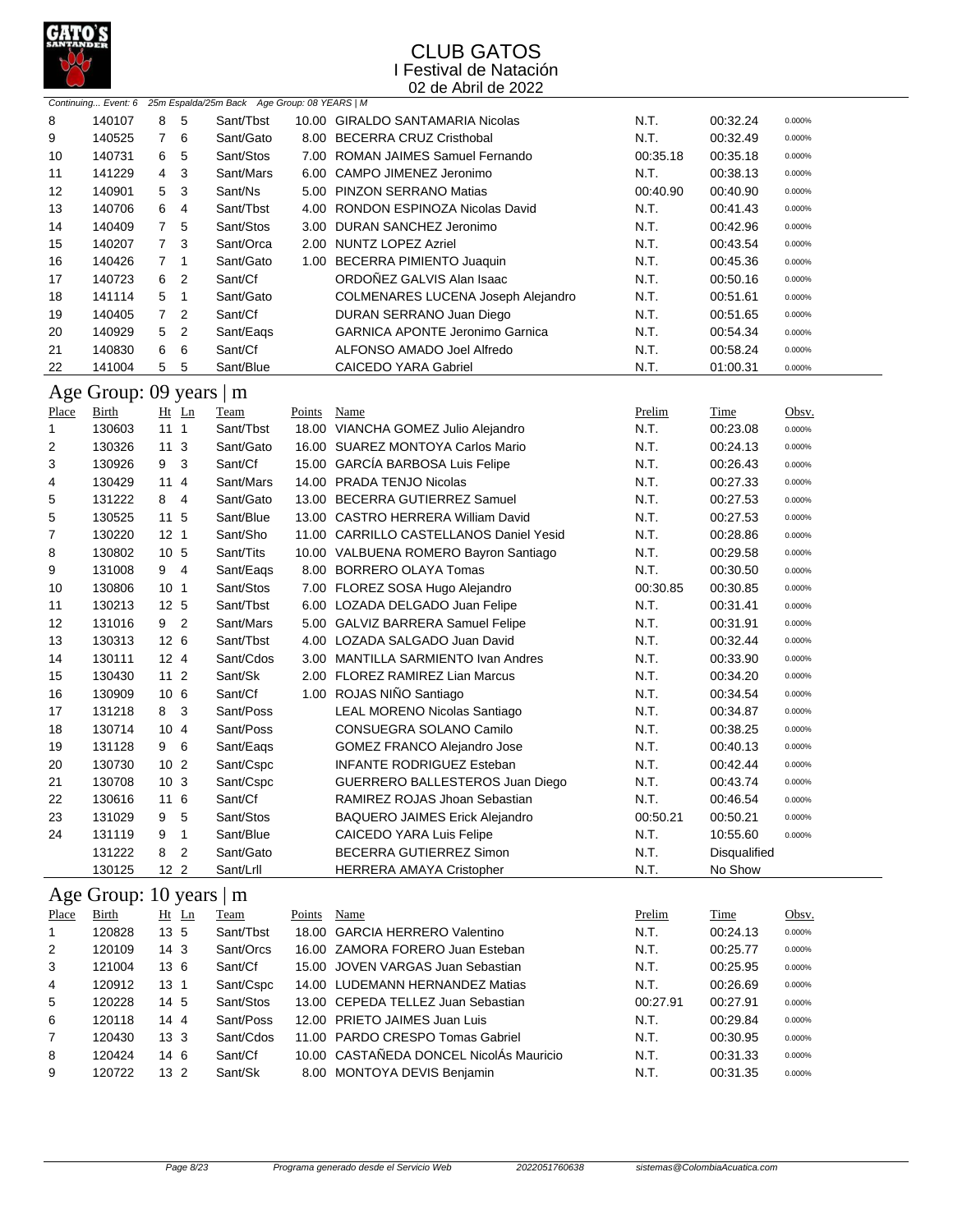

|    |        |                 | Continuing Event: 6 25m Espalda/25m Back Age Group: 10 YEARS   M |                                  |          |          |        |
|----|--------|-----------------|------------------------------------------------------------------|----------------------------------|----------|----------|--------|
| 10 | 121228 | 12 <sub>3</sub> | Sant/Tbst                                                        | 7.00 ARCINIEGAS CASTILLO Martin  | N.T.     | 00:35.44 | 0.000% |
| 11 | 120319 | 14 1            | Sant/Tbst                                                        | 6.00 ARIAS VERA Jorge Andres     | N.T.     | 00:38.58 | 0.000% |
| 12 | 120124 | 14 2            | Sant/Tsus                                                        | 5.00 PRADA PINILLA Daniel Felipe | N.T.     | 00:41.88 | 0.000% |
| 13 | 120505 | $13 \; 4$       | Sant/Stos                                                        | 4.00 CASTELLANOS FLOREZ Santiago | 01:15.50 | 01:15.50 | 0.000% |

## 50m Pecho/50m Breast Women

Age Group: 10 years | f

| Place | Birth  |                | $Ht$ Ln        | Team      | Points | Name                                 | Prelim   | Time                | Obsv.   |
|-------|--------|----------------|----------------|-----------|--------|--------------------------------------|----------|---------------------|---------|
| 1     | 120113 | 4              |                | Sant/Tits | 18.00  | MANTILLA PINA Yaleih Mariana         | N.T.     | 00:57.48            | 56.002% |
| 2     | 120526 | 3              | 5              | Sant/Eags |        | 16.00 SANTOS MARTÍNEZ MarÍa Jose     | N.T.     | 00:58.74            | 54.801% |
| 3     | 120330 | 3              | 4              | Sant/Tbst | 15.00  | VASQUEZ GELVE Zara Valentina         | N.T.     | 01:00.04            | 53.614% |
| 4     | 121130 | $7^{\circ}$    | $\overline{4}$ | Sant/Gato |        | 14.00 RUEDA ARDILA Lucciana          | 01:00.53 | 01:01.91            | 51.995% |
| 5     | 120601 | 3              |                | Sant/Gato |        | 13.00 ORTIZ PINILLA Silvia Juliana   | N.T.     | 01:10.55            | 45.627% |
| 6     | 120820 | 1.             | 3              | Sant/Tbst |        | 12.00 MEDINA CARVAJAL Alejandra      | N.T.     | 01:18.30            | 41.111% |
| 7     | 120514 | 3              | $\overline{2}$ | Sant/Sho  |        | 11.00 OROZCO BRISEÑO Maria Jose      | N.T.     | 01:18.97            | 40.762% |
| 8     | 120315 | 3              | 3              | Sant/Poss |        | 10.00 CASTAÑEDA MEJIA Isabella       | N.T.     | 01:21.54            | 39.478% |
| 9     | 120627 | $\mathbf{2}$   | -3             | Sant/Stos | 8.00   | NIÑO PATIO Allison Gabriela          | N.T.     | 01:22.35            | 39.089% |
| 10    | 120810 | 2 <sub>2</sub> |                | Sant/Cdos | 7.00   | JOYA ARDILA Juliana                  | N.T.     | 01:32.48            | 34.808% |
| 11    | 120308 | $\overline{4}$ | - 6            | Sant/Blue |        | 6.00 QUINTERO JEREZ Mariana Josep    | N.T.     | 01:35.26            | 33.792% |
| 12    | 120817 | 2 <sub>5</sub> |                | Sant/Ns   | 5.00   | <b>BUITRAGO ALVARADO Silvana</b>     | N.T.     | 01:35.80            | 33.601% |
| 13    | 120720 | 2              | $\overline{4}$ | Sant/Blue | 4.00   | <b>VERDUGO GARCIA Isabella</b>       | N.T.     | 01:37.65            | 32.965% |
| 14    | 121229 | $\overline{1}$ | $\overline{2}$ | Col/Frac  | 3.00   | MARTÍNEZ VIVAS Salome                | N.T.     | 01:44.24            | 30.881% |
| 15    | 121218 |                | 4              | Sant/Blue |        | 2.00 OJEDA ESTUPIÑAN Andrea Camila   | N.T.     | 01:46.16            | 30.322% |
|       | 120620 | 3              | 6              | Sant/Poss |        | <b>GARCIA MURCIA Maria Alejandra</b> | N.T.     | <b>Disqualified</b> |         |

## Age Group: 11 years | f

| Place          | <b>Birth</b> |                | $Ht$ Ln        | Team      | Points | Name                                       | Prelim   | Time         | Obsv.   |
|----------------|--------------|----------------|----------------|-----------|--------|--------------------------------------------|----------|--------------|---------|
|                | 111217       | 8              | 5              | Sant/Gato |        | 18.00 AMOROCHO FALCON Sofia                | 00:54.86 | 00:51.41     | 62.614% |
| $\overline{2}$ | 110703       | 8              | - 3            | Sant/Sho  |        | 16.00 CARVAJAL VILLAMIZAR Andrea Valentina | 00:50.87 | 00:52.79     | 60.977% |
| 3              | 110703       | 8              | - 6            | Sant/Sho  |        | 15.00 CARVAJAL VILLAMIZAR Angely Valeska   | 00:58.48 | 00:53.14     | 60.576% |
| 4              | 110615       | 8              |                | Sant/Cf   |        | 14.00 CACHAGO SIERRA Valeria               | 00:58.36 | 00:56.41     | 57.064% |
| 5              | 111006       | 4              | $\overline{2}$ | Sant/Gato |        | 13.00 MORENO GOMEZ Ashly Gabriela          | N.T.     | 00:59.91     | 53.731% |
| 6              | 110817       | 4              | 4              | Sant/Gato |        | 12.00 CAPACHO SANCHEZ Mariam Valeria       | N.T.     | 01:09.83     | 46.098% |
| $\overline{7}$ | 110521       | 5 <sub>1</sub> |                | Sant/Sho  |        | 11.00 ROMERO MEDINA Maria Valentina        | N.T.     | 01:20.14     | 40.167% |
| 8              | 110725       | 4 3            |                | Sant/Blue |        | 10.00 MANZANO MEJIA Karol Michell          | N.T.     | 02:12.12     | 24.364% |
|                | 111226       | 4              | 5              | Sant/Ns   |        | PRIETO GARCIA Maria Jose                   | N.T.     | Disqualified |         |
|                | 110518       | 5              | -5             | Sant/Gato |        | <b>MORENO GUZMAN Isabella</b>              | N.T.     | No Show      |         |
|                | 110526       | 5              | -6             | Sant/Sho  |        | RUBIANO ALARCON Valery Sofia               | N.T.     | No Show      |         |

### Age Group: 12 years | f

| Place | Birth  | Ht | Ln  | Team      | Points | Name                                 | Prelim | Time     | Obsv.   |
|-------|--------|----|-----|-----------|--------|--------------------------------------|--------|----------|---------|
|       | 100104 | 6  | 6   | Sant/Tsus |        | 18.00 MORENO PUELLO Luna Sofia       | N.T.   | 01:11.89 | 44.777% |
| 2     | 100818 | 5. | -2  | Sant/Tbst |        | 16.00 AMOROCHO AMORO Maria Paula     | N.T.   | 01:15.43 | 42.675% |
| 3     | 100314 | 5  | - 3 | Sant/Cspc |        | 15.00 VILLAMIZAR LEON Gabriela       | N.T.   | 01:15.89 | 42.417% |
|       | 100101 | 6  |     | Sant/Stos |        | <b>CALDERON BECERRA Maria Isabel</b> | N.T.   | No Show  |         |
|       | 100802 | 5  | 4   | Sant/Blue |        | <b>HERNANDEZ TORRES Alejandra</b>    | N.T.   | No Show  |         |
|       |        |    |     |           |        |                                      |        |          |         |

### Age Group: 13 years | f

|       | $1.5$ CHOup. $1.5$ years $1.1$ |                     |           |        |                                         |          |             |         |  |  |  |  |  |
|-------|--------------------------------|---------------------|-----------|--------|-----------------------------------------|----------|-------------|---------|--|--|--|--|--|
| Place | Birth                          | $Ht$ Ln             | Team      | Points | Name                                    | Prelim   | <b>Time</b> | Obsv.   |  |  |  |  |  |
|       | 090911                         | 8<br>- 4            | Sant/Sk   |        | 18.00 PIMIENTO RODRIGUEZ Mariam Camila  | 00:52.34 | 00:51.51    | 62.493% |  |  |  |  |  |
| 2     | 090915                         | - 3                 | Sant/Eags |        | 16.00 GOMEZ CREAVES Clarice             | 01:00.29 | 00:53.33    | 60.360% |  |  |  |  |  |
| 3     | 090518                         | 8<br>$\overline{2}$ | Sant/Blue |        | 15.00 CASTRO HERRERA Carolina           | 00:53.36 | 00:54.49    | 59.075% |  |  |  |  |  |
| 4     | 090817                         | - 2                 | Sant/Tsus |        | 14.00 QUICENO SEGURA Damara             | 01:06.32 | 00:55.26    | 58.252% |  |  |  |  |  |
| 5     | 090829                         | -6                  | Col/Frac  |        | 13.00 LLANEZ CAICEDO Sara Sofia         | N.T.     | 01:02.77    | 51.282% |  |  |  |  |  |
| 6     | 091015                         | 6.<br>-3            | Sant/Mars |        | 12.00 CAVANSO ORTIZ Maria Jose          | N.T.     | 01:03.79    | 50.462% |  |  |  |  |  |
|       | 091218                         | 6.<br>5             | Sant/Mars |        | 11.00 GARRIDO GUTIERREZ Andrea Catalina | N.T.     | 01:09.49    | 46.323% |  |  |  |  |  |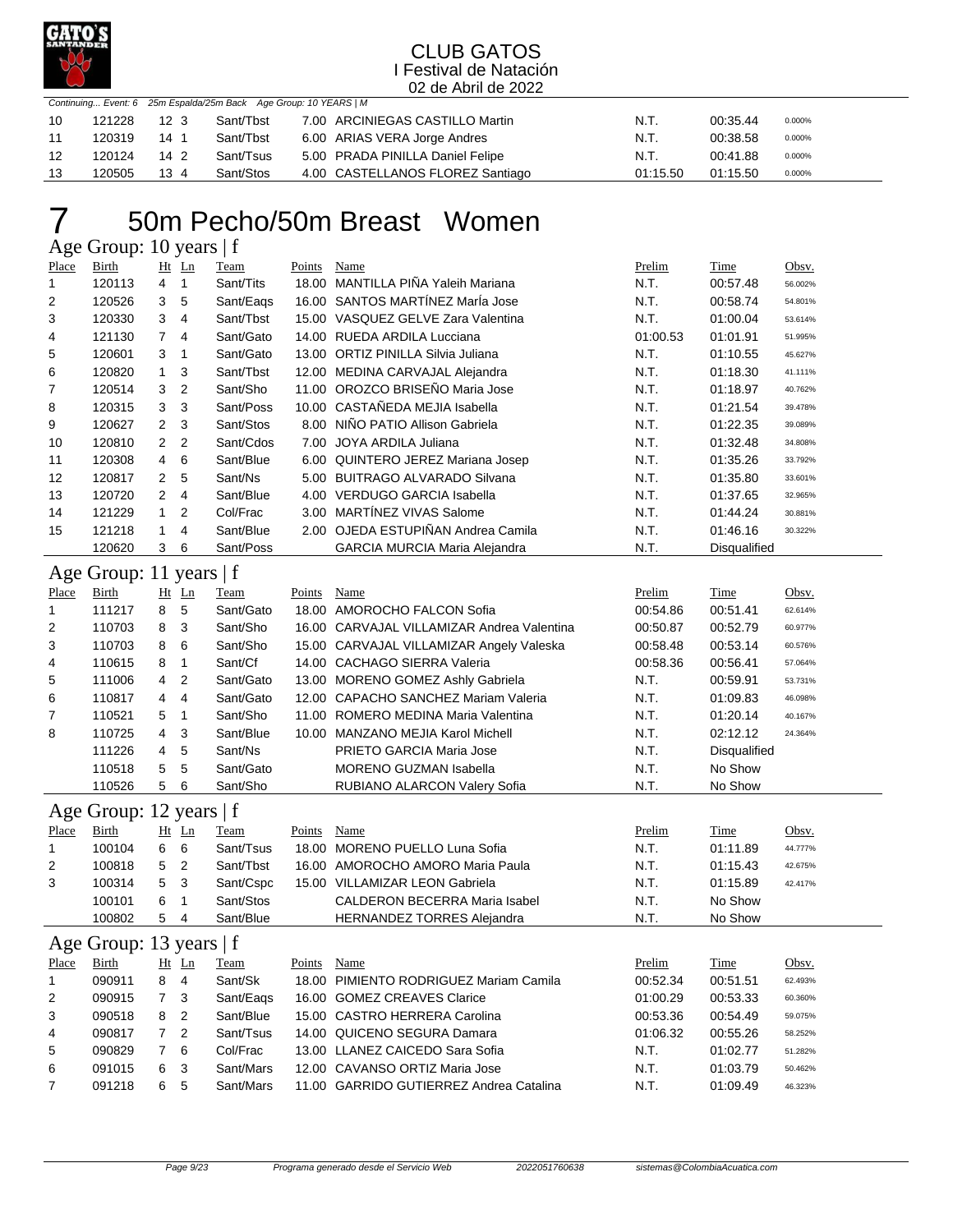

|    | Continuing Event: 7 50m Pecho/50m Breast Age Group: 13 YEARS   F |    |  |           |  |                                    |          |          |         |  |  |  |
|----|------------------------------------------------------------------|----|--|-----------|--|------------------------------------|----------|----------|---------|--|--|--|
| 8  | 090926                                                           | 75 |  | Sant/Mars |  | 10.00 SANDOVAL JAIMES Mariana      | 01:10.64 | 01:10.81 | 45.460% |  |  |  |
| -9 | 091105 6 4                                                       |    |  | Sant/Blue |  | 8.00 GARCIA REY Heidy Alejandra    | N.T.     | 01:12.35 | 44.492% |  |  |  |
| 10 | 091123                                                           | 62 |  | Sant/Sho  |  | 7.00 RANGEL RODRIGUEZ Dinna Liseth | N.T.     | 01:16.47 | 42.095% |  |  |  |
|    | 090801                                                           |    |  | Sant/Gato |  | 6.00 CRUZ VARGAS Maria Kamila      | N.T.     | 01:20.48 | 39.998% |  |  |  |

## 50m Pecho/50m Breast Men Age Group: 11 years | m

| Place          | Birth  |                          | $Ht$ Ln        | Team      | Points | <b>Name</b>                               | Prelim   | Time     | Obsv.   |
|----------------|--------|--------------------------|----------------|-----------|--------|-------------------------------------------|----------|----------|---------|
| 1              | 111128 | $\mathbf{1}$             | 2              | Sant/Gato | 18.00  | RINALDI PEREZ Marco Luciano               | N.T.     | 01:01.41 | 44.488% |
| $\overline{2}$ | 110102 | 4                        | $\overline{4}$ | Sant/Dels | 16.00  | CASTRO RUEDA Miguel Angel                 | N.T.     | 01:01.86 | 44.164% |
| 3              | 110228 | 9                        | 4              | Sant/Eags | 15.00  | <b>GOMEZ MORENO Mathias</b>               | 00:58.27 | 01:02.58 | 43.656% |
| 4              | 110309 | 4                        | 1              | Sant/Ns   | 14.00  | DIAZ DIAZ Juan Esteban                    | N.T.     | 01:04.67 | 42.245% |
| 5              | 110913 | 2                        | 5              | Sant/Cspc |        | 13.00 AFANADOR PEDROZA Rafael             | N.T.     | 01:05.37 | 41.793% |
| 6              | 110725 | 3                        | 1              | Sant/Tsus | 12.00  | PEREZ LIZCANO Franklin David              | N.T.     | 01:07.50 | 40.474% |
| 7              | 110303 | 4                        | 5              | Sant/Cdos | 11.00  | BECERRA JAIMES Diego Alejandro            | N.T.     | 01:07.68 | 40.366% |
| 8              | 110513 | 3                        | $\overline{4}$ | Sant/Ns   | 10.00  | RUEDA SERRANO Joseph Daniel               | N.T.     | 01:09.08 | 39.548% |
| 9              | 111101 | 1.                       | 3              | Sant/Tsus | 8.00   | RUEDA SILVA Jose Alejandro                | N.T.     | 01:09.93 | 39.068% |
| 10             | 110818 | $\overline{2}$           | 4              | Sant/Tbst | 7.00   | <b>HERNANDEZ HERNANDEZ Nikolas Andres</b> | N.T.     | 01:10.46 | 38.774% |
| 11             | 110831 | 2                        | 2              | Sant/Shar | 6.00   | DIAZ TORRES Manuel David                  | N.T.     | 01:14.68 | 36.583% |
| 12             | 110801 | $\overline{2}$           | 3              | Sant/Cspc | 5.00   | MATAMOROS MARIN Jeronimo                  | N.T.     | 01:17.37 | 35.311% |
| 13             | 110615 | 3                        | $\overline{2}$ | Sant/Sho  | 4.00   | <b>BARRAGAN GAMBOA Jose Alejandro</b>     | N.T.     | 01:20.13 | 34.095% |
| 14             | 110317 | 3                        | 3              | Sant/Cf   | 3.00   | LEGUIZAMON MANTILLA Santiago              | N.T.     | 01:20.21 | 34.061% |
| 15             | 110218 | 4                        | $\overline{2}$ | Sant/Mars | 2.00   | <b>CARO FUENTE David Alberto</b>          | N.T.     | 01:22.24 | 33.220% |
| 16             | 110711 | 3                        | 5              | Sant/Dels | 1.00   | <b>MANCILLA LEON Tomas Andres</b>         | N.T.     | 01:22.50 | 33.115% |
| 17             | 111129 | 1                        | 5              | Sant/Stos |        | <b>CASTRO SILVA Sebastian</b>             | N.T.     | 01:26.19 | 31.697% |
| 18             | 110728 | 3                        | 6              | Sant/Tbst |        | URIBE RODRIGUEZ Felipe                    | N.T.     | 01:27.61 | 31.184% |
| 19             | 111001 | 2                        | $\mathbf 1$    | Sant/Mars |        | SANMIGUEL VILLAMIL Hernan Dario           | N.T.     | 01:50.29 | 24.771% |
| 20             | 111111 | 1                        | 4              | Sant/Mars |        | LINDARTE ROBLES Angel Orlando             | N.T.     | 01:59.61 | 22.841% |
| 21             | 111028 | $\mathbf{2}^{\circ}$     | 6              | Sant/Stos |        | <b>GUALDRON MORENO Jose Rufino</b>        | N.T.     | 02:17.64 | 19.849% |
|                | 110310 | 4                        | 6              | Sant/Cspc |        | MARTINEZ GONZALEZ Nicolas Alejandro       | N.T.     | No Show  |         |
| $\sim$ $\sim$  | $\sim$ | $\overline{\phantom{a}}$ |                |           |        |                                           |          |          |         |

## Age Group: 12 years | m

| ັ     | $\mathbf{r}$ |                 |           |        |                                          |          |             |         |
|-------|--------------|-----------------|-----------|--------|------------------------------------------|----------|-------------|---------|
| Place | Birth        | $Ht$ $Ln$       | Team      | Points | Name                                     | Prelim   | <b>Time</b> | Obsv.   |
|       | 100418       | 6 2             | Sant/Eags | 18.00  | <b>GONZALEZ RODRIGUEZ Elkin Santiago</b> | N.T.     | 00:43.56    | 62.718% |
| 2     | 100825       | 10 <sub>4</sub> | Sant/Cf   |        | 16.00 ESTEBAN CARREÑO Juan Sebastian     | 00:42.52 | 00:43.89    | 62.247% |
| 3     | 100630       | 10 <sub>6</sub> | Sant/Lrll |        | 15.00 VEGA MEDINA Benjamin               | 00:55.31 | 00:46.35    | 58.943% |
| 4     | 100624       | 5 <sub>2</sub>  | Sant/Poss |        | 14.00 CONDE RODRIGUEZ Alfonso Jose       | N.T.     | 00:53.60    | 50.970% |
| 5     | 100430       | 6<br>-1         | Sant/Stos |        | 13.00 OSSES PEREZ Erbin Arley            | N.T.     | 00:56.20    | 48.612% |
| 6     | 101127       | 3<br>4          | Sant/Poss |        | 12.00 GOMEZ VEGA Juan Jose               | N.T.     | 00:56.66    | 48.217% |
| 7     | 101010       | 5<br>6          | Sant/Blue |        | 11.00 SERRANO PARADA Juan Felipe         | N.T.     | 00:56.68    | 48.200% |
| 8     | 100717       | 5<br>5          | Sant/Cspc |        | 10.00 ARAQUE PRADA Luis Santiago         | N.T.     | 00:58.05    | 47.063% |
| 9     | 100406       | 6<br>4          | Sant/Mars |        | 8.00 PAREDES CARDENAS Juan Diego         | N.T.     | 00:58.37    | 46.805% |
| 10    | 100525       | 6<br>6          | Sant/Tbst | 7.00   | <b>ORTEGA RUEDA Carlos David</b>         | N.T.     | 00:58.68    | 46.558% |
| 11    | 101015       | 2<br>9          | Sant/Eags | 6.00   | JAIMES MALDONADO AndrÉs Fabian           | 01:08.33 | 01:08.34    | 39.977% |
| 12    | 100615       | 5.<br>4         | Sant/Sho  |        | 5.00 QUINTERO AYALA Justin Santiago      | N.T.     | 01:20.23    | 34.052% |
| 13    | 100612       | - 3<br>5        | Sant/Blue | 4.00   | BLANCO ALVAREZ Juan Jose                 | N.T.     | 01:22.25    | 33.216% |
|       | 101007       | 5.<br>-1        | Sant/Stos |        | FLORES URIBE Bradnun Jacob               | N.T.     | No Show     |         |
|       | 100423       | 6<br>5          | Sant/Lrll |        | <b>HERRERA AMAYA Thomas Carlos</b>       | N.T.     | No Show     |         |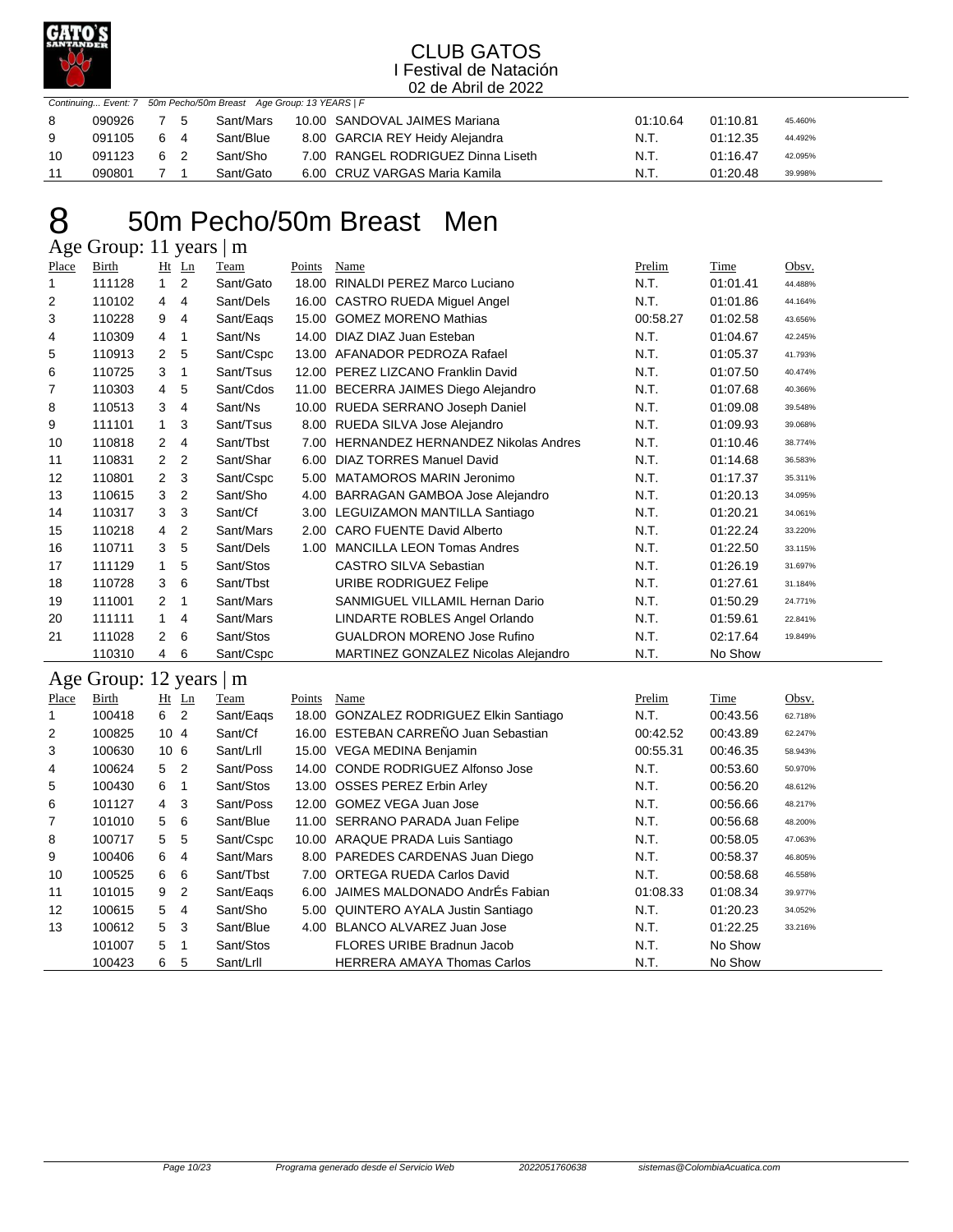

## 8 50m Pecho/50m Breast Men Age Group: 13 years | m

|       | $1.15$ Oroup. 15 years   m |                                  |           |        |                                      |          |          |         |
|-------|----------------------------|----------------------------------|-----------|--------|--------------------------------------|----------|----------|---------|
| Place | Birth                      | $Ht$ Ln                          | Team      | Points | Name                                 | Prelim   | Time     | Obsv.   |
|       | 090921                     | 7 <sub>1</sub>                   | Sant/Eags |        | 18.00 RAVELO FLOREZ David Santiago   | N.T.     | 00:42.31 | 64.571% |
| 2     | 091128                     | 10 <sub>5</sub>                  | Sant/Eags |        | 16.00 SANTOS MARTÍNEZ Isaac Mauricio | 00:46.86 | 00:44.51 | 61.379% |
| 3     | 090312                     | 10 <sub>1</sub>                  | Sant/Eags |        | 15.00 RUEDA ORTEGA Juan Jose         | 00:48.65 | 00:48.30 | 56.563% |
| 4     | 090127                     | $7^{\circ}$<br>$\overline{4}$    | Sant/Tsus | 14.00  | QUINTERO HERNANDEZ David Fernando    | N.T.     | 00:52.80 | 51.742% |
| 5     | 091004                     | $\overline{7}$<br>6              | Sant/Eags |        | 13.00 CAICEDO CHAPETA Alan Santiago  | N.T.     | 00:56.13 | 48.673% |
| 6     | 090512                     | $\overline{7}$<br>$\overline{2}$ | Sant/Tbst |        | 12.00 CORREA BOHORQUEZ Joseph AndrÉs | N.T.     | 00:57.45 | 47.554% |
| 7     | 090120                     | 8<br>6                           | Sant/Ns   |        | 11.00 BUITRAGO ALVARADO Jaime        | N.T.     | 00:58.49 | 46.709% |
| 8     | 091114                     | 6<br>3                           | Sant/Stos | 10.00  | ROJAS LIZCANO Daniel Santiago        | N.T.     | 01:03.99 | 42.694% |
| 9     | 090121                     | 3<br>7                           | Sant/Mars | 8.00   | SIERRA PINEDA Sebastian              | N.T.     | 01:42.20 | 26.732% |
|       | 090723                     | 5                                | Sant/Sho  |        | PINO LIZARAZO Joan Camilo            | N.T.     | No Show  |         |
|       | Age Group: 14 years   m    |                                  |           |        |                                      |          |          |         |
| Place | Birth                      | $Ht$ Ln                          | Team      | Points | Name                                 | Prelim   | Time     | Obsv.   |
|       | 080901                     | 10 <sub>3</sub>                  | Sant/Mars | 18.00  | <b>VELASCO GAVIRIA Juan Manuel</b>   | 00:41.78 | 00:41.79 | 65.374% |
| 2     | 080918                     | 10 <sub>2</sub>                  | Sant/Eags |        | 16.00 ROJAS HERNANDEZ Johan Adrian   | 00:46.13 | 00:44.78 | 61.009% |
| 3     | 080717                     | 9                                | Sant/Cf   | 15.00  | ORDOÑEZ GALVIS Angel Gabriel         | N.T.     | 00:46.24 | 59.083% |
| 4     | 081018                     | 8<br>3                           | Sant/Blue | 14.00  | <b>MATEUS SUAREZ Sebastian David</b> | N.T.     | 00:46.60 | 58.627% |
| 5     | 080708                     | 9<br>5                           | Sant/Eags |        | 13.00 COZ BASTO Andres               | N.T.     | 00:49.34 | 55.371% |
| 6     | 080920                     | 9<br>3                           | Sant/Blue | 12.00  | DIAZ MEZA Sebastian                  | 00:57.34 | 00:49.65 | 55.025% |
|       | 081127                     | 8<br>5                           | Sant/Sk   | 11.00  | DIAZ ALVAREZ Alejandro               | N.T.     | 00:50.89 | 53.684% |
| 8     | 081002                     | 9<br>6                           | Sant/Blue |        | 10.00 BADILLO CHAPARRO Andres David  | N.T.     | 00:56.71 | 48.175% |

# 9 4X25m Libre/4X25m Free Mixed

## Age Group: Infantil | x

| Place<br>1 | Birth<br>RX00919 | Ht<br>2 | Ln<br>1        | Team<br>Sant/Gato | Points<br>36.00 | Name<br>11yf Amorocho Falcon Sofia<br>11ym Rinaldi Perez Marco Luciano<br>09ym Suarez Montoya Carlos Mario<br>10yf Rueda Ardila Lucciana            | Prelim<br>N.T. | T.1th.Relay<br>N.T. | T.Team<br>01:16.47 | Obsv.<br>0.000% |
|------------|------------------|---------|----------------|-------------------|-----------------|-----------------------------------------------------------------------------------------------------------------------------------------------------|----------------|---------------------|--------------------|-----------------|
| 2          | RX00917          | 2       | 5              | Sant/Cspc         | 32.00           | 11yf Willianson Londo <sub>A</sub> ?o Charlotte<br>12ym Araque Prada Luis Santiago<br>11ym Afanador Pedroza Rafael<br>12yf Villamizar Leon Gabriela | N.T.           | N.T.                | 01:23.56           | 0.000%          |
| 3          | RX00913          | 2       | 3              | Sant/Poss         | 30.00           | 09yf Vega Galindo Isabella<br>10ym Prieto Jaimes Juan Luis<br>10yf Garcia Murcia Maria Alejandra<br>12ym Gomez Vega Juan Jose                       | N.T.           | N.T.                | 01:26.29           | 0.000%          |
| 4          | RX00920          |         | $\overline{2}$ | Sant/Tbst         | 28.00           | 10ym Garcia Herrero Valentino<br>10yf Vasquez Gelve Zara Valentina<br>10yf Medina Carvajal Alejandra<br>09ym Viancha Gomez Julio Alejandro          | N.T.           | N.T.                | 01:30.38           | 0.000%          |
| 5          | RX00915          | 2       | 4              | Sant/Mars         | 26.00           | 09ym Prada Tenjo Nicolas<br>08yf Catalina Ramirez Sara<br>09ym Galviz Barrera Samuel Felipe<br>12ym Paredes Cardenas Juan Diego                     | N.T.           | N.T.                | 01:33.84           | 0.000%          |
| 6          | RX00916          | 2       | $\overline{2}$ | Sant/Ns           | 24.00           | 11ym Rueda Serrano Joseph Daniel<br>11ym Diaz Diaz Juan Esteban<br>11yf Prieto Garcia Maria Jose<br>10yf Buitrago Alvarado Silvana                  | N.T.           | N.T.                | 01:35.78           | 0.000%          |

9 081024 8 4 Sant/Stos 8.00 NIÑO PATIO Juan Felipe N.T. 00:56.89 48.022% 10 081229 8 1 Sant/Mars 7.00 RODIGUEZ RODRIGUEZ Jorge AndrÉs N.T. 00:57.19 47.771% 11 081025 8 2 Sant/Cdos 6.00 CRUZ CAMACHO Jose Angel N.T. 01:26.16 31.708%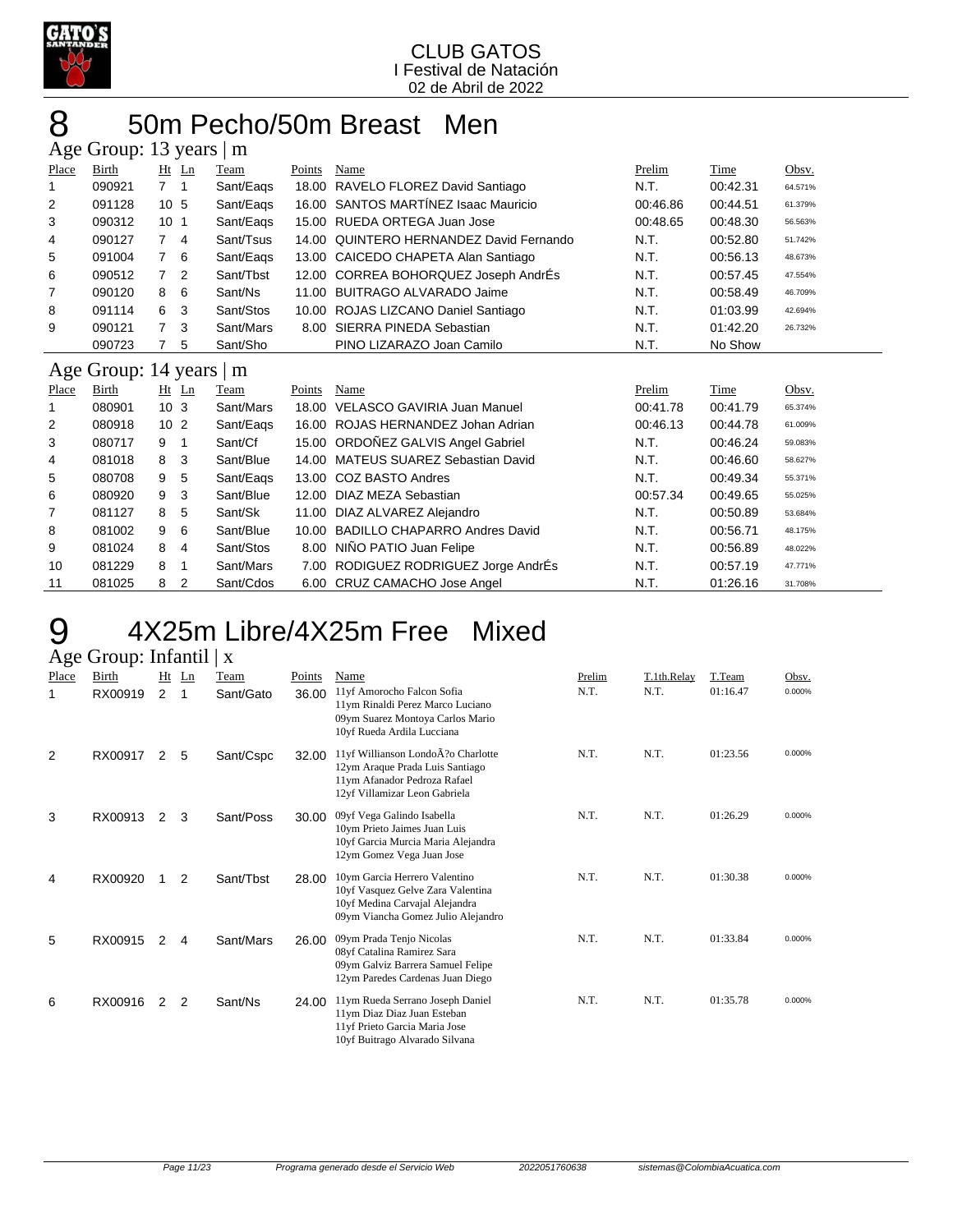

|   |         |   |   | Continuing Event: 9 4X25m Libre/4X25m Free Age Group: INFANTIL   X |       |                                                                                                                                                                    |      |      |          |        |
|---|---------|---|---|--------------------------------------------------------------------|-------|--------------------------------------------------------------------------------------------------------------------------------------------------------------------|------|------|----------|--------|
| 7 | RX00914 |   | 3 | Col/Gup                                                            | 22.00 | 09ym Gonzalez Jaramillo Gabriel Alejandro<br>10ym Serrano Nino Matias<br>07yf Nino Leal Maria Lucia<br>08yf Rodriguez Cuellar Manuela                              | N.T. | N.T. | 02:08.86 | 0.000% |
|   | RX00912 | 3 | 6 | Sant/Sho                                                           |       | 11ym Barragan Gamboa Jose Alejandro<br>12ym Quintero Ayala Justin Santiago<br>11yf Carvajal Villamizar Angely Valeska<br>11yf Carvajal Villamizar Andrea Valentina | N.T. | N.T. | No Show  |        |
|   | RX00918 |   |   | Sant/Gato                                                          |       | 09ym Becerra Gutierrez Samuel<br>08ym Becerra Cruz Cristhobal<br>07yf Dominguez Castro Alicia<br>09yf Martinez Meza Ana Victoria                                   | N.T. | N.T. | No Show  |        |

## $\alpha$  Group: Men inf  $\mathbf{v}$

| $A$ ge Oroup. Men - $III \upharpoonright X$ |         |         |           |        |                                                                                                                                                                       |        |             |          |        |  |  |  |  |
|---------------------------------------------|---------|---------|-----------|--------|-----------------------------------------------------------------------------------------------------------------------------------------------------------------------|--------|-------------|----------|--------|--|--|--|--|
| Place                                       | Birth   | $Ht$ Ln | Team      | Points | Name                                                                                                                                                                  | Prelim | T.1th.Relay | T.Team   | Obsv.  |  |  |  |  |
|                                             | RX00909 | 3<br>2  | Sant/Blue | 36.00  | 14ym Diaz Meza Sebastian<br>13yf Garcia Rey Heidy Alejandra<br>14ym Badillo Chaparro Andres David<br>13yf Castro Herrera Carolina                                     | N.T.   | N.T.        | 01:11.80 | 0.000% |  |  |  |  |
| 2                                           | RX00905 | 3<br>3  | Sant/Sho  | 32.00  | 12ym Quintero Ayala Justin Santiago<br>11yf Carvajal Villamizar Angely Valeska<br>09ym Carrillo Castellanos Daniel Yesid<br>11yf Carvajal Villamizar Andrea Valentina | N.T.   | N.T.        | 01:29.35 | 0.000% |  |  |  |  |
| 3                                           | RX00910 | 3<br>5  | Sant/Blue | 30.00  | 10yf Quintero Jerez Mariana Josep<br>14ym Mateus Suarez Sebastian David<br>12yf Hernandez Torres Alejandra<br>12ym Serrano Parada Juan Felipe                         | N.T.   | N.T.        | 01:29.83 | 0.000% |  |  |  |  |
| 4                                           | RX00908 | 3<br>4  | Sant/Blue | 28.00  | 08ym Caicedo Yara Gabriel<br>09yf Medina Lizcano Maria Alejandra<br>07yf Quintero Sanchez Sara<br>09ym Castro Herrera William David                                   | N.T.   | N.T.        | 02:08.09 | 0.000% |  |  |  |  |
|                                             | RX00911 | 3<br>-1 | Sant/Cspc |        | 11yf Willianson LondoA?o Charlotte<br>12ym Araque Prada Luis Santiago<br>11ym Afanador Pedroza Rafael<br>12yf Villamizar Leon Gabriela                                | N.T.   | N.T.        | No Show  |        |  |  |  |  |

# 10 25m Patada Espalda Women

Age Group: 06 years  $\vert$  f<br>
<u>Place</u> Birth Ht Ln Team Ht Ln Team Points Name **Prelim** Time Obsv. 160422 3 6 Sant/Eaqs 18.00 LOZANO TORRES Maria Lucia N.T. 00:48.25 0.000% 170417 2 6 Sant/Stos 16.00 RODRIGUEZ CAMACHO Camila N.T. 00:53.77 0.000% 161006 2 5 Sant/Stos 15.00 CEPEDA TELLEZ Silvia Isabella N.T. 00:57.78 0.000% 160125 3 1 Sant/Cdos 14.00 GUERRERO BECERRA Renata N.T. 01:03.16 0.000% 160518 2 3 Sant/Union 13.00 SERRANO PLATA Sara N.T. 01:03.31 0.000% 160617 2 2 Sant/Cf 12.00 WANDURRAGA PLATA Danna Sofia N.T. 01:10.58 0.000% 170216 2 1 Sant/Cdos 11.00 ARIAS JAIMES Maria Victoria N.T. 01:18.41 0.000% 200502 1 2 Sant/Sk 10.00 ARDILA PIMIENTO Martina Isabel N.T. 01:18.66 0.000% 160520 2 4 Sant/Cdos 8.00 ROJAS AYALA Guadalupe N.T. 01:27.36 0.000% 180708 1 4 Sant/Lrll 7.00 GARCIA ROJAS Sofia N.T. 02:19.86 0.000% 170917 1 3 Sant/Ns RAMIREZ AVILA Hellen Samar N.T. No Show

## Age Group: 07 years | f

| Place | Birth  |                | Ht Ln | Team      | Points | Name                              | Prelim | Time     | Obsv.  |
|-------|--------|----------------|-------|-----------|--------|-----------------------------------|--------|----------|--------|
|       | 150608 | $\overline{4}$ |       | Sant/Sk   |        | 18.00 MONTOYA DEVIS Amelia        | N.T.   | 00:38.14 | 0.000% |
| 2     | 151014 |                |       | Sant/Thst |        | 16.00 MORENO ARE Mariana Isabella | N.T.   | 00:42.73 | 0.000% |
| 3     | 151231 | 3 5            |       | Sant/Blue |        | 15.00 QUINTERO SANCHEZ Sara       | N.T.   | 00:44.51 | 0.000% |
| 4     | 150417 | 4 2            |       | Col/Gup   |        | 14.00 NINO LEAL Maria Lucia       | N.T.   | 00:50.30 | 0.000% |
| 5     | 150512 | 4              | 5     | Sant/Tits |        | 13.00 RUA SUAREZ Silvia Antonella | N.T.   | 00:51.12 | 0.000% |
| 6     | 150304 | 4              | 4     | Sant/Gato |        | 12.00 DOMINGUEZ CASTRO Alicia     | N.T.   | 00:52.28 | 0.000% |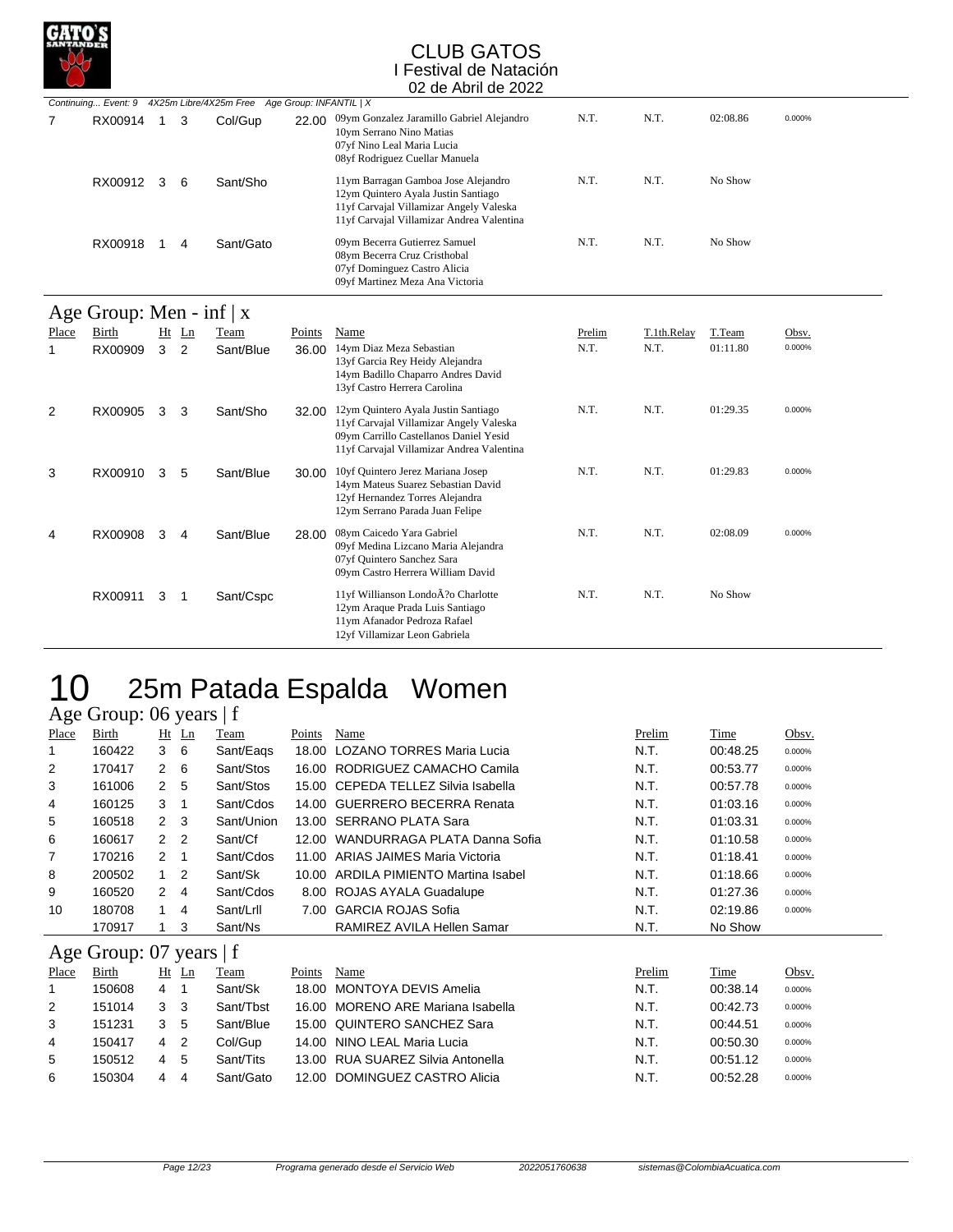

|                         | Continuing Event: 10 25m Patada Espalda Age Group: 07 YEARS   F |                |                |            |        |                                       |        |          |        |  |  |  |  |
|-------------------------|-----------------------------------------------------------------|----------------|----------------|------------|--------|---------------------------------------|--------|----------|--------|--|--|--|--|
| 7                       | 151223                                                          | 3              | $\overline{2}$ | Sant/Sho   |        | 11.00 CHACON RAMIREZ Aranza Victoria  | N.T.   | 00:56.95 | 0.000% |  |  |  |  |
| 8                       | 150911                                                          | 4              | 6              | Sant/Ns    |        | 10.00 RAMIREZ AVILA Eilyn Salome      | N.T.   | 01:09.57 | 0.000% |  |  |  |  |
| 9                       | 151105                                                          |                | 5              | Col/Gup    | 8.00   | <b>ESCOBAR CARDONA Samantha Sofia</b> | N.T.   | 01:14.99 | 0.000% |  |  |  |  |
| Age Group: 08 years   f |                                                                 |                |                |            |        |                                       |        |          |        |  |  |  |  |
| Place                   | <b>Birth</b>                                                    |                | $Ht$ Ln        | Team       | Points | Name                                  | Prelim | Time     | Obsv.  |  |  |  |  |
| 1                       | 140615                                                          | 6              | 6              | Sant/Shar  | 18.00  | CHAPARRO BADILLO Juliana Camila       | N.T.   | 00:34.35 | 0.000% |  |  |  |  |
| 2                       | 140328                                                          | 6              | 5              | Sant/Tits  | 16.00  | PATIÑO PATIÑO Maria Paula             | N.T.   | 00:37.94 | 0.000% |  |  |  |  |
| 3                       | 140818                                                          | 5              | 5              | Sant/Cdos  | 15.00  | ARIAS JAIMES Danna Gabriela           | N.T.   | 00:46.66 | 0.000% |  |  |  |  |
| 4                       | 140905                                                          | 5              | 1              | Sant/Lrll  | 14.00  | PEÑA ORTIZ Mariana                    | N.T.   | 00:50.24 | 0.000% |  |  |  |  |
| 5                       | 140626                                                          | 5              | 4              | Sant/Union | 13.00  | <b>RANGEL GRANADOS Valentina</b>      | N.T.   | 00:51.17 | 0.000% |  |  |  |  |
| 6                       | 141010                                                          | 5              | 6              | Col/Gup    |        | 12.00 RODRIGUEZ CUELLAR Manuela       | N.T.   | 00:53.68 | 0.000% |  |  |  |  |
| 7                       | 140624                                                          | 5              | 3              | Sant/Mars  | 11.00  | CATALINA RAMIREZ Sara                 | N.T.   | 00:54.40 | 0.000% |  |  |  |  |
| 8                       | 141030                                                          | 4              | 3              | Col/Gup    | 10.00  | <b>FLOREZ BAUTISTA Gabriela</b>       | N.T.   | 01:07.76 | 0.000% |  |  |  |  |
| 9                       | 140710                                                          | 5              | 2              | Sant/Mars  | 8.00   | SIERRA PINEDA Mariana                 | N.T.   | 02:06.95 | 0.000% |  |  |  |  |
|                         | 140413                                                          | 6              |                | Sant/Sho   |        | MADERO CLAVIJO Luciana                | N.T.   | No Show  |        |  |  |  |  |
|                         | Age Group: 09 years   f                                         |                |                |            |        |                                       |        |          |        |  |  |  |  |
| Place                   | Birth                                                           |                | $Ht$ Ln        | Team       | Points | Name                                  | Prelim | Time     | Obsv.  |  |  |  |  |
| 1                       | 130321                                                          | $\overline{7}$ | 2              | Sant/Gato  | 18.00  | MARTINEZ MEZA Ana Victoria            | N.T.   | 00:36.48 | 0.000% |  |  |  |  |
| 2                       | 131125                                                          | 6              | 4              | Sant/Shar  |        | 16.00 AGUIRRE ORTEGON Ana Victoria    | N.T.   | 00:36.94 | 0.000% |  |  |  |  |
| 3                       | 130508                                                          | $\overline{7}$ | 5              | Sant/Orcs  |        | 15.00 LOPEZ FORERO Sofia              | N.T.   | 00:37.24 | 0.000% |  |  |  |  |
| 4                       | 130114                                                          | $\overline{7}$ | 3              | Sant/Blue  |        | 14.00 MEDINA LIZCANO Maria Alejandra  | N.T.   | 00:43.96 | 0.000% |  |  |  |  |
| 5                       | 131220                                                          | 6              | 2              | Sant/Poss  |        | 13.00 VEGA GALINDO Isabella           | N.T.   | 00:45.20 | 0.000% |  |  |  |  |
| 6                       | 130318                                                          | $\overline{7}$ | 4              | Sant/Orcs  |        | 12.00 URIBE JOYA Luz Angela           | N.T.   | 00:47.55 | 0.000% |  |  |  |  |
| 7                       | 131024                                                          | 6              | 3              | Sant/Lrll  |        | 11.00 ALFARO CUELLAR Kiara Sofia      | N.T.   | 00:49.20 | 0.000% |  |  |  |  |
| 8                       | 130711                                                          | 7              | 1              | Sant/Tits  |        | 10.00 VELASQUEZ CHAPARRO Gabriela     | N.T.   | 00:53.45 | 0.000% |  |  |  |  |
| 9                       | 131013                                                          | $\overline{7}$ | 6              | Sant/Stos  | 8.00   | URIBE BUSTOS Jackelin Omaira          | N.T.   | 01:12.36 | 0.000% |  |  |  |  |

# 11 25m Patada Espalda Men

## Age Group: 07 years | m

| Place | <b>Birth</b> | Ht             | $_{\text{Ln}}$ | Team       | Points | Name                                     | Prelim | Time     | Obsv.  |
|-------|--------------|----------------|----------------|------------|--------|------------------------------------------|--------|----------|--------|
| 1     | 150922       | $\overline{4}$ | 5              | Sant/Union | 18.00  | CARRENA TAPIAS Jeronimo                  | N.T.   | 00:43.64 | 0.000% |
| 2     | 150226       | 4              | 4              | Sant/Eags  |        | 16.00 PAREJA AHUMADA Samuel Andres       | N.T.   | 00:50.19 | 0.000% |
| 3     | 160911       | $\overline{2}$ | 2              | Sant/Tsus  | 15.00  | <b>TRISTANCHO DOMINGUEZ Daniel Zehir</b> | N.T.   | 00:53.70 | 0.000% |
| 4     | 161021       | $\overline{2}$ | 1              | Sant/Tits  |        | 14.00 RUEDAS CARDOZO Emiliano            | N.T.   | 00:56.56 | 0.000% |
| 5     | 150928       | 4              | 6              | Sant/Orca  | 13.00  | <b>NUNTZ LOPEZ Raziel</b>                | N.T.   | 00:59.73 | 0.000% |
| 6     | 151002       | 3              | 3              | Sant/Eags  |        | 12.00 ARDILA ROJAS Emanuel Santiago      | N.T.   | 01:03.21 | 0.000% |
| 7     | 150206       | 5              | 6              | Sant/Gato  |        | 11.00 BARON CAMACHO Juan Diego           | N.T.   | 01:05.59 | 0.000% |
| 8     | 160404       | 3              | 6              | Col/Gup    |        | 10.00 CABALLERO TAPIAS Jose Daniel       | N.T.   | 01:05.77 | 0.000% |
| 9     | 180301       | $\mathbf{1}$   | 4              | Sant/Eags  |        | 8.00 GOMEZ MORENO Mateo                  | N.T.   | 01:06.36 | 0.000% |
| 10    | 160122       | 3              | 1              | Sant/Blue  | 7.00   | RUIZ GONZALEZ Nicolas Javier             | N.T.   | 01:08.63 | 0.000% |
| 11    | 150213       | $\overline{4}$ | 3              | Sant/Ns    | 6.00   | PRADA GUERRERO Andres Felipe             | N.T.   | 01:10.15 | 0.000% |
| 12    | 170330       | $\mathbf{1}$   | 3              | Sant/Eags  | 5.00   | <b>ABRIL PLATA Sebastian</b>             | N.T.   | 01:11.76 | 0.000% |
| 13    | 151228       | 3              | 5              | Sant/Tbst  | 4.00   | PINZON PEREZ Samuel Alejandro            | N.T.   | 01:14.55 | 0.000% |
| 14    | 161111       | 2              | 6              | Sant/Stos  |        | 3.00 REY LOBO Liam David                 | N.T.   | 01:22.74 | 0.000% |
| 15    | 160913       | $\overline{2}$ | 5              | Col/Frac   |        | 2.00 LLANEZ CAICEDO JosÉ Alejandro       | N.T.   | 01:23.84 | 0.000% |
| 16    | 150923       | 4              | 1              | Sant/Ns    | 1.00   | <b>SAENZ DURAN Andre Luciano</b>         | N.T.   | 01:30.11 | 0.000% |
| 17    | 151226       | 3              | 2              | Sant/Stos  |        | <b>OCHOA AGUIRRE Jefferson Mathias</b>   | N.T.   | 01:33.15 | 0.000% |
| 18    | 150413       | 4              | 2              | Sant/Sho   |        | <b>ORTIZ BORDA Edwin Andres</b>          | N.T.   | 02:24.83 | 0.000% |
|       | 180901       | $\mathbf{1}$   | 2              | Sant/Lrll  |        | GONZALEZ HERNANDEZ Thiago                | N.T.   | No Show  |        |
|       | 160505       | $\mathcal{P}$  | 3              | Sant/Sho   |        | MARQUINA GUTIERREZ Carlos Yhoan          | N.T.   | No Show  |        |
|       | 160527       | 2              | 4              | Sant/Lrll  |        | RAMIREZ PEDRAZA Juan Jose                | N.T.   | No Show  |        |
|       | 181103       | 1              | 5              | Sant/Lrll  |        | SANTOS RAMIREZ Benjamin                  | N.T.   | No Show  |        |
|       | 150205       | 5              | 1              | Sant/Sho   |        | SIERRA MENDOZA Dylan Ricardo             | N.T.   | No Show  |        |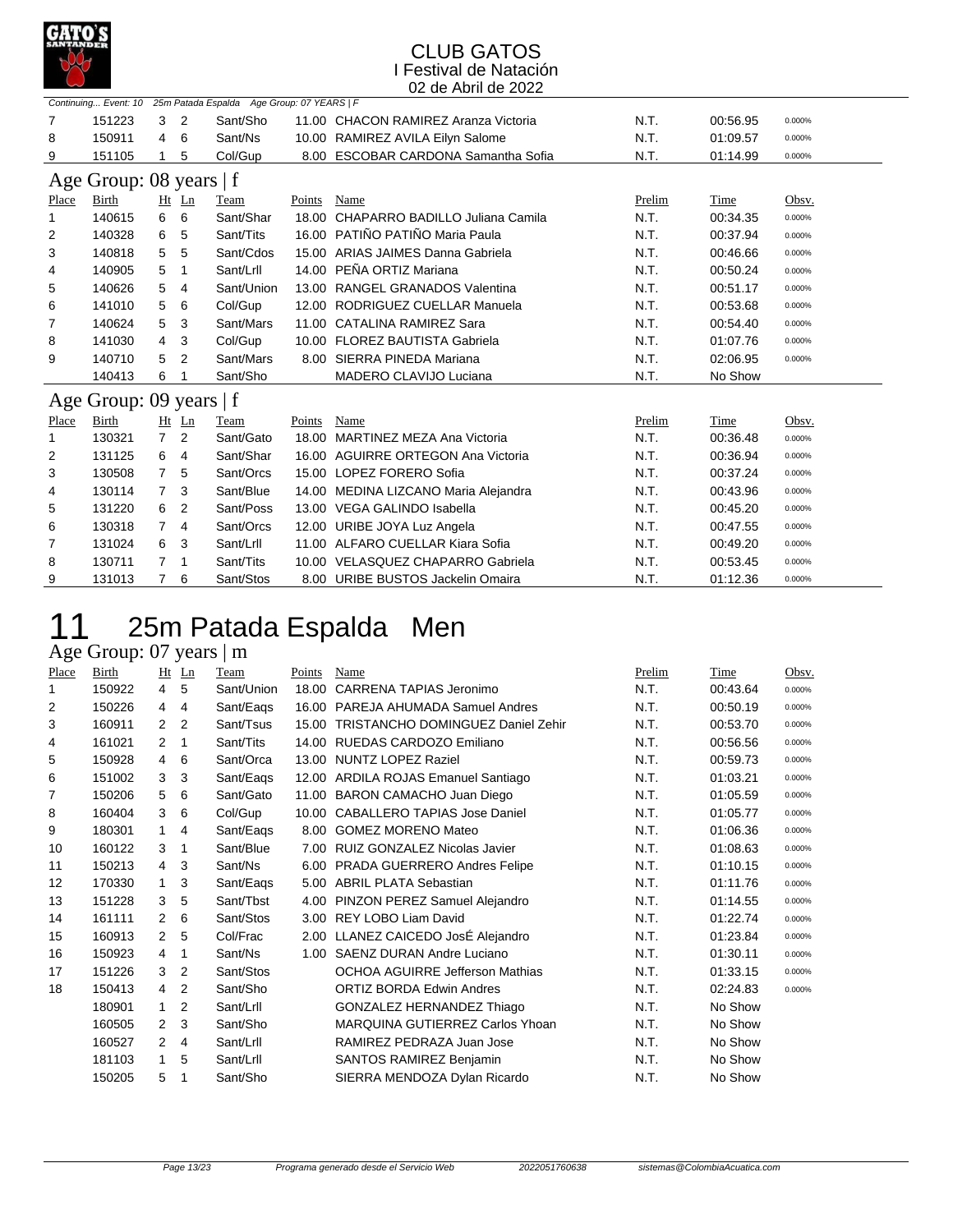

|              | Continuing Event: 11 25m Patada Espalda Age Group: 07 YEARS   M |                 |                |             |        |                                           |        |          |        |  |  |
|--------------|-----------------------------------------------------------------|-----------------|----------------|-------------|--------|-------------------------------------------|--------|----------|--------|--|--|
|              | 190508                                                          | 1               | 1              | Sant/Lrll   |        | VAZQUEZ ROJAS Samuel Nicolas              | N.T.   | No Show  |        |  |  |
|              | Age Group: 08 years   m                                         |                 |                |             |        |                                           |        |          |        |  |  |
| <b>Place</b> | <b>Birth</b>                                                    |                 | Ht Ln          | <b>Team</b> | Points | Name                                      | Prelim | Time     | Obsv.  |  |  |
| 1            | 140402                                                          | 8               | $\overline{c}$ | Sant/Eags   |        | 18.00 CASTRO MARTINEZ Miguel Mauricio     | N.T.   | 00:35.04 | 0.000% |  |  |
| 2            | 141201                                                          | 5               | 2              | Sant/Tbst   |        | 16.00 PEDRAZA CORZO Federico              | N.T.   | 00:36.29 | 0.000% |  |  |
| 3            | 140205                                                          | 8               | 3              | Sant/Eags   |        | 15.00 LOZANO TORRES Martin Alejandro      | N.T.   | 00:37.76 | 0.000% |  |  |
| 4            | 140802                                                          | 6               | 3              | Sant/Tbst   |        | 14.00 MANTILLA GELVES Samuel              | N.T.   | 00:39.85 | 0.000% |  |  |
| 5            | 140913                                                          | 6               | 5              | Sant/Eags   |        | 13.00 FORERO ARDILA Dominick Santiago     | N.T.   | 00:39.88 | 0.000% |  |  |
| 6            | 141229                                                          | 5               | 5              | Sant/Mars   |        | 12.00 CAMPO JIMENEZ Jeronimo              | N.T.   | 00:39.97 | 0.000% |  |  |
| 7            | 140128                                                          | 9               | 6              | Sant/Tbst   |        | 11.00 BELTRAN ANAYA Alejandro             | N.T.   | 00:41.28 | 0.000% |  |  |
| 8            | 140706                                                          | $\overline{7}$  | 5              | Sant/Tbst   |        | 10.00 RONDON ESPINOZA Nicolas David       | N.T.   | 00:45.10 | 0.000% |  |  |
| 9            | 140107                                                          | 9               | 1              | Sant/Tbst   |        | 8.00 GIRALDO SANTAMARIA Nicolas           | N.T.   | 00:45.33 | 0.000% |  |  |
| 10           | 140530                                                          | $\overline{7}$  | 4              | Sant/Eags   |        | 7.00 SALAZAR GOMEZ Andres Matias          | N.T.   | 00:45.80 | 0.000% |  |  |
| 11           | 140409                                                          | 8               | 1              | Sant/Stos   |        | 6.00 DURAN SANCHEZ Jeronimo               | N.T.   | 00:46.28 | 0.000% |  |  |
| 12           | 140405                                                          | 8               | 5              | Sant/Cf     |        | 5.00 DURAN SERRANO Juan Diego             | N.T.   | 00:47.13 | 0.000% |  |  |
| 13           | 140525                                                          | 7               | 3              | Sant/Gato   |        | 4.00 BECERRA CRUZ Cristhobal              | N.T.   | 00:47.75 | 0.000% |  |  |
| 14           | 141114                                                          | 5               | 4              | Sant/Gato   |        | 3.00 COLMENARES LUCENA Joseph Alejandro   | N.T.   | 00:48.51 | 0.000% |  |  |
| 15           | 140426                                                          | 8               | 6              | Sant/Gato   |        | 2.00 BECERRA PIMIENTO Juaquin             | N.T.   | 00:50.29 | 0.000% |  |  |
| 16           | 140731                                                          | 7               | 6              | Sant/Stos   |        | 1.00 ROMAN JAIMES Samuel Fernando         | N.T.   | 00:51.17 | 0.000% |  |  |
| 17           | 141004                                                          | 5               | 3              | Sant/Blue   |        | <b>CAICEDO YARA Gabriel</b>               | N.T.   | 00:52.30 | 0.000% |  |  |
| 18           | 140923                                                          | 6               | 1              | Sant/Sho    |        | RAMOS CABALLERO Angel Santiago            | N.T.   | 00:52.90 | 0.000% |  |  |
| 19           | 140621                                                          | $\overline{7}$  | 2              | Col/Gup     |        | <b>QUIROGA CONTRERAS Francisco Javier</b> | N.T.   | 00:55.15 | 0.000% |  |  |
| 20           | 140207                                                          | 8               | 4              | Sant/Orca   |        | <b>NUNTZ LOPEZ Azriel</b>                 | N.T.   | 00:56.40 | 0.000% |  |  |
| 21           | 140929                                                          | 6               | 6              | Sant/Eags   |        | <b>GARNICA APONTE Jeronimo Garnica</b>    | N.T.   | 00:56.63 | 0.000% |  |  |
| 22           | 140723                                                          | 7               | 1              | Sant/Cf     |        | ORDOÑEZ GALVIS Alan Isaac                 | N.T.   | 00:58.89 | 0.000% |  |  |
| 23           | 140830                                                          | 6               | 4              | Sant/Cf     |        | ALFONSO AMADO Joel Alfredo                | N.T.   | 01:01.16 | 0.000% |  |  |
| 24           | 140901                                                          | 6               | 2              | Sant/Ns     |        | PINZON SERRANO Matias                     | N.T.   | 01:34.85 | 0.000% |  |  |
|              | Age Group: 09 years                                             |                 |                | m           |        |                                           |        |          |        |  |  |
| Place        | Birth                                                           |                 | $Ht$ Ln        | Team        | Points | Name                                      | Prelim | Time     | Obsv.  |  |  |
| 1            | 130326                                                          | $12 \quad 4$    |                | Sant/Gato   |        | 18.00 SUAREZ MONTOYA Carlos Mario         | N.T.   | 00:28.73 | 0.000% |  |  |
| 2            | 130603                                                          | 12 <sub>6</sub> |                | Sant/Tbst   |        | 16.00 VIANCHA GOMEZ Julio Alejandro       | N.T.   | 00:32.90 | 0.000% |  |  |
| 3            | 130926                                                          | 104             |                | Sant/Cf     |        | 15.00 GARCIA BARBOSA Luis Felipe          | N.T.   | 00:34.74 | 0.000% |  |  |
| 4            | 131222                                                          | 9 5             |                | Sant/Gato   |        | 14.00 BECERRA GUTIERREZ Simon             | N.T.   | 00:36.85 | 0.000% |  |  |
| 5            | 130730                                                          | 11 5            |                | Sant/Cspc   |        | 13.00 INFANTE RODRIGUEZ Esteban           | N.T.   | 00:37.57 | 0.000% |  |  |
| 6            | 130806                                                          | 11 6            |                | Sant/Stos   |        | 12.00 FLOREZ SOSA Hugo Alejandro          | N.T.   | 00:37.92 | 0.000% |  |  |
| 7            | 130525                                                          | 12 <sub>1</sub> |                | Sant/Blue   |        | 11.00 CASTRO HERRERA William David        | N.T.   | 00:38.39 | 0.000% |  |  |
| 8            | 131016                                                          | 10 <sub>5</sub> |                | Sant/Mars   |        | 10.00 GALVIZ BARRERA Samuel Felipe        | N.T.   | 00:39.19 | 0.000% |  |  |
| 9            | 130125                                                          | 13 5            |                | Sant/Lrll   |        | 8.00 HERRERA AMAYA Cristopher             | N.T.   | 00:40.12 | 0.000% |  |  |
| 10           | 130213                                                          | 13 1            |                | Sant/Tbst   |        | 7.00 LOZADA DELGADO Juan Felipe           | N.T.   | 00:41.13 | 0.000% |  |  |
| 11           | 131222                                                          | 9 <sub>2</sub>  |                | Sant/Gato   |        | 6.00 BECERRA GUTIERREZ Samuel             | N.T.   | 00:41.91 | 0.000% |  |  |
| 12           | 131218                                                          | 9               | 4              | Sant/Poss   |        | 5.00 LEAL MORENO Nicolas Santiago         | N.T.   | 00:42.16 | 0.000% |  |  |
| 13           | 130708                                                          | 114             |                | Sant/Cspc   |        | 4.00 GUERRERO BALLESTEROS Juan Diego      | N.T.   | 00:43.14 | 0.000% |  |  |
| 14           | 130313                                                          | 12 <sub>3</sub> |                | Sant/Tbst   |        | 3.00 LOZADA SALGADO Juan David            | N.T.   | 00:43.74 | 0.000% |  |  |
| 15           | 130802                                                          | $11 1$          |                | Sant/Tits   |        | 2.00 VALBUENA ROMERO Bayron Santiago      | N.T.   | 00:43.91 | 0.000% |  |  |
| 16           | 131008                                                          | 10 <sub>2</sub> |                | Sant/Eaqs   |        | 1.00 BORRERO OLAYA Tomas                  | N.T.   | 00:44.28 | 0.000% |  |  |
| 17           | 130429                                                          | 12 <sub>2</sub> |                | Sant/Mars   |        | PRADA TENJO Nicolas                       | N.T.   | 00:44.66 | 0.000% |  |  |
| 18           | 130220                                                          | 13 6            |                | Sant/Sho    |        | CARRILLO CASTELLANOS Daniel Yesid         | N.T.   | 00:46.92 | 0.000% |  |  |
| 19           | 131128                                                          | 9 3             |                | Sant/Eaqs   |        | GOMEZ FRANCO Alejandro Jose               | N.T.   | 00:47.16 | 0.000% |  |  |
| 20           | 130714                                                          | $112$           |                | Sant/Poss   |        | CONSUEGRA SOLANO Camilo                   | N.T.   | 00:48.67 | 0.000% |  |  |
| 21           | 130616                                                          | 11 <sub>3</sub> |                | Sant/Cf     |        | RAMIREZ ROJAS Jhoan Sebastian             | N.T.   | 00:49.81 | 0.000% |  |  |
| 22           | 131119                                                          | 106             |                | Sant/Blue   |        | CAICEDO YARA Luis Felipe                  | N.T.   | 00:52.15 | 0.000% |  |  |
| 23           | 130111                                                          | 13 <sub>2</sub> |                | Sant/Cdos   |        | MANTILLA SARMIENTO Ivan Andres            | N.T.   | 00:52.61 | 0.000% |  |  |
| 24           | 131029                                                          | 10 <sub>1</sub> |                | Sant/Stos   |        | <b>BAQUERO JAIMES Erick Alejandro</b>     | N.T.   | 00:53.85 | 0.000% |  |  |
| 25           | 130909                                                          | 10 <sub>3</sub> |                | Sant/Cf     |        | ROJAS NIÑO Santiago                       | N.T.   | 00:54.80 | 0.000% |  |  |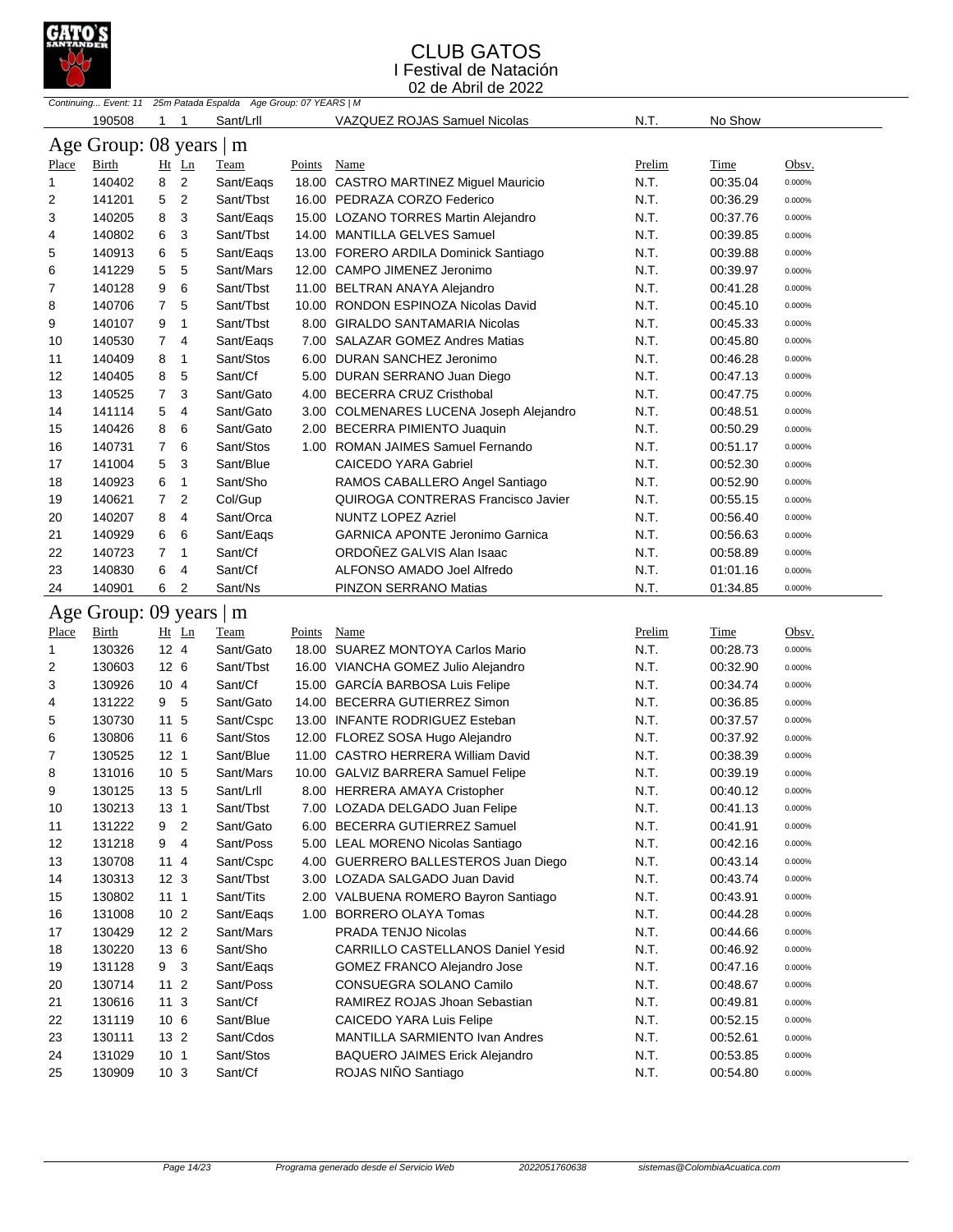

|       | 25m Patada Espalda Age Group: 09 YEARS   M<br>Continuing Event: 11 |                 |           |        |                                        |        |          |        |  |  |  |  |  |
|-------|--------------------------------------------------------------------|-----------------|-----------|--------|----------------------------------------|--------|----------|--------|--|--|--|--|--|
|       | 130430                                                             | 12 <sub>5</sub> | Sant/Sk   |        | <b>FLOREZ RAMIREZ Lian Marcus</b>      | N.T.   | No Show  |        |  |  |  |  |  |
|       | Age Group: 10 years   m                                            |                 |           |        |                                        |        |          |        |  |  |  |  |  |
| Place | Birth                                                              | $Ht$ Ln         | Team      | Points | Name                                   | Prelim | Time     | Obsv.  |  |  |  |  |  |
| 1     | 120912                                                             | 14 6            | Sant/Cspc |        | 18.00 LUDEMANN HERNANDEZ Matias        | N.T.   | 00:31.15 | 0.000% |  |  |  |  |  |
| 2     | 120109                                                             | 15 <sub>3</sub> | Sant/Orcs |        | 16.00 ZAMORA FORERO Juan Esteban       | N.T.   | 00:31.34 | 0.000% |  |  |  |  |  |
| 3     | 121004                                                             | 13 <sub>3</sub> | Sant/Cf   |        | 15.00 JOVEN VARGAS Juan Sebastian      | N.T.   | 00:31.74 | 0.000% |  |  |  |  |  |
| 4     | 120828                                                             | 14 <sub>1</sub> | Sant/Tbst |        | 14.00 GARCIA HERRERO Valentino         | N.T.   | 00:34.45 | 0.000% |  |  |  |  |  |
| 5     | 120319                                                             | 15 <sub>1</sub> | Sant/Tbst |        | 13.00 ARIAS VERA Jorge Andres          | N.T.   | 00:36.41 | 0.000% |  |  |  |  |  |
| 6     | 120118                                                             | 15 <sub>4</sub> | Sant/Poss |        | 12.00 PRIETO JAIMES Juan Luis          | N.T.   | 00:36.78 | 0.000% |  |  |  |  |  |
| 7     | 120228                                                             | 15 <sub>5</sub> | Sant/Stos |        | 11.00 CEPEDA TELLEZ Juan Sebastian     | N.T.   | 00:37.34 | 0.000% |  |  |  |  |  |
| 8     | 121228                                                             | $13 \; 4$       | Sant/Tbst |        | 10.00 ARCINIEGAS CASTILLO Martin       | N.T.   | 00:38.78 | 0.000% |  |  |  |  |  |
| 9     | 120424                                                             | 15 6            | Sant/Cf   |        | 8.00 CASTAÑEDA DONCEL NicolAs Mauricio | N.T.   | 00:38.87 | 0.000% |  |  |  |  |  |
| 10    | 120722                                                             | 14 5            | Sant/Sk   |        | 7.00 MONTOYA DEVIS Benjamin            | N.T.   | 00:42.37 | 0.000% |  |  |  |  |  |
| 11    | 120714                                                             | 142             | Col/Gup   |        | 6.00 SERRANO NINO Matias               | N.T.   | 00:43.95 | 0.000% |  |  |  |  |  |
| 12    | 120430                                                             | 14 <sub>3</sub> | Sant/Cdos |        | 5.00 PARDO CRESPO Tomas Gabriel        | N.T.   | 00:51.34 | 0.000% |  |  |  |  |  |
| 13    | 120505                                                             | 144             | Sant/Stos |        | 4.00 CASTELLANOS FLOREZ Santiago       | N.T.   | 00:55.53 | 0.000% |  |  |  |  |  |
| 14    | 120124                                                             | 15 <sub>2</sub> | Sant/Tsus |        | 3.00 PRADA PINILLA Daniel Felipe       | N.T.   | 01:00.18 | 0.000% |  |  |  |  |  |

# 12 50m Espalda/50m Back Women

Age Group: 10 years | f

| Place          | <b>Birth</b> |                | $Ht$ Ln        | Team      | Points | Name                                | Prelim   | Time     | Obsv.   |
|----------------|--------------|----------------|----------------|-----------|--------|-------------------------------------|----------|----------|---------|
|                | 120113       | 3              | 4              | Sant/Tits | 18.00  | MANTILLA PIÑA Yaleih Mariana        | N.T.     | 00:51.10 | 55.010% |
| 2              | 121130       | 8              | $\overline{2}$ | Sant/Gato |        | 16.00 RUEDA ARDILA Lucciana         | 00:49.94 | 00:52.43 | 53.614% |
| 3              | 120526       | $\overline{2}$ | 4              | Sant/Eags |        | 15.00 SANTOS MARTINEZ Maria Jose    | N.T.     | 00:52.54 | 53.502% |
| 4              | 120601       | $\overline{2}$ | $\overline{2}$ | Sant/Gato |        | 14.00 ORTIZ PINILLA Silvia Juliana  | N.T.     | 00:53.97 | 52.084% |
| 5              | 120330       | 3              | 6              | Sant/Tbst |        | 13.00 VASQUEZ GELVE Zara Valentina  | N.T.     | 00:54.90 | 51.202% |
| 6              | 120620       | $\overline{2}$ | 5              | Sant/Poss |        | 12.00 GARCIA MURCIA Maria Alejandra | N.T.     | 01:03.75 | 44.094% |
| $\overline{7}$ | 120820       | $\mathbf 1$    | $\overline{2}$ | Sant/Tbst |        | 11.00 MEDINA CARVAJAL Alejandra     | N.T.     | 01:09.24 | 40.598% |
| 8              | 120315       | 3              | 1              | Sant/Poss |        | 10.00 CASTAÑEDA MEJIA Isabella      | N.T.     | 01:09.54 | 40.423% |
| 9              | 120918       |                | 5              | Sant/Svch |        | 8.00 MARTINEZ ACEVEDO Sara Sofia    | N.T.     | 01:14.62 | 37.671% |
| 10             | 120514       | $\mathbf{2}$   | -3             | Sant/Sho  |        | 7.00 OROZCO BRISEÑO Maria Jose      | N.T.     | 01:16.38 | 36.803% |
| 11             | 121218       |                | -1             | Sant/Blue |        | 6.00 OJEDA ESTUPIÑAN Andrea Camila  | N.T.     | 01:22.59 | 34.036% |
| 12             | 120308       | 3              | 5              | Sant/Blue |        | 5.00 QUINTERO JEREZ Mariana Josep   | N.T.     | 01:23.78 | 33.552% |
| 13             | 120720       | $\overline{2}$ | 6              | Sant/Blue |        | 4.00 VERDUGO GARCIA Isabella        | N.T.     | 01:25.69 | 32.804% |
| 14             | 120817       | $\mathbf 1$    | $\overline{4}$ | Sant/Ns   |        | 3.00 BUITRAGO ALVARADO Silvana      | N.T.     | 01:32.84 | 30.278% |
| 15             | 120810       | $\mathbf 1$    | 3              | Sant/Cdos | 2.00   | JOYA ARDILA Juliana                 | N.T.     | 01:36.91 | 29.006% |
| 16             | 121229       |                | 6              | Col/Frac  |        | 1.00 MARTINEZ VIVAS Salome          | N.T.     | 01:47.41 | 26.171% |
| 17             | 120627       | 2              | 1              | Sant/Stos |        | NIÑO PATIO Allison Gabriela         | N.T.     | 01:58.56 | 23.710% |
|                | 120114       | 3              | 2              | Sant/Svch |        | <b>HERNANDEZ OCHOA Luciana</b>      | N.T.     | No Show  |         |

## Age Group: 11 years | f

| Place | Birth  | $Ht$ Ln        | Team      | Points | Name                                       | Prelim   | Time     | Obsv.   |
|-------|--------|----------------|-----------|--------|--------------------------------------------|----------|----------|---------|
|       | 111217 | 8<br>4         | Sant/Gato |        | 18.00 AMOROCHO FALCON Sofia                | 00:46.86 | 00:45.43 | 61.875% |
| 2     | 110703 | 8<br>5         | Sant/Sho  |        | 16.00 CARVAJAL VILLAMIZAR Andrea Valentina | 00:50.25 | 00:49.37 | 56.937% |
| 3     | 110615 | 8              | Sant/Cf   |        | 15.00 CACHAGO SIERRA Valeria               | 00:50.55 | 00:50.10 | 56.108% |
| 4     | 111006 | $4 \quad 1$    | Sant/Gato |        | 14.00 MORENO GOMEZ Ashly Gabriela          | N.T.     | 00:53.27 | 52.769% |
| 5     | 110114 | 5 <sub>5</sub> | Sant/Cspc |        | 13.00 WILLIANSON LONDOA?O Charlotte        | N.T.     | 00:59.03 | 47.620% |
| 6     | 110703 | $4\quad 2$     | Sant/Sho  |        | 12.00 CARVAJAL VILLAMIZAR Angely Valeska   | N.T.     | 01:02.34 | 45.091% |
| 7     | 111226 | 3 <sub>3</sub> | Sant/Ns   |        | 11.00 PRIETO GARCIA Maria Jose             | N.T.     | 01:04.29 | 43.724% |
| 8     | 110521 | 5 6            | Sant/Sho  |        | 10.00 ROMERO MEDINA Maria Valentina        | N.T.     | 01:11.81 | 39.145% |
| 9     | 111027 | 4 6            | Sant/Blue |        | 8.00 SOLANO MANRIQUE Danna Valentina       | N.T.     | 01:28.21 | 31.867% |
| 10    | 110526 | 4 3            | Sant/Sho  |        | 7.00 RUBIANO ALARCON Valery Sofia          | N.T.     | 01:30.29 | 31.133% |
| 11    | 110725 | 4 5            | Sant/Blue |        | 6.00 MANZANO MEJIA Karol Michell           | N.T.     | 01:39.87 | 28.147% |
|       | 110518 | 5              | Sant/Gato |        | MORENO GUZMAN Isabella                     | N.T.     | No Show  |         |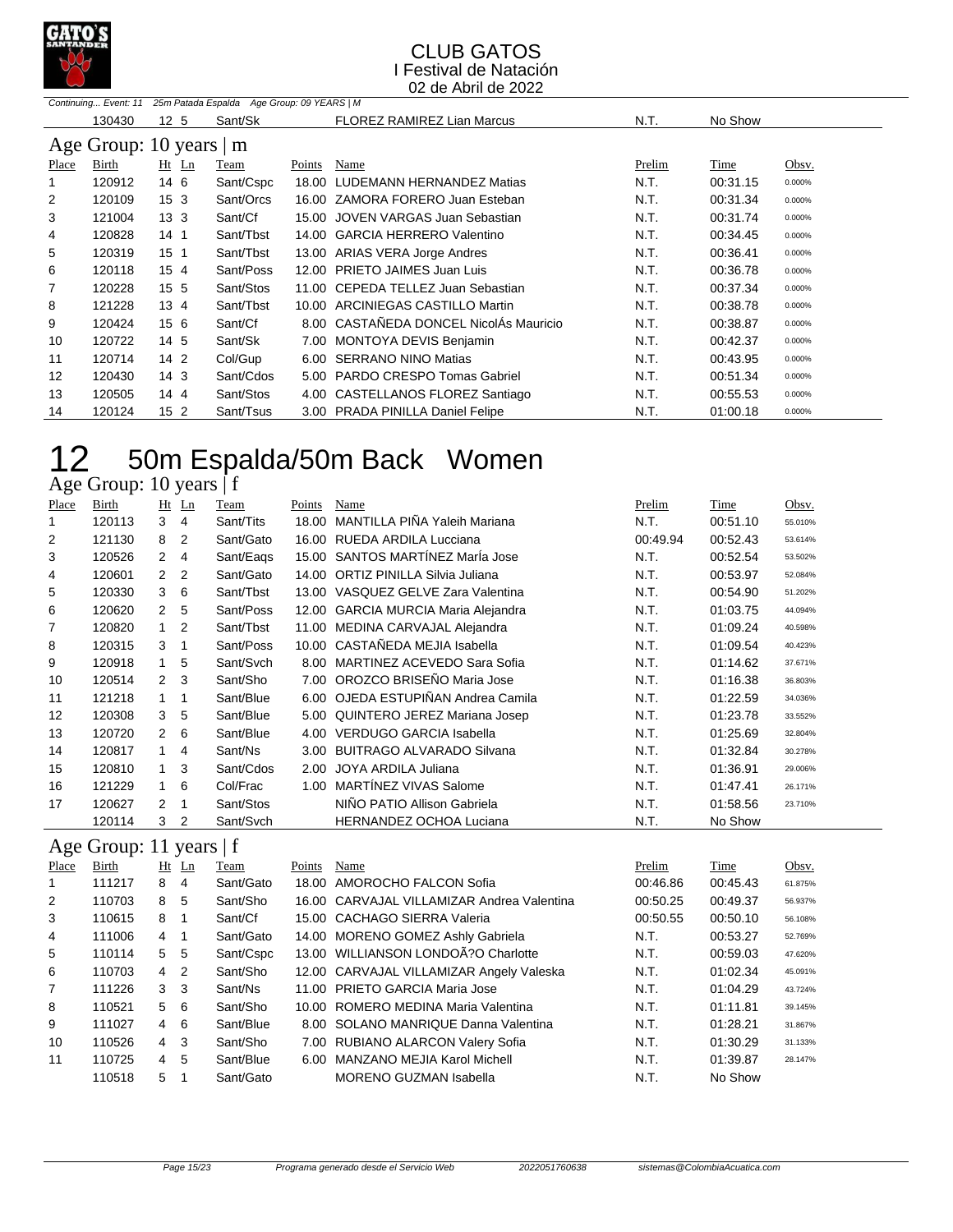

|       | Continuing Event: 12    |                |                | 50m Espalda/50m Back Age Group: 11 YEARS   F |        |                                          |          |          |         |
|-------|-------------------------|----------------|----------------|----------------------------------------------|--------|------------------------------------------|----------|----------|---------|
|       | 110701                  | 4              | 4              | Sant/Svch                                    |        | QUINTERO AVENDANO Sara Julieth           | N.T.     | No Show  |         |
|       | Age Group: 12 years   f |                |                |                                              |        |                                          |          |          |         |
| Place | Birth                   |                | $Ht$ Ln        | Team                                         | Points | Name                                     | Prelim   | Time     | Obsv.   |
|       | 100818                  | 5              | 2              | Sant/Tbst                                    | 18.00  | AMOROCHO AMORO Maria Paula               | N.T.     | 00:51.64 | 54.435% |
| 2     | 100623                  | 6              | 6              | Sant/Cspc                                    | 16.00  | <b>SARMIENTO SARMIENTO Mariana</b>       | N.T.     | 01:01.55 | 45.670% |
| 3     | 100101                  | 6              | 5              | Sant/Stos                                    | 15.00  | <b>CALDERON BECERRA Maria Isabel</b>     | N.T.     | 01:14.13 | 37.920% |
| 4     | 100802                  | 5              | 3              | Sant/Blue                                    | 14.00  | <b>HERNANDEZ TORRES Alejandra</b>        | N.T.     | 01:17.89 | 36.089% |
| 5     | 100104                  | 6              |                | Sant/Tsus                                    | 13.00  | MORENO PUELLO Luna Sofia                 | N.T.     | 01:21.01 | 34.699% |
| 6     | 100811                  | 5              | 4              | Sant/Shar                                    | 12.00  | RODRIGUEZ AREVALO Isabela Alexandra      | N.T.     | 01:32.20 | 30.488% |
|       | Age Group: 13 years   f |                |                |                                              |        |                                          |          |          |         |
| Place | Birth                   | Ht             | $\mathbf{L}$ n | Team                                         | Points | Name                                     | Prelim   | Time     | Obsv.   |
|       | 090518                  | 8              | 3              | Sant/Blue                                    | 18.00  | <b>CASTRO HERRERA Carolina</b>           | 00:45.91 | 00:44.80 | 62.746% |
| 2     | 090915                  | 8              | 6              | Sant/Eags                                    | 16.00  | <b>GOMEZ CREAVES Clarice</b>             | 00:52.69 | 00:51.20 | 54.902% |
| 3     | 090817                  | $\overline{7}$ | 2              | Sant/Tsus                                    | 15.00  | QUICENO SEGURA Damara                    | N.T.     | 00:51.48 | 54.604% |
| 4     | 090926                  | $\overline{7}$ | 3              | Sant/Mars                                    | 14.00  | SANDOVAL JAIMES Mariana                  | 01:07.43 | 00:57.45 | 48.930% |
| 5     | 090829                  | $7^{\circ}$    | 5              | Col/Frac                                     | 13.00  | LLANEZ CAICEDO Sara Sofia                | N.T.     | 00:58.10 | 48.382% |
| 6     | 090911                  | 7              | 1              | Sant/Sk                                      | 12.00  | PIMIENTO RODRIGUEZ Mariam Camila         | N.T.     | 01:02.43 | 45.026% |
| 7     | 091105                  | 6              | 3              | Sant/Blue                                    | 11.00  | <b>GARCIA REY Heidy Alejandra</b>        | N.T.     | 01:06.23 | 42.443% |
| 8     | 091123                  | 6              | 4              | Sant/Sho                                     | 10.00  | RANGEL RODRIGUEZ Dinna Liseth            | N.T.     | 01:16.58 | 36.707% |
| 9     | 091015                  | 7              | 6              | Sant/Mars                                    | 8.00   | CAVANSO ORTIZ Maria Jose                 | N.T.     | 01:19.26 | 35.466% |
| 10    | 091218                  | 6              | 2              | Sant/Mars                                    | 7.00   | <b>GARRIDO GUTIERREZ Andrea Catalina</b> | N.T.     | 01:44.51 | 26.897% |
|       | 090801                  |                | 4              | Sant/Gato                                    |        | CRUZ VARGAS Maria Kamila                 | N.T.     | No Show  |         |

## 50m Espalda/50m Back Men

## Age Group: 11 years | m

| Place | Birth  |                | Ht Ln                    | Team      | Points | Name                                | Prelim | Time     | Obsv.   |
|-------|--------|----------------|--------------------------|-----------|--------|-------------------------------------|--------|----------|---------|
| 1     | 111128 |                | 4                        | Sant/Gato | 18.00  | RINALDI PEREZ Marco Luciano         | N.T.   | 00:50.65 | 50.760% |
| 2     | 110725 | 3              | 2                        | Sant/Tsus |        | 16.00 PEREZ LIZCANO Franklin David  | N.T.   | 00:55.68 | 46.175% |
| 3     | 110228 | 4              | 3                        | Sant/Eags |        | 15.00 GOMEZ MORENO Mathias          | N.T.   | 00:55.94 | 45.960% |
| 4     | 110102 | 5              | 5                        | Sant/Dels |        | 14.00 CASTRO RUEDA Miguel Angel     | N.T.   | 01:00.84 | 42.258% |
| 5     | 110309 | 4              | $\overline{2}$           | Sant/Ns   | 13.00  | DIAZ DIAZ Juan Esteban              | N.T.   | 01:03.63 | 40.405% |
| 6     | 111129 | $\mathbf{1}$   | 2                        | Sant/Stos |        | 12.00 CASTRO SILVA Sebastian        | N.T.   | 01:06.63 | 38.586% |
| 7     | 110728 | 3              | 5                        | Sant/Tbst |        | 11.00 URIBE RODRIGUEZ Felipe        | N.T.   | 01:07.96 | 37.831% |
| 8     | 110513 | $\overline{4}$ | 6                        | Sant/Ns   |        | 10.00 RUEDA SERRANO Joseph Daniel   | N.T.   | 01:08.57 | 37.495% |
| 9     | 110711 | 3              | $\overline{4}$           | Sant/Dels | 8.00   | <b>MANCILLA LEON Tomas Andres</b>   | N.T.   | 01:08.87 | 37.331% |
| 10    | 110303 | $\overline{4}$ | 4                        | Sant/Cdos |        | 7.00 BECERRA JAIMES Diego Alejandro | N.T.   | 01:11.13 | 36.145% |
| 11    | 110831 | 2              | 3                        | Sant/Shar |        | 6.00 DIAZ TORRES Manuel David       | N.T.   | 01:12.71 | 35.360% |
| 12    | 111001 | $\overline{2}$ | $\overline{4}$           | Sant/Mars | 5.00   | SANMIGUEL VILLAMIL Hernan Dario     | N.T.   | 01:13.84 | 34.819% |
| 13    | 110125 | 5              | $\mathbf 1$              | Sant/Cspc |        | 4.00 CABRERA CALDERON Andres Felipe | N.T.   | 01:14.85 | 34.349% |
| 14    | 111101 | 2              | -5                       | Sant/Tsus |        | 3.00 RUEDA SILVA Jose Alejandro     | N.T.   | 01:15.85 | 33.896% |
| 15    | 110317 | $\overline{4}$ | -1                       | Sant/Cf   |        | 2.00 LEGUIZAMON MANTILLA Santiago   | N.T.   | 01:16.89 | 33.437% |
| 16    | 110801 | 3              | $\overline{\phantom{1}}$ | Sant/Cspc | 1.00   | MATAMOROS MARIN Jeronimo            | N.T.   | 01:19.11 | 32.499% |
| 17    | 110218 | 5              | 6                        | Sant/Mars |        | <b>CARO FUENTE David Alberto</b>    | N.T.   | 01:21.45 | 31.565% |
| 18    | 110818 | 3              | 6                        | Sant/Tbst |        | HERNANDEZ HERNANDEZ Nikolas Andres  | N.T.   | 01:28.13 | 29.173% |
| 19    | 111111 |                | 3                        | Sant/Mars |        | LINDARTE ROBLES Angel Orlando       | N.T.   | 01:54.59 | 22.437% |
| 20    | 111028 | 2              | 2                        | Sant/Stos |        | <b>GUALDRON MORENO Jose Rufino</b>  | N.T.   | 02:04.64 | 20.627% |
|       | 110615 | 3              | 3                        | Sant/Sho  |        | BARRAGAN GAMBOA Jose Alejandro      | N.T.   | No Show  |         |
|       | 110310 | 4              | 5                        | Sant/Cspc |        | MARTINEZ GONZALEZ Nicolas Alejandro | N.T.   | No Show  |         |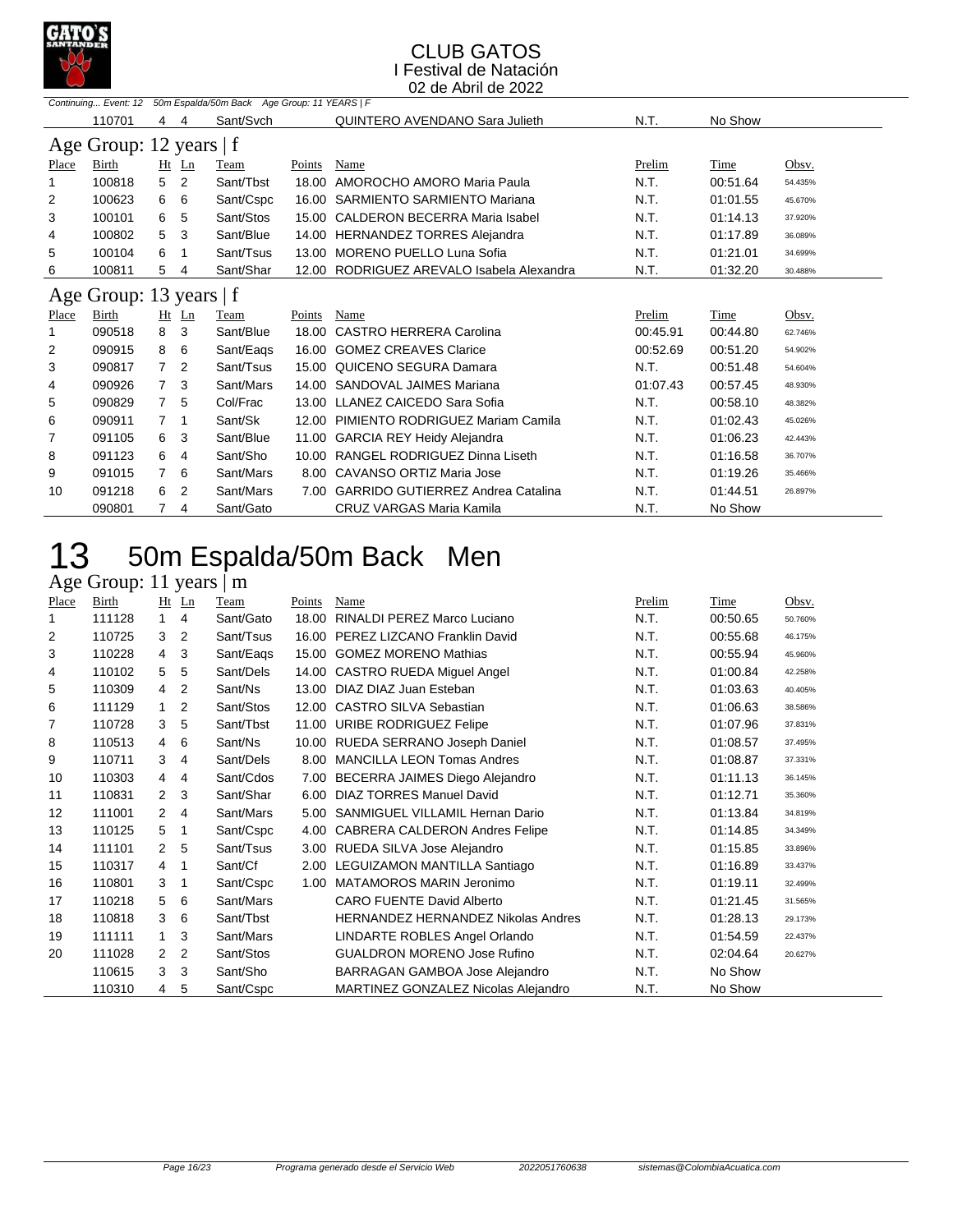

## 50m Espalda/50m Back Men

|                | Age Group: 12 years   m |                                  |             |        |                                          |          |             |         |  |  |  |  |
|----------------|-------------------------|----------------------------------|-------------|--------|------------------------------------------|----------|-------------|---------|--|--|--|--|
| Place          | <b>Birth</b>            | Ht Ln                            | <b>Team</b> | Points | Name                                     | Prelim   | Time        | Obsv.   |  |  |  |  |
| 1              | 100418                  | 11 5                             | Sant/Eags   |        | 18.00 GONZALEZ RODRIGUEZ Elkin Santiago  | 00:39.45 | 00:38.10    | 67.480% |  |  |  |  |
| $\overline{2}$ | 100825                  | 11 <sub>2</sub>                  | Sant/Cf     |        | 16.00 ESTEBAN CARREÑO Juan Sebastian     | 00:38.54 | 00:38.29    | 67.145% |  |  |  |  |
| 3              | 100630                  | 6<br>5                           | Sant/Lrll   |        | 15.00 VEGA MEDINA Benjamin               | N.T.     | 00:46.96    | 54.749% |  |  |  |  |
| 4              | 100430                  | $\overline{7}$<br>$\mathbf{1}$   | Sant/Stos   |        | 14.00 OSSES PEREZ Erbin Arley            | N.T.     | 00:47.57    | 54.047% |  |  |  |  |
| 5              | 101010                  | 6<br>6                           | Sant/Blue   |        | 13.00 SERRANO PARADA Juan Felipe         | N.T.     | 00:48.66    | 52.836% |  |  |  |  |
| 6              | 100624                  | $\overline{2}$<br>6              | Sant/Poss   |        | 12.00 CONDE RODRIGUEZ Alfonso Jose       | N.T.     | 00:56.60    | 45.424% |  |  |  |  |
| 7              | 100406                  | $\overline{2}$<br>$\overline{7}$ | Sant/Mars   |        | 11.00 PAREDES CARDENAS Juan Diego        | N.T.     | 00:57.21    | 44.940% |  |  |  |  |
| 8              | 100525                  | $\overline{7}$<br>6              | Sant/Tbst   |        | 10.00 ORTEGA RUEDA Carlos David          | N.T.     | 00:57.91    | 44.396% |  |  |  |  |
| 9              | 101015                  | 10 <sub>3</sub>                  | Sant/Eags   |        | 8.00 JAIMES MALDONADO AndrEs Fabian      | 01:00.87 | 00:58.57    | 43.896% |  |  |  |  |
| 10             | 101127                  | 5<br>3                           | Sant/Poss   |        | 7.00 GOMEZ VEGA Juan Jose                | N.T.     | 00:59.95    | 42.886% |  |  |  |  |
| 11             | 100423                  | $\overline{7}$<br>5              | Sant/Lrll   |        | 6.00 HERRERA AMAYA Thomas Carlos         | N.T.     | 01:08.50    | 37.533% |  |  |  |  |
| 12             | 100612                  | 6<br>3                           | Sant/Blue   |        | 5.00 BLANCO ALVAREZ Juan Jose            | N.T.     | 01:10.87    | 36.278% |  |  |  |  |
| 13             | 101007                  | 6<br>$\mathbf{1}$                | Sant/Stos   |        | 4.00 FLORES URIBE Bradnun Jacob          | N.T.     | 01:15.54    | 34.035% |  |  |  |  |
| 14             | 101129                  | 5<br>4                           | Sant/Cspc   |        | 3.00 FRANCO GONZALEZ Sebastian           | N.T.     | 01:23.26    | 30.879% |  |  |  |  |
| 15             | 100615                  | 6<br>4                           | Sant/Sho    |        | 2.00 QUINTERO AYALA Justin Santiago      | N.T.     | 01:46.54    | 24.132% |  |  |  |  |
|                | 101211                  | 5<br>$\overline{2}$              | Sant/Svch   |        | CRISTANCHO GARCIA Juan David             | N.T.     | No Show     |         |  |  |  |  |
|                |                         |                                  |             |        |                                          |          |             |         |  |  |  |  |
|                | Age Group: 13 years   m |                                  |             |        |                                          |          |             |         |  |  |  |  |
| Place          | <b>Birth</b>            | Ht Ln                            | Team        | Points | Name                                     | Prelim   | <b>Time</b> | Obsv.   |  |  |  |  |
| $\mathbf{1}$   | 090921                  | 11 <sub>3</sub>                  | Sant/Eags   |        | 18.00 RAVELO FLOREZ David Santiago       | 00:37.67 | 00:36.58    | 70.284% |  |  |  |  |
| $\overline{2}$ | 091128                  | 111                              | Sant/Eags   |        | 16.00 SANTOS MARTÍNEZ Isaac Mauricio     | 00:41.47 | 00:38.21    | 67.286% |  |  |  |  |
| 3              | 090120                  | 6<br>9                           | Sant/Ns     |        | 15.00 BUITRAGO ALVARADO Jaime            | N.T.     | 00:44.18    | 58.194% |  |  |  |  |
| 4              | 090127                  | 8<br>4                           | Sant/Tsus   |        | 14.00 QUINTERO HERNANDEZ David Fernando  | N.T.     | 00:46.26    | 55.577% |  |  |  |  |
| 5              | 091114                  | $\overline{7}$<br>$\overline{4}$ | Sant/Stos   |        | 13.00 ROJAS LIZCANO Daniel Santiago      | N.T.     | 00:49.92    | 51.502% |  |  |  |  |
| 6              | 090512                  | 8<br>5                           | Sant/Tbst   |        | 12.00 CORREA BOHORQUEZ Joseph AndrÉs     | N.T.     | 00:51.54    | 49.884% |  |  |  |  |
| 7              | 090815                  | 6<br>8                           | Sant/Svch   |        | 11.00 QUINTERO CERRANO Esteban Alejandro | N.T.     | 00:58.73    | 43.777% |  |  |  |  |
| 8              | 091004                  | $\overline{7}$<br>3              | Sant/Eags   |        | 10.00 CAICEDO CHAPETA Alan Santiago      | N.T.     | 00:59.15    | 43.466% |  |  |  |  |
| 9              | 090121                  | 8<br>3                           | Sant/Mars   |        | 8.00 SIERRA PINEDA Sebastian             | N.T.     | 01:32.74    | 27.723% |  |  |  |  |
|                | 090723                  | 8<br>$\mathbf{1}$                | Sant/Sho    |        | PINO LIZARAZO Joan Camilo                | N.T.     | No Show     |         |  |  |  |  |
|                | 090312                  | 8<br>$\overline{2}$              | Sant/Eags   |        | RUEDA ORTEGA Juan Jose                   | N.T.     | No Show     |         |  |  |  |  |
|                | Age Group: 14 years   m |                                  |             |        |                                          |          |             |         |  |  |  |  |
| Place          | <b>Birth</b>            | $Ht$ Ln                          | Team        | Points | Name                                     | Prelim   | Time        | Obsv.   |  |  |  |  |
| $\mathbf{1}$   | 080901                  | 114                              | Sant/Mars   |        | 18.00 VELASCO GAVIRIA Juan Manuel        | 00:37.93 | 00:37.13    | 69.243% |  |  |  |  |
| 2              | 080717                  | 10 <sub>5</sub>                  | Sant/Cf     |        | 16.00 ORDOÑEZ GALVIS Angel Gabriel       | N.T.     | 00:38.81    | 66.246% |  |  |  |  |
| 3              | 080920                  | 116                              | Sant/Blue   |        | 15.00 DIAZ MEZA Sebastian                | 00:42.68 | 00:40.29    | 63.812% |  |  |  |  |
| 4              | 080918                  | 10 <sub>1</sub>                  | Sant/Eags   |        | 14.00 ROJAS HERNANDEZ Johan Adrian       | N.T.     | 00:40.76    | 63.077% |  |  |  |  |
| 5              | 081127                  | 5<br>9                           | Sant/Sk     |        | 13.00 DIAZ ALVAREZ Alejandro             | N.T.     | 00:43.72    | 58.806% |  |  |  |  |
| 6              | 080708                  | 10 <sub>2</sub>                  | Sant/Eags   |        | 12.00 COZ BASTO Andres                   | N.T.     | 00:47.14    | 54.540% |  |  |  |  |
| $\overline{7}$ | 081024                  | $\overline{4}$<br>9              | Sant/Stos   |        | 11.00 NIÑO PATIO Juan Felipe             | N.T.     | 00:51.40    | 50.019% |  |  |  |  |
| 8              | 081002                  | 10 6                             | Sant/Blue   |        | 10.00 BADILLO CHAPARRO Andres David      | N.T.     | 00:53.24    | 48.291% |  |  |  |  |
| 9              | 081018                  | 3<br>9                           | Sant/Blue   |        | 8.00 MATEUS SUAREZ Sebastian David       | N.T.     | 00:56.37    | 45.609% |  |  |  |  |
| 10             | 080419                  | 104                              | Sant/Svch   |        | 7.00 OLARTE ARDILA Daniel Jose           | N.T.     | 00:57.25    | 44.908% |  |  |  |  |
| 11             | 081025                  | $\overline{2}$<br>9              | Sant/Cdos   |        | 6.00 CRUZ CAMACHO Jose Angel             | N.T.     | 01:00.14    | 42.750% |  |  |  |  |
|                | 081229                  | 9<br>1                           | Sant/Mars   |        | RODIGUEZ RODRIGUEZ Jorge AndrÉs          | N.T.     | No Show     |         |  |  |  |  |
|                |                         |                                  |             |        |                                          |          |             |         |  |  |  |  |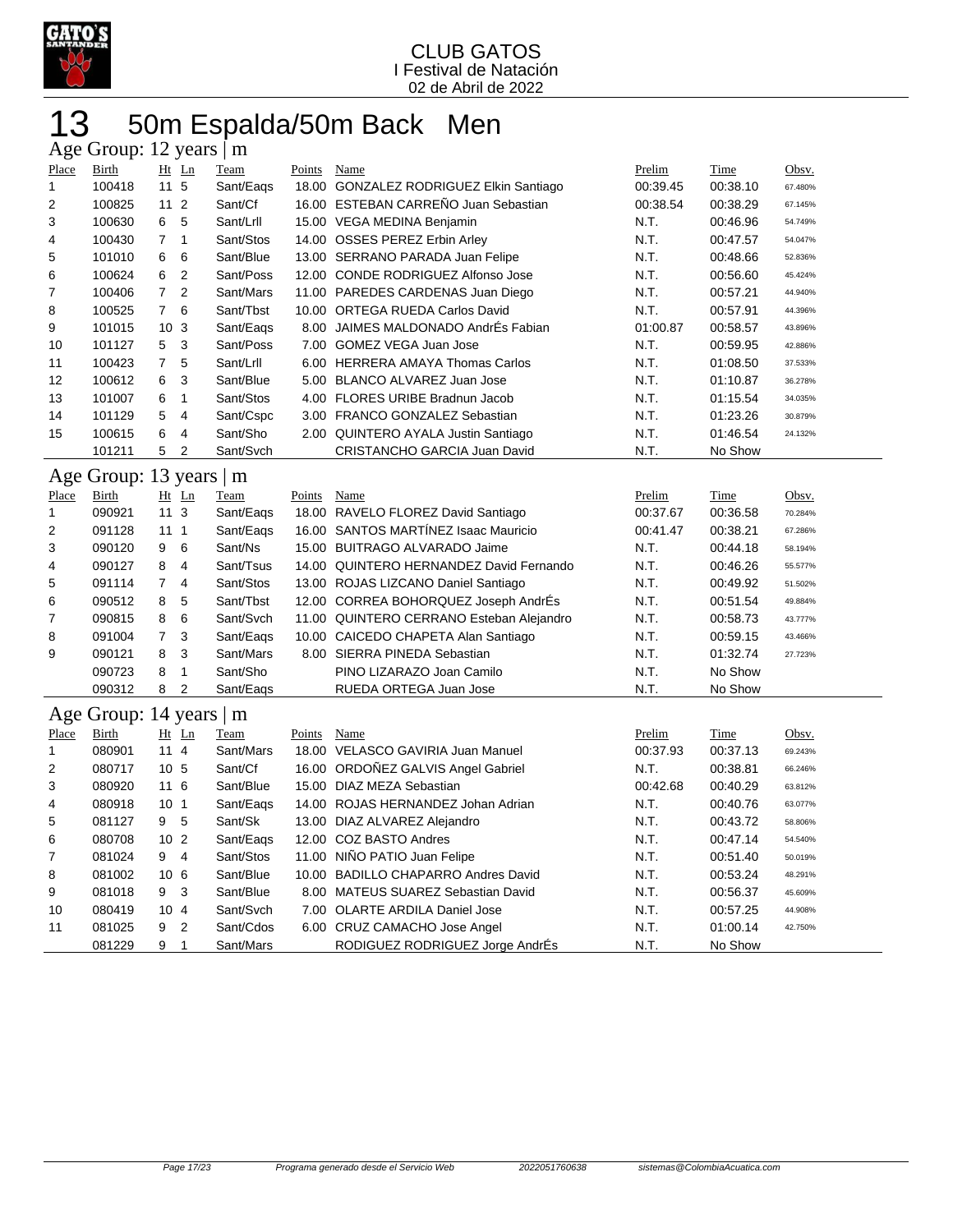

## 25m Libre/25m Free Women

| Age Group: 06 years   f |                         |                |                |             |               |                                       |               |             |              |  |  |  |
|-------------------------|-------------------------|----------------|----------------|-------------|---------------|---------------------------------------|---------------|-------------|--------------|--|--|--|
| Place                   | <b>Birth</b>            |                | Ht Ln          | Team        | Points        | Name                                  | Prelim        | <b>Time</b> | Obsv.        |  |  |  |
| $\mathbf{1}$            | 160422                  | $\overline{2}$ | 3              | Sant/Eags   |               | 18.00 LOZANO TORRES Maria Lucia       | N.T.          | 00:34.23    | 0.000%       |  |  |  |
| 2                       | 160518                  | 2              | 4              | Sant/Union  |               | 16.00 SERRANO PLATA Sara              | N.T.          | 00:45.13    | 0.000%       |  |  |  |
| 3                       | 160125                  | 3              | 6              | Sant/Cdos   |               | 15.00 GUERRERO BECERRA Renata         | N.T.          | 00:56.43    | 0.000%       |  |  |  |
| 4                       | 160617                  | 2              | $\overline{2}$ | Sant/Cf     |               | 14.00 WANDURRAGA PLATA Danna Sofia    | N.T.          | 00:59.61    | 0.000%       |  |  |  |
| 5                       | 200502                  | $\mathbf{1}$   | $\overline{2}$ | Sant/Sk     |               | 13.00 ARDILA PIMIENTO Martina Isabel  | N.T.          | 01:04.28    | 0.000%       |  |  |  |
| 6                       | 170417                  | 2              | $\mathbf{1}$   | Sant/Stos   |               | 12.00 RODRIGUEZ CAMACHO Camila        | N.T.          | 01:36.30    | 0.000%       |  |  |  |
| 7                       | 161006                  | 2              | 5              | Sant/Stos   |               | 11.00 CEPEDA TELLEZ Silvia Isabella   | N.T.          | 01:43.22    | 0.000%       |  |  |  |
| 8                       | 180708                  | 1              | 4              | Sant/Lrll   |               | 10.00 GARCIA ROJAS Sofia              | N.T.          | 01:57.70    | 0.000%       |  |  |  |
|                         | 170917                  | 1              | 3              | Sant/Ns     |               | RAMIREZ AVILA Hellen Samar            | N.T.          | No Show     |              |  |  |  |
| Age                     | Group: 07 years $ f $   |                |                |             |               |                                       |               |             |              |  |  |  |
| Place                   | <b>Birth</b>            |                | Ht Ln          | <u>Team</u> | <b>Points</b> | <b>Name</b>                           | Prelim        | <b>Time</b> | Obsv.        |  |  |  |
| 1                       | 150608                  | 4              | $\mathbf{1}$   | Sant/Sk     |               | 18.00 MONTOYA DEVIS Amelia            | N.T.          | 00:25.58    | 0.000%       |  |  |  |
| 2                       | 151014                  | 3              | 3              | Sant/Tbst   |               | 16.00 MORENO ARE Mariana Isabella     | N.T.          | 00:27.80    | 0.000%       |  |  |  |
| 3                       | 151231                  | 3              | 1              | Sant/Blue   |               | 15.00 QUINTERO SANCHEZ Sara           | N.T.          | 00:35.23    | 0.000%       |  |  |  |
| 4                       | 150417                  | 4              | 2              | Col/Gup     |               | 14.00 NINO LEAL Maria Lucia           | N.T.          | 00:36.13    | 0.000%       |  |  |  |
| 5                       | 151105                  | 3              | 4              | Col/Gup     |               | 13.00 ESCOBAR CARDONA Samantha Sofia  | N.T.          | 00:38.56    | 0.000%       |  |  |  |
| 6                       | 150911                  | 4              | 6              | Sant/Ns     |               | 12.00 RAMIREZ AVILA Eilyn Salome      | N.T.          | 00:42.65    | 0.000%       |  |  |  |
| 7                       | 150512                  | 4              | 5              | Sant/Tits   |               | 11.00 RUA SUAREZ Silvia Antonella     | N.T.          | 00:43.35    | 0.000%       |  |  |  |
| 8                       | 151223                  | 3              | 5              | Sant/Sho    |               | 10.00 CHACON RAMIREZ Aranza Victoria  | N.T.          | 00:52.19    | 0.000%       |  |  |  |
| 9                       | 150304                  | 4              | 4              | Sant/Gato   |               | 8.00 DOMINGUEZ CASTRO Alicia          | N.T.          | 00:59.43    | 0.000%       |  |  |  |
|                         |                         |                |                |             |               |                                       |               |             |              |  |  |  |
| Age                     | Group: $08$ years $ f $ |                |                |             |               |                                       |               |             |              |  |  |  |
| Place                   | Birth                   |                | $Ht$ Ln        | Team        | Points        | Name                                  | <u>Prelim</u> | Time        | Obsv.        |  |  |  |
| 1                       | 140615                  | 6              | 6              | Sant/Shar   |               | 18.00 CHAPARRO BADILLO Juliana Camila | N.T.          | 00:22.18    | 0.000%       |  |  |  |
| 2                       | 140905                  | 5              | 1              | Sant/Lrll   |               | 16.00 PEÑA ORTIZ Mariana              | N.T.          | 00:29.25    | 0.000%       |  |  |  |
| 3                       | 140624                  | 5              | 3              | Sant/Mars   |               | 15.00 CATALINA RAMIREZ Sara           | N.T.          | 00:30.35    | 0.000%       |  |  |  |
| 4                       | 141010                  | 5              | 6              | Col/Gup     |               | 14.00 RODRIGUEZ CUELLAR Manuela       | N.T.          | 00:31.74    | 0.000%       |  |  |  |
| 5                       | 140626                  | 5              | 4              | Sant/Union  |               | 13.00 RANGEL GRANADOS Valentina       | N.T.          | 00:35.57    | 0.000%       |  |  |  |
| 6                       | 141030                  | 4              | 3              | Col/Gup     |               | 12.00 FLOREZ BAUTISTA Gabriela        | N.T.          | 00:38.49    | 0.000%       |  |  |  |
| 7                       | 140328                  | 6              | 5              | Sant/Tits   |               | 11.00 PATIÑO PATIÑO Maria Paula       | N.T.          | 00:39.25    | 0.000%       |  |  |  |
| 8                       | 140818                  | 5              | 5              | Sant/Cdos   |               | 10.00 ARIAS JAIMES Danna Gabriela     | N.T.          | 00:39.65    | 0.000%       |  |  |  |
| 9                       | 140710                  | 5              | $\overline{2}$ | Sant/Mars   |               | 8.00 SIERRA PINEDA Mariana            | N.T.          | 00:53.19    | 0.000%       |  |  |  |
|                         | 140413                  | 6              | 1              | Sant/Sho    |               | MADERO CLAVIJO Luciana                | N.T.          | No Show     |              |  |  |  |
|                         | Age Group: 09 years   f |                |                |             |               |                                       |               |             |              |  |  |  |
| Place                   | <b>Birth</b>            |                | Ht Ln          | <b>Team</b> | Points        | <b>Name</b>                           | Prelim        | <b>Time</b> | <u>Obsv.</u> |  |  |  |
| 1                       | 130321                  | 7              | 2              | Sant/Gato   |               | 18.00 MARTINEZ MEZA Ana Victoria      | N.T.          | 00:20.53    | 0.000%       |  |  |  |
| 2                       | 131220                  | 6              | $\overline{2}$ | Sant/Poss   |               | 16.00 VEGA GALINDO Isabella           | N.T.          | 00:24.06    | 0.000%       |  |  |  |
| 3                       | 131125                  | 6              | 4              | Sant/Shar   |               | 15.00 AGUIRRE ORTEGON Ana Victoria    | N.T.          | 00:26.70    | 0.000%       |  |  |  |
| 4                       | 130508                  | 7              | 5              | Sant/Orcs   |               | 14.00 LOPEZ FORERO Sofia              | N.T.          | 00:27.78    | 0.000%       |  |  |  |
| 5                       | 130711                  | 7              | 1              | Sant/Tits   |               | 13.00 VELASQUEZ CHAPARRO Gabriela     | N.T.          | 00:28.48    | $0.000\%$    |  |  |  |
| 6                       | 130114                  | 7              | 3              | Sant/Blue   |               | 12.00 MEDINA LIZCANO Maria Alejandra  | N.T.          | 00:31.37    | 0.000%       |  |  |  |
| 7                       | 130318                  | 7              | 4              | Sant/Orcs   |               | 11.00 URIBE JOYA Luz Angela           | N.T.          | 00:31.70    | 0.000%       |  |  |  |
| 8                       | 131024                  | 6              | 3              | Sant/Lrll   |               | 10.00 ALFARO CUELLAR Kiara Sofia      | N.T.          | 00:40.28    | 0.000%       |  |  |  |
| 9                       | 131013                  | $\overline{7}$ | 6              | Sant/Stos   |               | 8.00 URIBE BUSTOS Jackelin Omaira     | N.T.          | 00:48.27    | 0.000%       |  |  |  |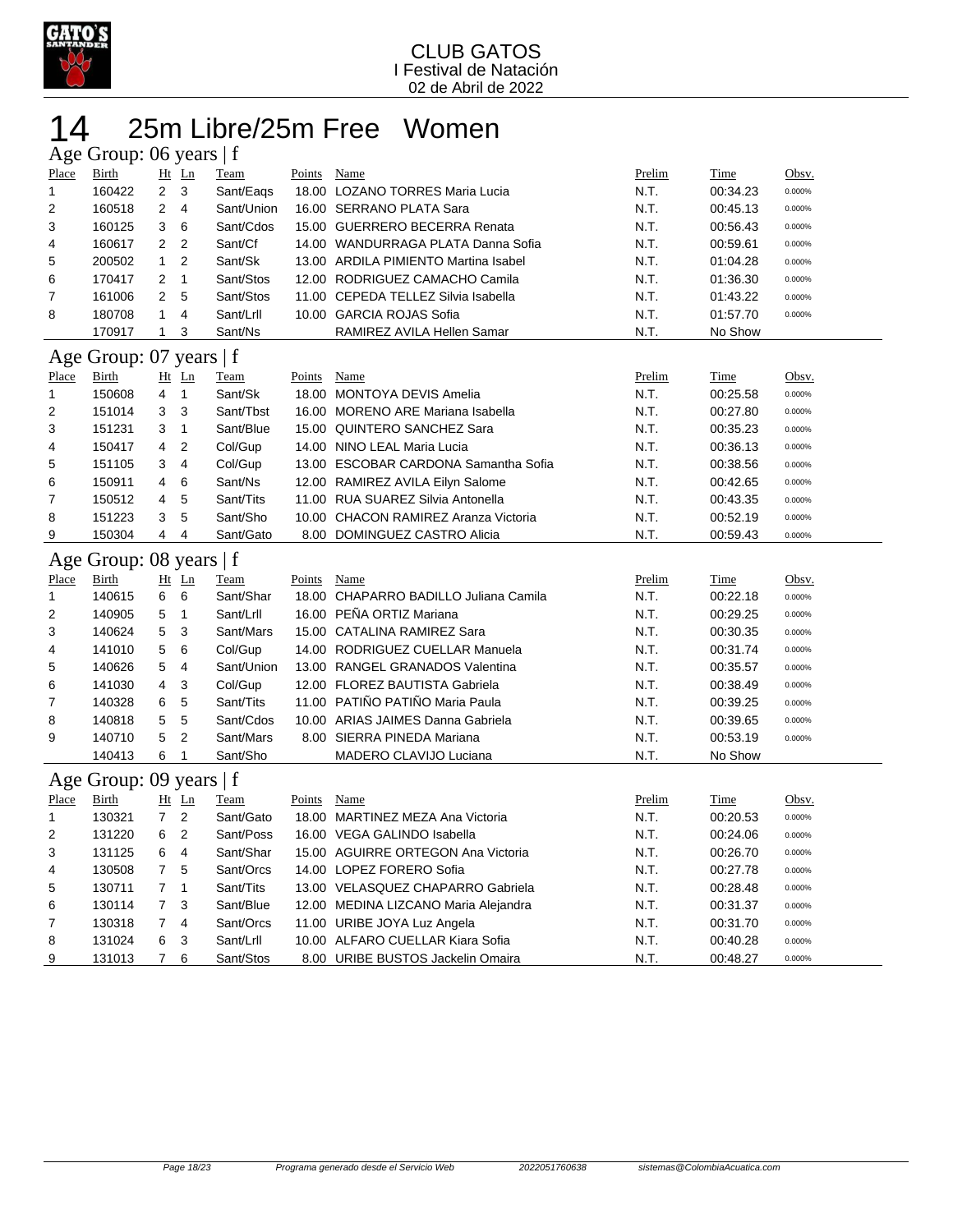

## 25m Libre/25m Free Men 15 25m Libre<br>Age Group: 07 years | m

|                | $\sim$ $\sim$ $\sim$ $\sim$ $\sim$ $\sim$ |                |              |            |        |                                          |        |          |        |
|----------------|-------------------------------------------|----------------|--------------|------------|--------|------------------------------------------|--------|----------|--------|
| Place          | Birth                                     |                | $Ht$ Ln      | Team       | Points | Name                                     | Prelim | Time     | Obsv.  |
| 1              | 150922                                    | $\overline{4}$ | $\mathbf{1}$ | Sant/Union | 18.00  | CARRENA TAPIAS Jeronimo                  | N.T.   | 00:27.45 | 0.000% |
| 2              | 151002                                    | 3              | 4            | Sant/Eags  | 16.00  | ARDILA ROJAS Emanuel Santiago            | N.T.   | 00:32.38 | 0.000% |
| 3              | 150226                                    | $\overline{4}$ | 2            | Sant/Eags  | 15.00  | PAREJA AHUMADA Samuel Andres             | N.T.   | 00:35.36 | 0.000% |
| 4              | 150213                                    | $\overline{4}$ | 4            | Sant/Ns    | 14.00  | <b>PRADA GUERRERO Andres Felipe</b>      | N.T.   | 00:41.37 | 0.000% |
| 5              | 161021                                    | $\overline{2}$ | $\mathbf 1$  | Sant/Tits  | 13.00  | RUEDAS CARDOZO Emiliano                  | N.T.   | 00:44.91 | 0.000% |
| 6              | 150413                                    | $\overline{4}$ | 5            | Sant/Sho   | 12.00  | <b>ORTIZ BORDA Edwin Andres</b>          | N.T.   | 00:51.03 | 0.000% |
| $\overline{7}$ | 160911                                    | $\overline{2}$ | 2            | Sant/Tsus  | 11.00  | <b>TRISTANCHO DOMINGUEZ Daniel Zehir</b> | N.T.   | 00:59.56 | 0.000% |
| 8              | 150206                                    | $\overline{4}$ | 3            | Sant/Gato  | 10.00  | BARON CAMACHO Juan Diego                 | N.T.   | 01:00.87 | 0.000% |
| 9              | 170330                                    | $\overline{1}$ | 3            | Sant/Eags  |        | 8.00 ABRIL PLATA Sebastian               | N.T.   | 01:02.29 | 0.000% |
| 10             | 160122                                    | 3              | 6            | Sant/Blue  |        | 7.00 RUIZ GONZALEZ Nicolas Javier        | N.T.   | 01:02.36 | 0.000% |
| 11             | 150928                                    | 3              | 3            | Sant/Orca  |        | 6.00 NUNTZ LOPEZ Raziel                  | N.T.   | 01:04.67 | 0.000% |
| 12             | 150923                                    | $\overline{4}$ | 6            | Sant/Ns    |        | 5.00 SAENZ DURAN Andre Luciano           | N.T.   | 01:15.68 | 0.000% |
| 13             | 160913                                    | $\overline{2}$ | 5            | Col/Frac   |        | 4.00 LLANEZ CAICEDO JosÉ Alejandro       | N.T.   | 01:19.66 | 0.000% |
| 14             | 151226                                    | 3              | 5            | Sant/Stos  | 3.00   | <b>OCHOA AGUIRRE Jefferson Mathias</b>   | N.T.   | 01:22.06 | 0.000% |
| 15             | 161111                                    | 2              | 6            | Sant/Stos  | 2.00   | REY LOBO Liam David                      | N.T.   | 02:09.45 | 0.000% |
| 16             | 180301                                    | $\mathbf{1}$   | 4            | Sant/Eags  | 1.00   | <b>GOMEZ MORENO Mateo</b>                | N.T.   | 02:10.56 | 0.000% |
|                | 180901                                    | 1              | 2            | Sant/Lrll  |        | <b>GONZALEZ HERNANDEZ Thiago</b>         | N.T.   | No Show  |        |
|                | 160505                                    | $\overline{2}$ | 3            | Sant/Sho   |        | MARQUINA GUTIERREZ Carlos Yhoan          | N.T.   | No Show  |        |
|                | 151228                                    | 3              | $\mathbf{1}$ | Sant/Tbst  |        | PINZON PEREZ Samuel Alejandro            | N.T.   | No Show  |        |
|                | 160527                                    | $\overline{2}$ | 4            | Sant/Lrll  |        | RAMIREZ PEDRAZA Juan Jose                | N.T.   | No Show  |        |
|                | 181103                                    | $\mathbf{1}$   | 5            | Sant/Lrll  |        | SANTOS RAMIREZ Benjamin                  | N.T.   | No Show  |        |
|                | 150205                                    | 5              | 6            | Sant/Sho   |        | SIERRA MENDOZA Dylan Ricardo             | N.T.   | No Show  |        |
|                | 190508                                    |                | 1            | Sant/Lrll  |        | <b>VAZQUEZ ROJAS Samuel Nicolas</b>      | N.T.   | No Show  |        |

## Age Group: 08 years | m

| Place | <b>Birth</b> | Ht             | $_{\text{Ln}}$ | Team      | Points | Name                                      | Prelim | Time     | Obsv.  |
|-------|--------------|----------------|----------------|-----------|--------|-------------------------------------------|--------|----------|--------|
| 1     | 140205       | 8              | 4              | Sant/Eags |        | 18.00 LOZANO TORRES Martin Alejandro      | N.T.   | 00:20.76 | 0.000% |
| 2     | 140802       | 6              | 4              | Sant/Tbst |        | 16.00 MANTILLA GELVES Samuel              | N.T.   | 00:22.26 | 0.000% |
| 3     | 140530       | $\overline{7}$ | 2              | Sant/Eags | 15.00  | <b>SALAZAR GOMEZ Andres Matias</b>        | N.T.   | 00:23.34 | 0.000% |
| 4     | 141229       | 5              | 1              | Sant/Mars | 14.00  | CAMPO JIMENEZ Jeronimo                    | N.T.   | 00:23.89 | 0.000% |
| 5     | 141201       | 5              | 5              | Sant/Tbst | 13.00  | PEDRAZA CORZO Federico                    | N.T.   | 00:25.65 | 0.000% |
| 6     | 140901       | 6              | 5              | Sant/Ns   |        | 12.00 PINZON SERRANO Matias               | N.T.   | 00:26.66 | 0.000% |
| 7     | 140128       | 8              | 3              | Sant/Tbst | 11.00  | <b>BELTRAN ANAYA Alejandro</b>            | N.T.   | 00:26.92 | 0.000% |
| 8     | 140426       | $\overline{7}$ | 3              | Sant/Gato |        | 10.00 BECERRA PIMIENTO Juaquin            | N.T.   | 00:27.11 | 0.000% |
| 9     | 140107       | 9              | 6              | Sant/Tbst | 8.00   | <b>GIRALDO SANTAMARIA Nicolas</b>         | N.T.   | 00:27.19 | 0.000% |
| 10    | 140913       | 6              | 1              | Sant/Eags | 7.00   | FORERO ARDILA Dominick Santiago           | N.T.   | 00:27.75 | 0.000% |
| 11    | 140706       | $\overline{7}$ | 1              | Sant/Tbst | 6.00   | RONDON ESPINOZA Nicolas David             | N.T.   | 00:28.34 | 0.000% |
| 12    | 140525       | $\overline{7}$ | 4              | Sant/Gato | 5.00   | <b>BECERRA CRUZ Cristhobal</b>            | N.T.   | 00:29.73 | 0.000% |
| 13    | 140409       | 8              | 6              | Sant/Stos | 4.00   | DURAN SANCHEZ Jeronimo                    | N.T.   | 00:31.74 | 0.000% |
| 14    | 140723       | $\overline{7}$ | 6              | Sant/Cf   | 3.00   | ORDOÑEZ GALVIS Alan Isaac                 | N.T.   | 00:35.23 | 0.000% |
| 15    | 141004       | 5              | 4              | Sant/Blue | 2.00   | <b>CAICEDO YARA Gabriel</b>               | N.T.   | 00:35.54 | 0.000% |
| 16    | 141114       | 5              | 2              | Sant/Gato | 1.00   | <b>COLMENARES LUCENA Joseph Alejandro</b> | N.T.   | 00:36.23 | 0.000% |
| 17    | 140405       | 8              | 1              | Sant/Cf   |        | DURAN SERRANO Juan Diego                  | N.T.   | 00:37.76 | 0.000% |
| 18    | 140207       | 8              | 2              | Sant/Orca |        | <b>NUNTZ LOPEZ Azriel</b>                 | N.T.   | 00:38.19 | 0.000% |
| 19    | 140923       | 6              | 6              | Sant/Sho  |        | RAMOS CABALLERO Angel Santiago            | N.T.   | 00:38.41 | 0.000% |
| 20    | 140621       | $\overline{7}$ | 5              | Col/Gup   |        | QUIROGA CONTRERAS Francisco Javier        | N.T.   | 00:41.25 | 0.000% |
| 21    | 140830       | 6              | 2              | Sant/Cf   |        | ALFONSO AMADO Joel Alfredo                | N.T.   | 00:42.68 | 0.000% |
| 22    | 140731       | 6              | 3              | Sant/Stos |        | ROMAN JAIMES Samuel Fernando              | N.T.   | 00:45.87 | 0.000% |
|       | 140402       | 8              | 5              | Sant/Eags |        | CASTRO MARTINEZ Miguel Mauricio           | N.T.   | No Show  |        |
|       | 140929       | 5              | 3              | Sant/Eags |        | <b>GARNICA APONTE Jeronimo Garnica</b>    | N.T.   | No Show  |        |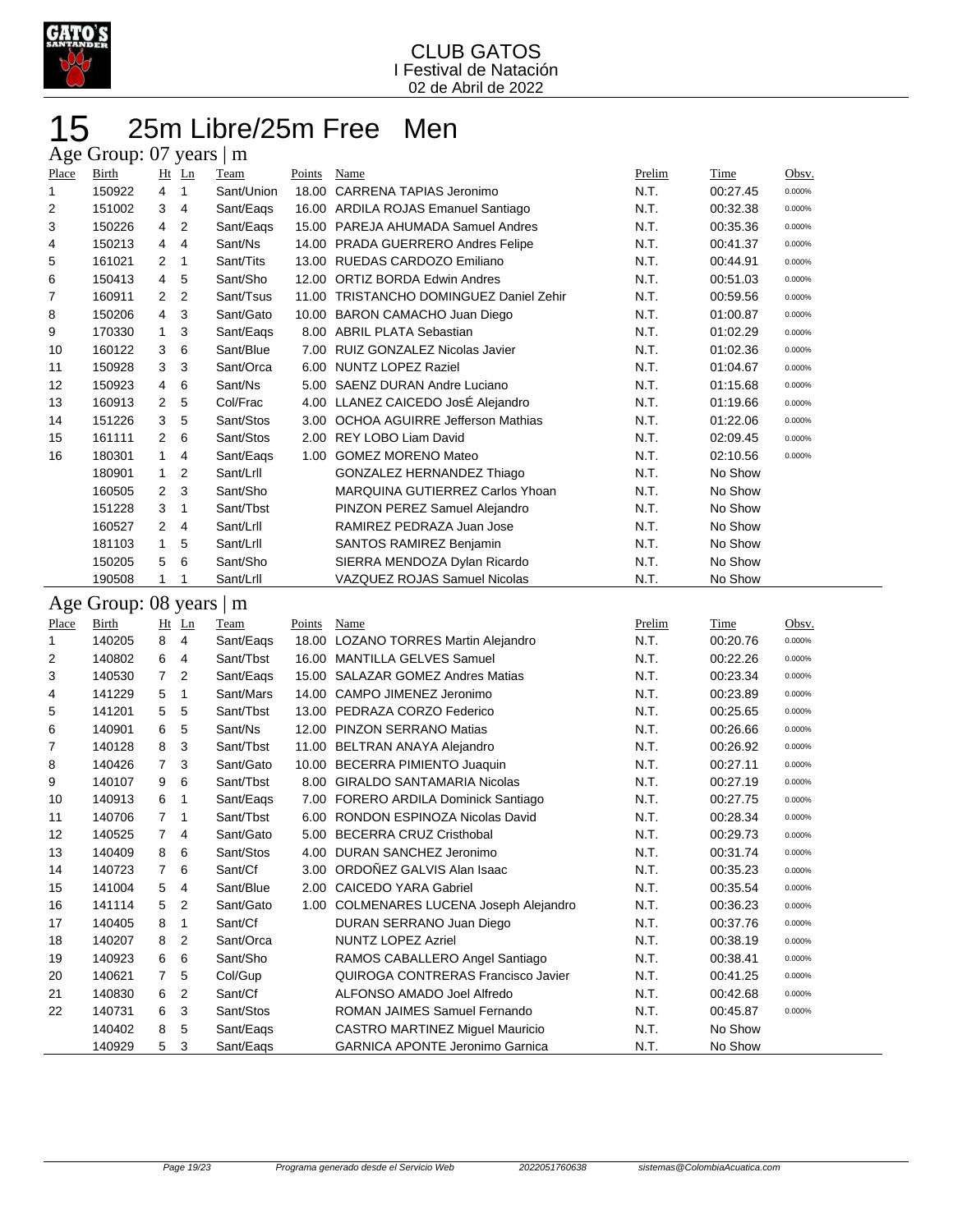

## 25m Libre/25m Free Men Age Group: 09 years | m

| O     |                         |                 |           |        |                                         |          |          |        |
|-------|-------------------------|-----------------|-----------|--------|-----------------------------------------|----------|----------|--------|
| Place | Birth                   | Ht Ln           | Team      | Points | Name                                    | Prelim   | Time     | Obsv.  |
| 1     | 130603                  | 12 <sub>6</sub> | Sant/Tbst |        | 18.00 VIANCHA GOMEZ Julio Alejandro     | N.T.     | 00:19.76 | 0.000% |
| 2     | 130429                  | 12 <sub>2</sub> | Sant/Mars |        | 16.00 PRADA TENJO Nicolas               | N.T.     | 00:20.41 | 0.000% |
| 3     | 130326                  | 12 <sub>4</sub> | Sant/Gato |        | 15.00 SUAREZ MONTOYA Carlos Mario       | N.T.     | 00:20.55 | 0.000% |
| 4     | 131222                  | 9 <sub>1</sub>  | Sant/Gato |        | 14.00 BECERRA GUTIERREZ Simon           | N.T.     | 00:21.50 | 0.000% |
| 5     | 130220                  | 15 <sub>3</sub> | Sant/Sho  |        | 13.00 CARRILLO CASTELLANOS Daniel Yesid | 00:20.75 | 00:21.74 | 0.000% |
| 6     | 131222                  | 5<br>9          | Sant/Gato |        | 12.00 BECERRA GUTIERREZ Samuel          | N.T.     | 00:21.81 | 0.000% |
| 7     | 130806                  | 10 <sub>3</sub> | Sant/Stos |        | 11.00 FLOREZ SOSA Hugo Alejandro        | N.T.     | 00:22.16 | 0.000% |
| 8     | 131128                  | 9 4             | Sant/Eags |        | 10.00 GOMEZ FRANCO Alejandro Jose       | N.T.     | 00:23.30 | 0.000% |
| 9     | 131016                  | 10 <sub>1</sub> | Sant/Mars | 8.00   | <b>GALVIZ BARRERA Samuel Felipe</b>     | N.T.     | 00:23.93 | 0.000% |
| 10    | 130926                  | 10 <sub>2</sub> | Sant/Cf   | 7.00   | <b>GARCÍA BARBOSA Luis Felipe</b>       | N.T.     | 00:24.33 | 0.000% |
| 11    | 130525                  | 12 <sub>1</sub> | Sant/Blue | 6.00   | <b>CASTRO HERRERA William David</b>     | N.T.     | 00:24.35 | 0.000% |
| 12    | 130730                  | 111             | Sant/Cspc | 5.00   | <b>INFANTE RODRIGUEZ Esteban</b>        | N.T.     | 00:24.83 | 0.000% |
| 13    | 130802                  | 11 6            | Sant/Tits |        | 4.00 VALBUENA ROMERO Bayron Santiago    | N.T.     | 00:25.40 | 0.000% |
| 14    | 130313                  | 12 <sub>3</sub> | Sant/Tbst |        | 3.00 LOZADA SALGADO Juan David          | N.T.     | 00:26.24 | 0.000% |
| 15    | 131218                  | 9 <sub>2</sub>  | Sant/Poss |        | 2.00 LEAL MORENO Nicolas Santiago       | N.T.     | 00:26.67 | 0.000% |
| 16    | 130125                  | 13 <sub>1</sub> | Sant/Lrll |        | 1.00 HERRERA AMAYA Cristopher           | N.T.     | 00:27.59 | 0.000% |
| 17    | 131008                  | 10 <sub>5</sub> | Sant/Eags |        | <b>BORRERO OLAYA Tomas</b>              | N.T.     | 00:27.69 | 0.000% |
| 18    | 130213                  | 13 6            | Sant/Tbst |        | LOZADA DELGADO Juan Felipe              | N.T.     | 00:28.45 | 0.000% |
| 19    | 130111                  | 13 5            | Sant/Cdos |        | <b>MANTILLA SARMIENTO Ivan Andres</b>   | N.T.     | 00:28.94 | 0.000% |
| 20    | 130616                  | 11 <sub>3</sub> | Sant/Cf   |        | RAMIREZ ROJAS Jhoan Sebastian           | N.T.     | 00:30.44 | 0.000% |
| 21    | 130714                  | 11 <sub>5</sub> | Sant/Poss |        | CONSUEGRA SOLANO Camilo                 | N.T.     | 00:33.66 | 0.000% |
| 22    | 130708                  | 11 <sub>2</sub> | Sant/Cspc |        | GUERRERO BALLESTEROS Juan Diego         | N.T.     | 00:34.56 | 0.000% |
| 23    | 130909                  | 104             | Sant/Cf   |        | ROJAS NIÑO Santiago                     | N.T.     | 00:36.13 | 0.000% |
| 24    | 131119                  | 3<br>9          | Sant/Blue |        | <b>CAICEDO YARA Luis Felipe</b>         | N.T.     | 00:36.99 | 0.000% |
| 25    | 130708                  | 114             | Col/Gup   |        | GONZALEZ JARAMILLO Gabriel Alejandro    | N.T.     | 00:39.75 | 0.000% |
| 26    | 131029                  | 10 6            | Sant/Stos |        | <b>BAQUERO JAIMES Erick Alejandro</b>   | N.T.     | 00:48.15 | 0.000% |
|       | 130430                  | 12 <sub>5</sub> | Sant/Sk   |        | <b>FLOREZ RAMIREZ Lian Marcus</b>       | N.T.     | No Show  |        |
|       | Age Group: 10 years   m |                 |           |        |                                         |          |          |        |
| Place | Birth                   | Ht Ln           | Team      | Points | Name                                    | Prelim   | Time     | Obsv.  |
| 1     | 120109                  | 15 4            | Sant/Orcs |        | 18.00 ZAMORA FORERO Juan Esteban        | N.T.     | 00:20.71 | 0.000% |
| 2     | 120722                  | 14 <sub>1</sub> | Sant/Sk   |        | 16.00 MONTOYA DEVIS Benjamin            | N.T.     | 00:20.76 | 0.000% |
| 3     | 120828                  | 146             | Sant/Tbst | 15.00  | <b>GARCIA HERRERO Valentino</b>         | N.T.     | 00:20.89 | 0.000% |
| 3     | 120118                  | 15 <sub>2</sub> | Sant/Poss |        | 15.00 PRIETO JAIMES Juan Luis           | N.T.     | 00:20.89 | 0.000% |
| 5     | 120912                  | 13 <sub>3</sub> | Sant/Cspc |        | 13.00 LUDEMANN HERNANDEZ Matias         | N.T.     | 00:21.23 | 0.000% |

 121004 13 4 Sant/Cf 12.00 JOVEN VARGAS Juan Sebastian N.T. 00:21.43 0.000% 120228 15 1 Sant/Stos 11.00 CEPEDA TELLEZ Juan Sebastian N.T. 00:21.75 0.000% 120424 14 3 Sant/Cf 10.00 CASTAÑEDA DONCEL NicolÁs Mauricio N.T. 00:22.95 0.000% 120430 14 4 Sant/Cdos 8.00 PARDO CRESPO Tomas Gabriel N.T. 00:23.85 0.000% 121228 13 2 Sant/Tbst 7.00 ARCINIEGAS CASTILLO Martin N.T. 00:29.95 0.000% 120319 15 6 Sant/Tbst 6.00 ARIAS VERA Jorge Andres N.T. 00:33.53 0.000% 120505 14 2 Sant/Stos 5.00 CASTELLANOS FLOREZ Santiago N.T. 00:40.95 0.000% 120124 15 5 Sant/Tsus 4.00 PRADA PINILLA Daniel Felipe N.T. 00:43.31 0.000% 120714 14 5 Col/Gup 3.00 SERRANO NINO Matias N.T. 02:96.01 0.000%

50m Mariposa/50m Fly Women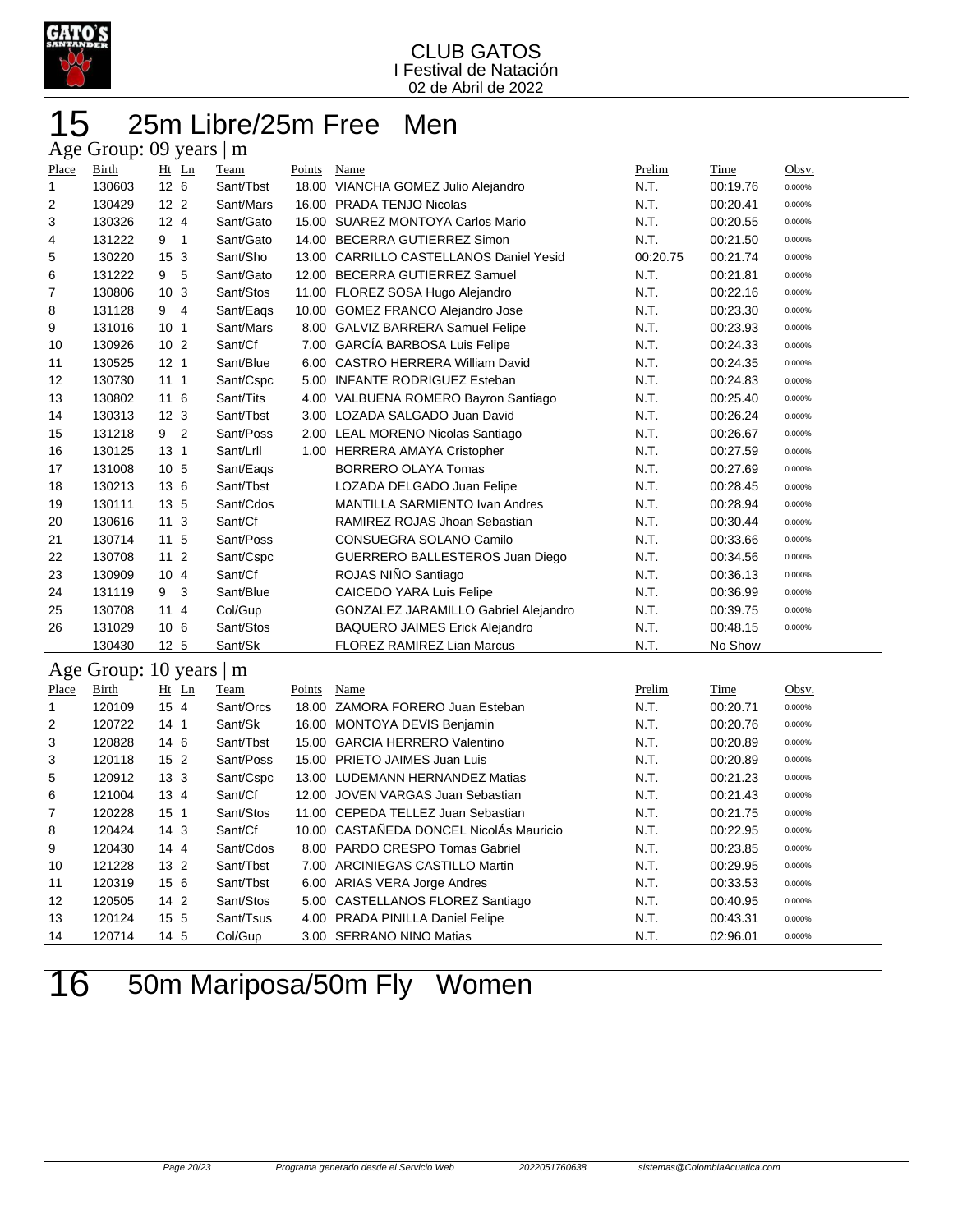

## 16 50m Mariposa/50m Fly Women

| Age Group: 10 years   f |                         |                |                |             |        |                                                                          |          |             |         |  |  |  |
|-------------------------|-------------------------|----------------|----------------|-------------|--------|--------------------------------------------------------------------------|----------|-------------|---------|--|--|--|
| Place                   | <b>Birth</b>            |                | $Ht$ Ln        | Team        | Points | Name                                                                     | Prelim   | Time        | Obsv.   |  |  |  |
| $\mathbf{1}$            | 120113                  | 3              | 6              | Sant/Tits   |        | 18.00 MANTILLA PIÑA Yaleih Mariana                                       | N.T.     | 00:47.54    | 56.247% |  |  |  |
| $\overline{2}$          | 121130                  | $\mathbf{1}$   | 5              | Sant/Gato   |        | 16.00 RUEDA ARDILA Lucciana                                              | N.T.     | 01:02.18    | 43.004% |  |  |  |
| 3                       | 120330                  | 2              | $\overline{2}$ | Sant/Tbst   |        | 15.00 VASQUEZ GELVE Zara Valentina                                       | N.T.     | 01:02.34    | 42.894% |  |  |  |
| 4                       | 120526                  | 2              | 5              | Sant/Eags   |        | 14.00 SANTOS MARTINEZ Marla Jose                                         | N.T.     | 01:03.00    | 42.444% |  |  |  |
| 5                       | 120620                  | 2              | 6              | Sant/Poss   |        | 13.00 GARCIA MURCIA Maria Alejandra                                      | N.T.     | 01:10.25    | 38.064% |  |  |  |
| 6                       | 120308                  | $\overline{2}$ | 3              | Sant/Blue   |        | 12.00 QUINTERO JEREZ Mariana Josep                                       | N.T.     | 01:14.44    | 35.922% |  |  |  |
| 7                       | 120820                  | $\mathbf{1}$   | $\overline{2}$ | Sant/Tbst   |        | 11.00 MEDINA CARVAJAL Alejandra                                          | N.T.     | 01:20.38    | 33.267% |  |  |  |
| 8                       | 120315                  | 2              | $\overline{4}$ | Sant/Poss   |        | 10.00 CASTAÑEDA MEJIA Isabella                                           | N.T.     | 01:25.85    | 31.147% |  |  |  |
| 9                       | 120817                  | 1              | $\overline{4}$ | Sant/Ns     |        | 8.00 BUITRAGO ALVARADO Silvana                                           | N.T.     | 01:29.88    | 29.751% |  |  |  |
| 10                      | 121218                  | 1              | $\mathbf{1}$   | Sant/Blue   |        | 7.00 OJEDA ESTUPIÑAN Andrea Camila                                       | N.T.     | 01:31.15    | 29.336% |  |  |  |
| 11                      | 120627                  | $\mathbf{1}$   | 3              | Sant/Stos   | 6.00   | NIÑO PATIO Allison Gabriela                                              | N.T.     | 01:32.90    | 28.784% |  |  |  |
|                         | 121229                  | $\mathbf{1}$   | 6              | Col/Frac    |        | <b>MARTÍNEZ VIVAS Salome</b>                                             | N.T.     | No Show     |         |  |  |  |
|                         | 120601                  | 2              | 1              | Sant/Gato   |        | ORTIZ PINILLA Silvia Juliana                                             | N.T.     | No Show     |         |  |  |  |
|                         | Age Group: 11 years   f |                |                |             |        |                                                                          |          |             |         |  |  |  |
| Place                   | <b>Birth</b>            |                | Ht Ln          | <b>Team</b> | Points | Name                                                                     | Prelim   | <u>Time</u> | Obsv.   |  |  |  |
| $\mathbf{1}$            | 111217                  | 3              | 5              | Sant/Gato   |        | 18.00 AMOROCHO FALCON Sofia                                              | N.T.     | 00:46.15    | 57.941% |  |  |  |
| $\overline{2}$          | 110703                  | 6              | $\overline{2}$ | Sant/Sho    |        | 16.00 CARVAJAL VILLAMIZAR Angely Valeska                                 | 00:53.85 | 00:52.33    | 51.099% |  |  |  |
| 3                       | 110615                  | 6              | 4              | Sant/Cf     |        | 15.00 CACHAGO SIERRA Valeria                                             | 00:52.63 | 00:56.15    | 47.622% |  |  |  |
| 4                       | 110703                  | 3              | 3              | Sant/Sho    |        | 14.00 CARVAJAL VILLAMIZAR Andrea Valentina                               | N.T.     | 00:56.70    | 47.160% |  |  |  |
| 5                       | 111006                  | 3              | $\overline{4}$ | Sant/Gato   |        |                                                                          | N.T.     | 00:56.78    |         |  |  |  |
| 6                       | 110114                  | 4              | 5              |             |        | 13.00 MORENO GOMEZ Ashly Gabriela<br>12.00 WILLIANSON LONDOA?O Charlotte | N.T.     | 00:59.44    | 47.094% |  |  |  |
|                         |                         |                |                | Sant/Cspc   |        |                                                                          |          |             | 44.987% |  |  |  |
| 7                       | 111226                  | 3              | $\mathbf{1}$   | Sant/Ns     |        | 11.00 PRIETO GARCIA Maria Jose                                           | N.T.     | 01:19.40    | 33.678% |  |  |  |
| 8                       | 110521                  | 4              | 6              | Sant/Sho    |        | 10.00 ROMERO MEDINA Maria Valentina                                      | N.T.     | 01:22.46    | 32.428% |  |  |  |
| 9                       | 111027                  | 3              | $\overline{2}$ | Sant/Blue   |        | 8.00 SOLANO MANRIQUE Danna Valentina                                     | N.T.     | 01:54.33    | 23.388% |  |  |  |
|                         | 110518                  | 4              | 1              | Sant/Gato   |        | <b>MORENO GUZMAN Isabella</b>                                            | N.T.     | No Show     |         |  |  |  |
|                         | Age Group: 12 years   f |                |                |             |        |                                                                          |          |             |         |  |  |  |
| Place                   | <b>Birth</b>            |                | Ht Ln          | Team        | Points | Name                                                                     | Prelim   | <b>Time</b> | Obsv.   |  |  |  |
| $\mathbf{1}$            | 100818                  | 4              | $\overline{2}$ | Sant/Tbst   |        | 18.00 AMOROCHO AMORO Maria Paula                                         | N.T.     | 01:04.25    | 41.619% |  |  |  |
| $\overline{2}$          | 100104                  | 4              | $\overline{4}$ | Sant/Tsus   |        | 16.00 MORENO PUELLO Luna Sofia                                           | N.T.     | 01:06.75    | 40.060% |  |  |  |
| 3                       | 100101                  | $\overline{4}$ | 3              | Sant/Stos   |        | 15.00 CALDERON BECERRA Maria Isabel                                      | N.T.     | 01:16.34    | 35.028% |  |  |  |
|                         | Age Group: 13 years   f |                |                |             |        |                                                                          |          |             |         |  |  |  |
| Place                   | Birth                   |                | $Ht$ Ln        | Team        | Points | Name                                                                     | Prelim   | Time        | Obsv.   |  |  |  |
| 1                       | 090901                  | 5              | $\overline{4}$ | Sant/Shar   |        | 18.00 GOMEZ CORREA Angie Valentina                                       | N.T.     | 00:42.65    | 62.696% |  |  |  |
| 2                       | 090518                  | 6              | 3              | Sant/Blue   |        | 16.00 CASTRO HERRERA Carolina                                            | 00:47.03 | 00:43.20    | 61.898% |  |  |  |
| 3                       | 090817                  | 6              | 6              | Sant/Tsus   |        | 15.00 QUICENO SEGURA Damara                                              | N.T.     | 00:53.74    | 49.758% |  |  |  |
| 4                       | 090829                  | 5              | 3              | Col/Frac    |        | 14.00 LLANEZ CAICEDO Sara Sofia                                          | N.T.     | 00:54.23    | 49.309% |  |  |  |
| 5                       | 090915                  | 5              | $\overline{2}$ | Sant/Eags   |        | 13.00 GOMEZ CREAVES Clarice                                              | N.T.     | 00:55.96    | 47.784% |  |  |  |
| 6                       | 090926                  | 6              | 5              | Sant/Mars   |        | 12.00 SANDOVAL JAIMES Mariana                                            | 01:18.98 | 01:05.85    | 40.607% |  |  |  |
| 7                       | 091218                  | 5              | 6              | Sant/Mars   |        | 11.00 GARRIDO GUTIERREZ Andrea Catalina                                  | N.T.     | 01:10.73    | 37.806% |  |  |  |
| 8                       | 091015                  | 5              | 5              | Sant/Mars   |        | 10.00 CAVANSO ORTIZ Maria Jose                                           | N.T.     | 01:11.25    | 37.530% |  |  |  |
| 9                       | 091105                  | 5              | $\mathbf{1}$   | Sant/Blue   |        | 8.00 GARCIA REY Heidy Alejandra                                          | N.T.     | 01:13.10    | 36.580% |  |  |  |
|                         |                         | 6              | 1              | Sant/Gato   |        |                                                                          | N.T.     |             |         |  |  |  |
|                         | 090801                  |                |                |             |        | CRUZ VARGAS Maria Kamila                                                 |          | No Show     |         |  |  |  |

# 50m Mariposa/50m Fly Men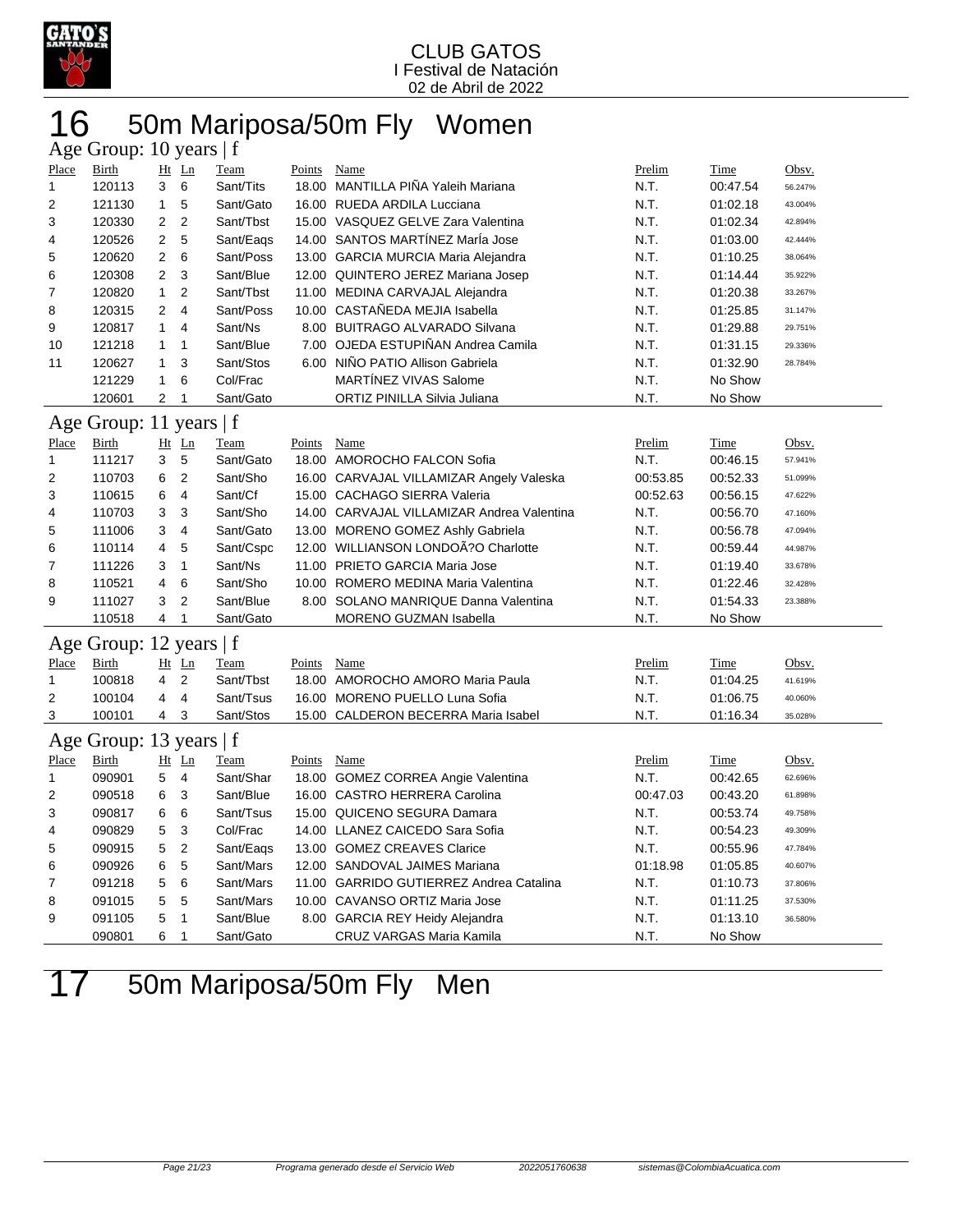

## 17 50m Mariposa/50m Fly Men

|       | Age Group: 11 years<br>m |                |                |           |        |                                           |          |          |         |  |  |  |  |
|-------|--------------------------|----------------|----------------|-----------|--------|-------------------------------------------|----------|----------|---------|--|--|--|--|
| Place | Birth                    |                | $Ht$ Ln        | Team      | Points | Name                                      | Prelim   | Time     | Obsv.   |  |  |  |  |
| 1     | 110228                   | 9              | -1             | Sant/Eags | 18.00  | <b>GOMEZ MORENO Mathias</b>               | 00:51.80 | 00:54.34 | 44.148% |  |  |  |  |
| 2     | 111128                   | $\mathbf{1}$   | $\overline{4}$ | Sant/Gato | 16.00  | RINALDI PEREZ Marco Luciano               | N.T.     | 00:57.06 | 42.043% |  |  |  |  |
| 3     | 110102                   | 4              | 6              | Sant/Dels |        | 15.00 CASTRO RUEDA Miquel Angel           | N.T.     | 00:59.33 | 40.435% |  |  |  |  |
| 4     | 110309                   | 3              | 4              | Sant/Ns   |        | 14.00 DIAZ DIAZ Juan Esteban              | N.T.     | 00:59.36 | 40.414% |  |  |  |  |
| 5     | 110711                   | 3              | -1             | Sant/Dels |        | 13.00 MANCILLA LEON Tomas Andres          | N.T.     | 01:06.43 | 36.113% |  |  |  |  |
| 6     | 110728                   | 2              | 3              | Sant/Tbst |        | 12.00 URIBE RODRIGUEZ Felipe              | N.T.     | 01:12.48 | 33.099% |  |  |  |  |
| 7     | 110725                   | 3              | -6             | Sant/Tsus | 11.00  | PEREZ LIZCANO Franklin David              | N.T.     | 01:13.25 | 32.751% |  |  |  |  |
| 8     | 111101                   | 2              | -1             | Sant/Tsus |        | 10.00 RUEDA SILVA Jose Alejandro          | N.T.     | 01:15.64 | 31.716% |  |  |  |  |
| 9     | 110317                   | 3              | $\overline{2}$ | Sant/Cf   |        | 8.00 LEGUIZAMON MANTILLA Santiago         | N.T.     | 01:16.38 | 31.409% |  |  |  |  |
| 10    | 111111                   | $\mathbf{1}$   | -3             | Sant/Mars |        | 7.00 LINDARTE ROBLES Angel Orlando        | N.T.     | 01:25.77 | 27.970% |  |  |  |  |
| 11    | 111001                   | $\overline{2}$ | 2              | Sant/Mars |        | 6.00 SANMIGUEL VILLAMIL Hernan Dario      | N.T.     | 01:27.88 | 27.299% |  |  |  |  |
| 12    | 110513                   | 3              | -5             | Sant/Ns   |        | 5.00 RUEDA SERRANO Joseph Daniel          | N.T.     | 01:39.22 | 24.179% |  |  |  |  |
| 13    | 110218                   | 3              | -3             | Sant/Mars | 4.00   | CARO FUENTE David Alberto                 | N.T.     | 01:42.71 | 23.357% |  |  |  |  |
| 14    | 111028                   | $\overline{2}$ | 5              | Sant/Stos |        | 3.00 GUALDRON MORENO Jose Rufino          | N.T.     | 01:53.75 | 21.090% |  |  |  |  |
| 15    | 111129                   | $\overline{1}$ | 2              | Sant/Stos |        | 2.00 CASTRO SILVA Sebastian               | N.T.     | 10:36.00 | 3.772%  |  |  |  |  |
|       | 110818                   | $\mathbf{2}$   | 4              | Sant/Tbst |        | <b>HERNANDEZ HERNANDEZ Nikolas Andres</b> | N.T.     | No Show  |         |  |  |  |  |
|       | Age Group: 12 years<br>m |                |                |           |        |                                           |          |          |         |  |  |  |  |

| Place          | Birth  |                | $Ht$ Ln        | Team      | Points | Name                                    | Prelim   | Time     | Obsv.   |
|----------------|--------|----------------|----------------|-----------|--------|-----------------------------------------|----------|----------|---------|
| 1              | 100418 | 9              | 4              | Sant/Eags |        | 18.00 GONZALEZ RODRIGUEZ Elkin Santiago | 00:32.73 | 00:32.87 | 72.984% |
| 2              | 100825 | 4              | 4              | Sant/Cf   |        | 16.00 ESTEBAN CARREÑO Juan Sebastian    | N.T.     | 00:38.60 | 62.150% |
| 3              | 100630 | 9              | 6              | Sant/Lrll |        | 15.00 VEGA MEDINA Benjamin              | 00:55.19 | 00:44.47 | 53.946% |
| 4              | 100430 | 5              | $\overline{2}$ | Sant/Stos |        | 14.00 OSSES PEREZ Erbin Arley           | N.T.     | 00:45.44 | 52.795% |
| 5              | 101010 | $\overline{4}$ | 5              | Sant/Blue |        | 13.00 SERRANO PARADA Juan Felipe        | N.T.     | 00:48.34 | 49.628% |
| 6              | 100624 | 5              | - 6            | Sant/Poss |        | 12.00 CONDE RODRIGUEZ Alfonso Jose      | N.T.     | 00:50.91 | 47.122% |
| $\overline{7}$ | 100717 | 4              | -3             | Sant/Cspc |        | 11.00 ARAQUE PRADA Luis Santiago        | N.T.     | 00:54.78 | 43.793% |
| 8              | 100406 | 5              | -3             | Sant/Mars |        | 10.00 PAREDES CARDENAS Juan Diego       | N.T.     | 00:55.38 | 43.319% |
| 9              | 101127 | 4              |                | Sant/Poss |        | 8.00 GOMEZ VEGA Juan Jose               | N.T.     | 00:57.57 | 41.671% |
| 10             | 101015 | 8              | -3             | Sant/Eags |        | 7.00 JAIMES MALDONADO AndrÉs Fabian     | 00:59.30 | 01:01.01 | 39.321% |
| 11             | 100612 | 5              |                | Sant/Blue |        | 6.00 BLANCO ALVAREZ Juan Jose           | N.T.     | 01:21.83 | 29.317% |
|                | 101007 | $\overline{4}$ | $\overline{2}$ | Sant/Stos |        | FLORES URIBE Bradnun Jacob              | N.T.     | No Show  |         |
|                | 100423 | 5              | $\overline{4}$ | Sant/Lrll |        | <b>HERRERA AMAYA Thomas Carlos</b>      | N.T.     | No Show  |         |
|                | 100525 | 5              | 5              | Sant/Tbst |        | <b>ORTEGA RUEDA Carlos David</b>        | N.T.     | No Show  |         |

#### Age Group: 13 years | m

| Place          | <b>Birth</b> | Ht | $\mathbf{L}$ n | Team      | Points | Name                                    | Prelim   | <b>Time</b> | Obsv.   |
|----------------|--------------|----|----------------|-----------|--------|-----------------------------------------|----------|-------------|---------|
| 1              | 090921       | 9  | -3             | Sant/Eags |        | 18.00 RAVELO FLOREZ David Santiago      | 00:31.60 | 00:33.25    | 72.150% |
| 2              | 091128       | 9  | -2             | Sant/Eags |        | 16.00 SANTOS MARTÍNEZ Isaac Mauricio    | 00:37.77 | 00:40.13    | 59.781% |
| 3              | 090120       |    | -6             | Sant/Ns   |        | 15.00 BUITRAGO ALVARADO Jaime           | N.T.     | 00:43.40    | 55.276% |
| 4              | 090127       | 6  | 4              | Sant/Tsus |        | 14.00 QUINTERO HERNANDEZ David Fernando | N.T.     | 00:49.68    | 48.289% |
| 5              | 091004       | 6  |                | Sant/Eags |        | 13.00 CAICEDO CHAPETA Alan Santiago     | N.T.     | 00:55.78    | 43.008% |
| 6              | 090512       | 6  | -5             | Sant/Tbst |        | 12.00 CORREA BOHORQUEZ Joseph AndrÉs    | N.T.     | 00:55.88    | 42.931% |
| $\overline{7}$ | 091114       | 6  | - 6            | Sant/Stos |        | 11.00 ROJAS LIZCANO Daniel Santiago     | N.T.     | 00:58.33    | 41.128% |
| 8              | 090121       | 6  | -3             | Sant/Mars |        | 10.00 SIERRA PINEDA Sebastian           | N.T.     | 01:24.51    | 28.387% |
|                | 090312       | 6  | 2              | Sant/Eags |        | RUEDA ORTEGA Juan Jose                  | N.T.     | No Show     |         |

## Age Group: 14 years | m

| Place | Birth  | Ht Ln     | Team      | Points | Name                               | Prelim | Time     | Obsv.   |
|-------|--------|-----------|-----------|--------|------------------------------------|--------|----------|---------|
|       | 080901 | 85        | Sant/Mars |        | 18.00 VELASCO GAVIRIA Juan Manuel  | N.T.   | 00:36.00 | 66.639% |
| 2     | 080717 |           | Sant/Cf   |        | 16.00 ORDOÑEZ GALVIS Angel Gabriel | N.T.   | 00:36.34 | 66.015% |
| 3     | 080920 | - 6<br>8. | Sant/Blue |        | 15.00 DIAZ MEZA Sebastian          | N.T.   | 00:39.16 | 61.261% |
| 4     | 080918 | 81        | Sant/Eags |        | 14.00 ROJAS HERNANDEZ Johan Adrian | N.T.   | 00:40.20 | 59.677% |
| 5     | 081127 |           | Sant/Sk   |        | 13.00 DIAZ ALVAREZ Alejandro       | N.T.   | 00:40.38 | 59.411% |